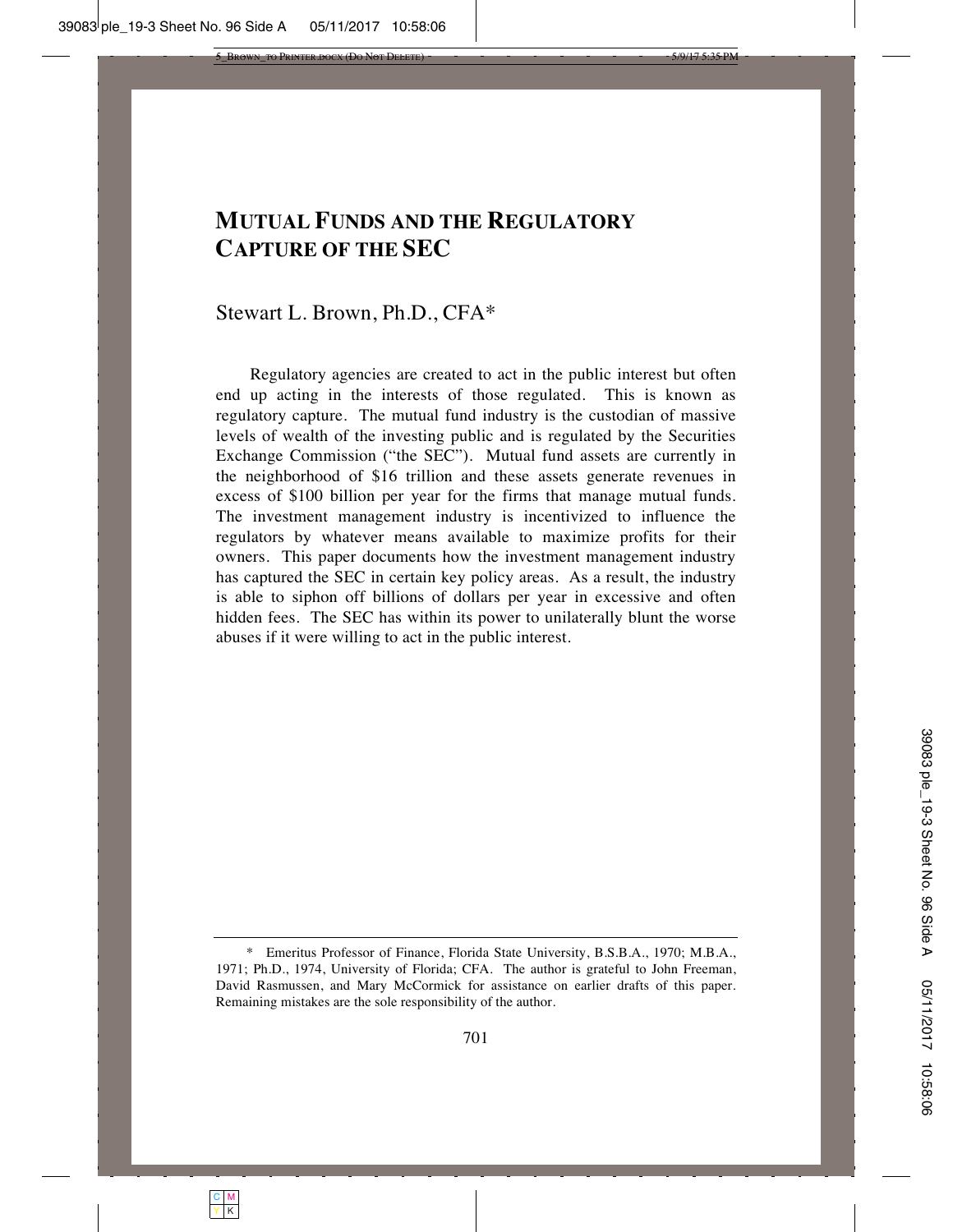# 702 U. OF PENNSYLVANIA JOURNAL OF BUSINESS LAW [Vol. 19:3

| .702                                                   |  |  |  |  |
|--------------------------------------------------------|--|--|--|--|
|                                                        |  |  |  |  |
|                                                        |  |  |  |  |
| <b>B</b> .                                             |  |  |  |  |
| H.                                                     |  |  |  |  |
| Ш                                                      |  |  |  |  |
| BROAD REGULATORY CAPTURE - ADVISORY FEES,<br>IV.       |  |  |  |  |
|                                                        |  |  |  |  |
|                                                        |  |  |  |  |
| $\mathbf{B}$ .                                         |  |  |  |  |
|                                                        |  |  |  |  |
| NARROW REGULATORY CAPTURE - FEE DISCLOSURE,<br>$V_{-}$ |  |  |  |  |
| <b>DISTRIBUTION FEES, SOFT DOLLAR COMMISSIONS, AND</b> |  |  |  |  |
|                                                        |  |  |  |  |
|                                                        |  |  |  |  |
| B.                                                     |  |  |  |  |
| $\mathsf{C}$                                           |  |  |  |  |
|                                                        |  |  |  |  |
| VI. FAILURE OF COMPREHENSIVE MUTUAL FUND REFORM        |  |  |  |  |
|                                                        |  |  |  |  |
|                                                        |  |  |  |  |

## **INTRODUCTION**

Mutual fund assets currently total about \$16 trillion.<sup>1</sup> The companies that manage mutual funds collect more than \$100 billion per year in fees.<sup>2</sup> At present, about ninety million investors own mutual funds<sup>3</sup> that are theoretically highly regulated by the Securities and Exchange Commission.4 One of the principal missions of the SEC is to protect investors.<sup>5</sup> Regulatory agencies, created to act in the public interest, often

 <sup>1.</sup> *Trends in Mutual Fund Investing December 2016*, INV. CO. INST., https://www.ici.org/research/stats/trends/trends\_12\_16 [https://perma.cc/BA7N-9M38] (last visited Feb. 1, 2017).

 <sup>2.</sup> Morningstar, Inc. did a fee study in 2015, where it found that the asset weighted expense ratio across all funds was 0.64%. Multiplying 0.0064 times \$16 trillion yields annual amounts paid to the investment management industry of \$104 billion. Michael Rawson & Ben Johnson, *2015 Fee Study: Investors Are Driving Expense Ratios Down*, MORNINGSTAR 1 (Mar. 12, 2015), https://news.morningstar.com/pdfs/2015\_fee\_study.pdf [https://perma.cc/7LC4-7G3A].

 <sup>3.</sup> *Id.*

 <sup>4. 17</sup> C.F.R. § 270 (1940).

 <sup>5.</sup> About the SEC: What We Do, U.S. SEC.&EXCH. COMM'N (June 10, 2013),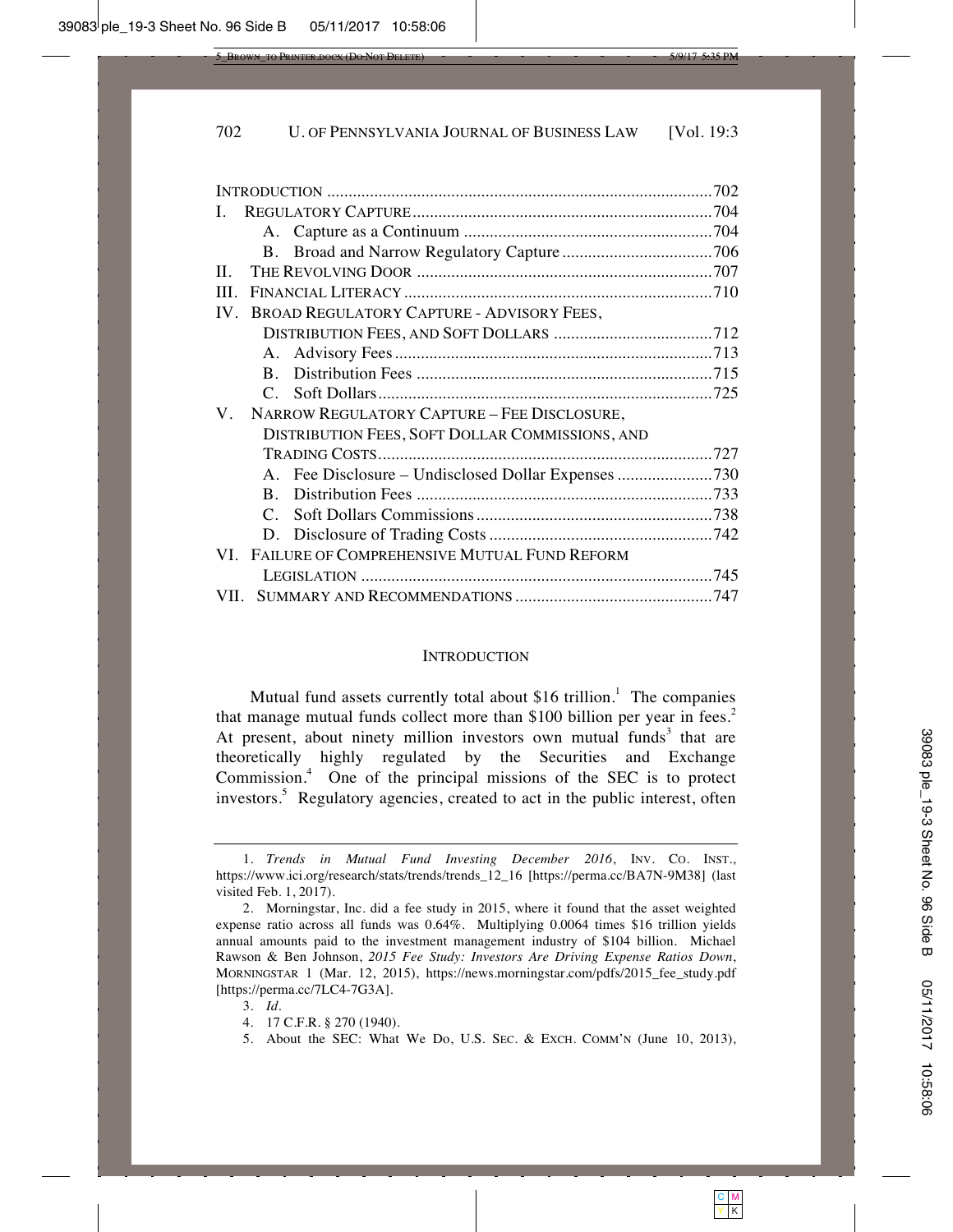# 2017]MUTUAL FUNDS AND THE REGULATORY CAPTURE OF THE SEC 703

end up acting directly or indirectly in the interests of those they regulate. This concept of "Regulatory Capture" is rooted in the economics and political science literature. George Stigler, in his "*Theory of Economic Regulation*," argued that, "as a rule, regulation is acquired by the industry and is designed and operated primarily for its benefit."<sup>6</sup> He discusses how firms in regulated industries often use regulation to restrict entry and earn monopoly profits.<sup>7</sup>

Stigler, a Nobel Laureate, observed that the government's special resource is the power to coerce, $\delta$  and interest groups that can convince the government to use its coercive power for their benefit can earn economic rents at the expense of others.<sup>9</sup> Stigler was influenced by the public choice theories advanced by Mancur Olson.<sup>10</sup> A principal insight of Olson in his "The Logic of Collective Action" is that some groups have a larger impact on government policies than others.<sup>11</sup> In a democratic system, people with common interests generally will band together to achieve common goals.<sup>12</sup> However, if the benefits of a political outcome are concentrated in the hands of a few and the costs are diffused among many, the beneficiaries are motivated to influence the political process in their favor.<sup>13</sup> At the same time, those who bear the costs have little incentive to organize to protect their interests.<sup>14</sup>

The mutual fund industry offers a textbook illustration of Olson's insights. It has been observed that the investment management industry overcharges investors by about \$35 billion annually in the form of excess advisory fees.<sup>15</sup> If this observation is correct, the \$35 billion is spread among ninety million investors so that on average each investor pays about \$400 per year in excess fees. Yet the fifty largest investment management firms would each benefit by about \$588 million per year.<sup>16</sup> Certainly, the

10. MANCUR OLSON, THE LOGIC OF COLLECTIVE ACTION (1965).

14. *Id.* at 165-66.

 15. Stewart Brown, *Mutual Fund Advisory Fee Litigation: Some Analytical Clarity*, 16 J. BUS.&SEC. L. 329, 399-400 (2016).

16. Based on information from Morningstar Direct (a proprietary database service of

http://www.sec.gov/about/whatwedo.shtml [https://perma.cc/VU78-TZ6X].

 <sup>6.</sup> George J. Stigler, *The Theory of Economic Regulation*, 2 BELL J. ECON.&MGMT. SCI. 3 (1971).

 <sup>7.</sup> *Id.* at 5.

 <sup>8.</sup> *Id.* at 4.

 <sup>9.</sup> *Id.*

 <sup>11.</sup> *See id.* at 3, 127-28 ("[S]mall 'special interest' groups, the 'vested interests' have disproportionate power. . . . The privileged and intermediate groups often triumph over the numerically superior forces in the latent or large groups because the former are generally organized and active while the latter are normally unorganized and inactive.").

 <sup>12.</sup> *Id.* at 5.

 <sup>13.</sup> *Id.* at 3.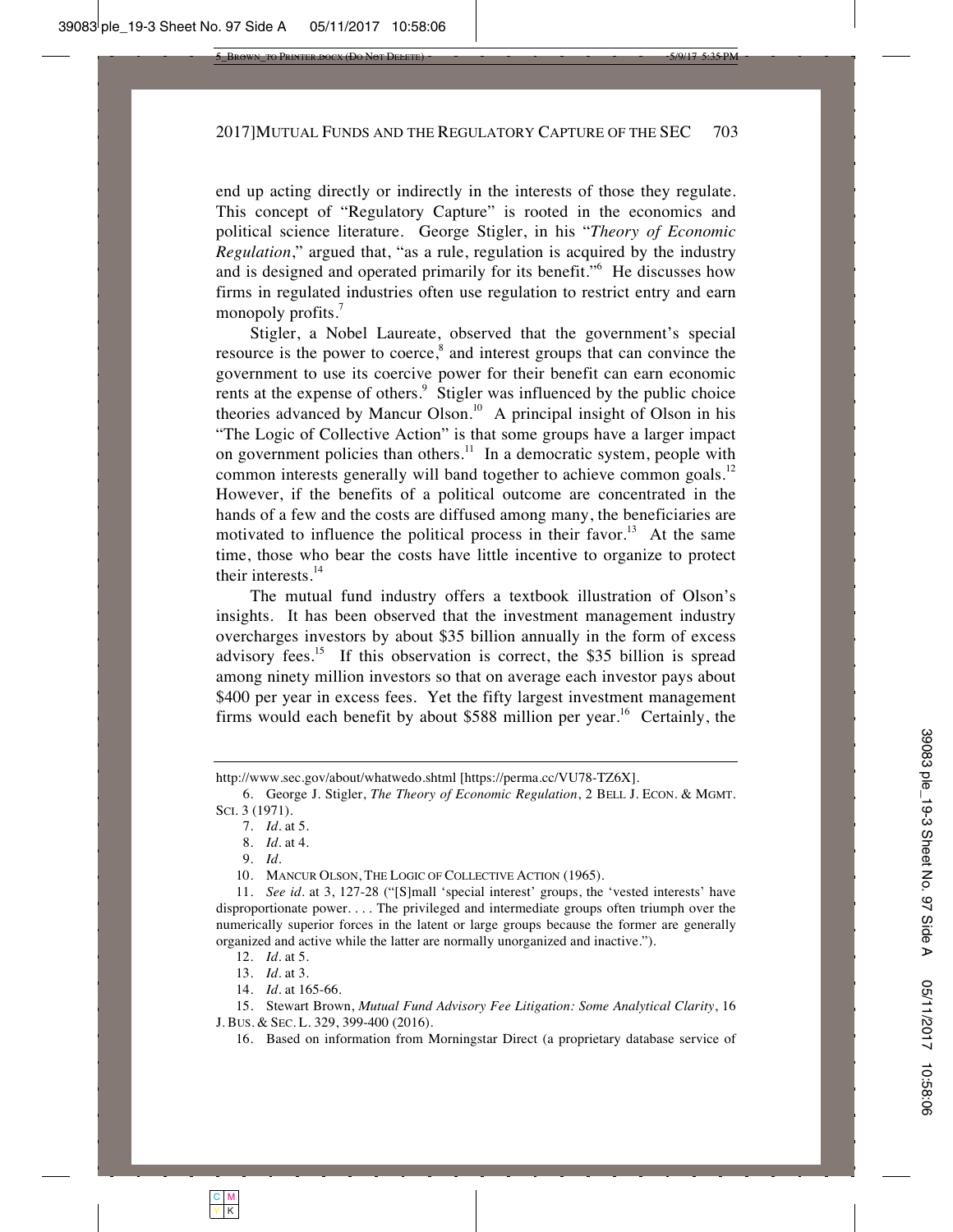# 704 U. OF PENNSYLVANIA JOURNAL OF BUSINESS LAW [Vol. 19:3

motivation exists for the investment management industry to capture the SEC. Capture, in this case, is an especially pernicious outcome because small cost increments subtracted from the accounts of millions of individual investors have a large impact when compounded over long time periods.

This paper presents compelling evidence that the SEC has been effectively captured by the mutual fund industry. At the same time, the agency may be partially exonerated from blame because some of the important examples of capture illustrated were imposed on it by external factors, which are generally associated with political intrusion into the regulatory process.

This paper is divided into seven parts. Part I explores the literature on regulatory capture. Part II discusses the revolving door between the SEC and the financial and investment management industry. Part III explores characteristics of mutual fund investors whom the SEC is pledged to protect. In Part IV, the paper presents examples of forces external to the SEC that have resulted in excessive and hidden fees on the assets of mutual fund investors. Part V examines regulatory outcomes imposed directly by the SEC and how they demonstrate clear deference to the investment management industry. Finally, Part VI details the failure of comprehensive mutual fund reform in 2004, and Part VII summarizes the paper and makes recommendations to correct some of the most egregious shortcomings of the SEC's regulatory regime.

# I. REGULATORY CAPTURE

# A. *Capture as a Continuum*

The Stigler analysis of regulatory capture, developed in the early 1970s, tended to see capture as an all-or-nothing proposition effectively capturing most regulated industries.<sup>17</sup> A more recent and sophisticated analysis tends to see capture as a continuum. Daniel Carpenter and David A. Moss explored the concept, defining regulatory capture as "the result or process by which regulation, in law or application, is consistently or

C M Y | K

Morningstar, Inc.) and some data calculations from it, the fifty largest firms controlled about 84% of mutual fund assets. *See generally* Alina Lamy, *Morningstar DirectSM U.S. Asset Flows Update*, MORNINGSTAR (Jan. 15, 2016), http://corporate.morningstar.com /US/documents/AssetFlows/AssetFlowsJan2016.pdf [https://perma.cc/VC34-WGJF] (presenting various numerical data regarding U.S. asset flows through the end of 2015). So, 84% of \$35 billion divided by 50 yields an average of \$588 million in excess fees per firm.

 <sup>17.</sup> Stigler, *supra* note 6, at 3.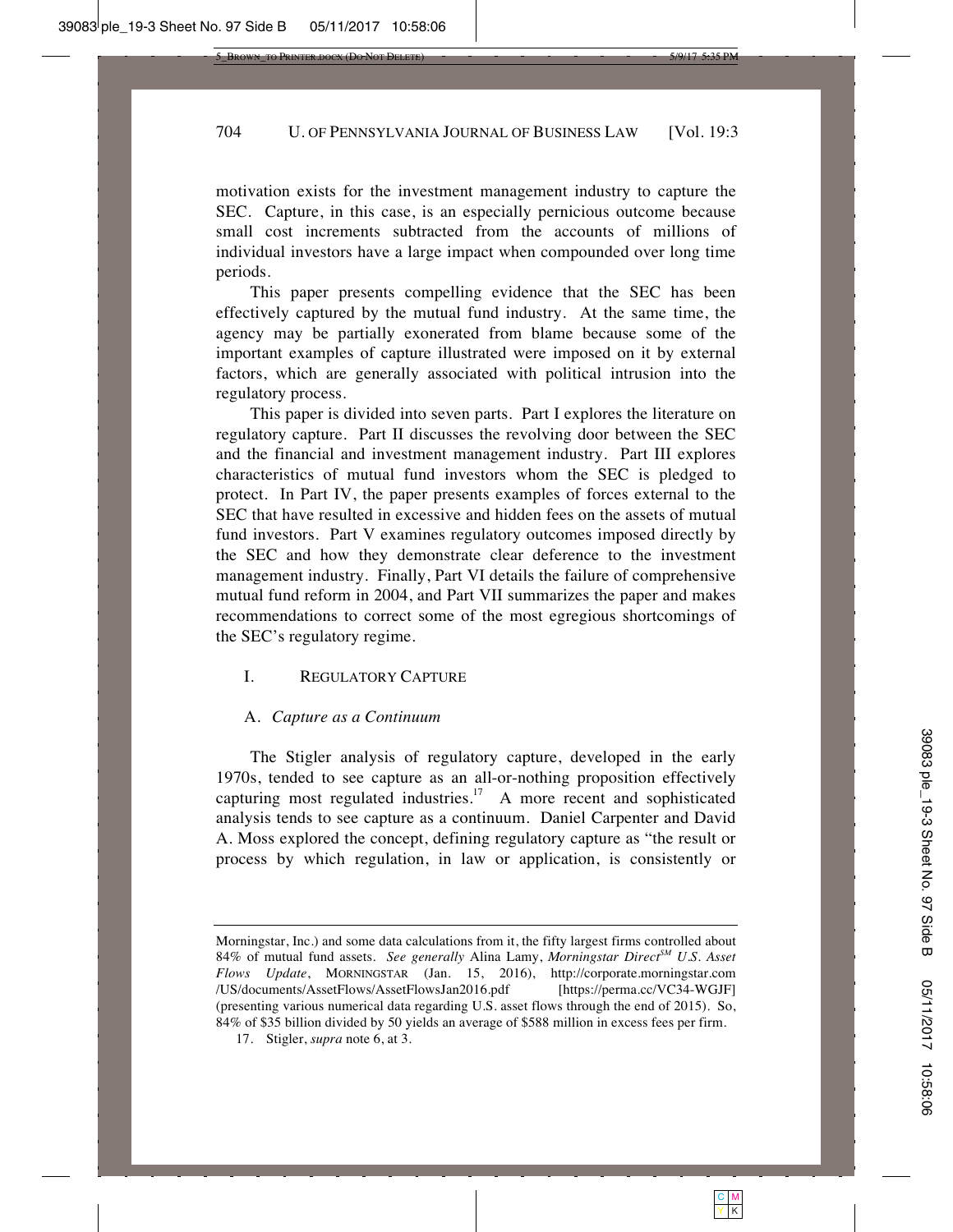repeatedly directed away from the public interest and towards the interests of the regulated industry, by the action or intent of the industry itself."<sup>18</sup>

They find that:

The regulatory world is one of shades of gray. Yet capture scholarship does not typically discriminate among these shades in ways that enable informed advice on the marginal value of regulatory (or deregulatory) policy options. . . . However, the essential idea is that policymakers are for sale, and that regulatory policy is largely purchased by those most interested and able to buy it, remains central to the literature.<sup>19</sup>

Carpenter and Moss differentiate between "strong" and "weak" capture:

*Strong capture* violates the public interest to such an extent that the public would be better served by either (a) no regulation of the activity in question . . . or (b) comprehensive replacement of the . . . agency in question. . . . *Weak capture*, by contrast, occurs when special interest influence compromises the capacity of regulation to enhance public interest, but the public is still being served by regulation, relative to the baseline of no regulation.<sup>20</sup>

Carpenter and Moss conclude that "although capture can (and does) take a range of forms, credible evidence of strong and/or pervasive capture is difficult to find, and we suspect that cases of both are quite rare."<sup>21</sup> Similarly, Dal Bó finds "(unfortunately scarce) evidence regarding the link between political influence and regulatory outcomes."<sup>22</sup>

Neither Carpenter and Moss nor Dal Bó have examined the mutual fund industry, where trillions of invested dollars have invited a systematic violation of the public trust involving billions of dollars of excess and hidden fees per year. Some of the evidence presented here is explicitly political in nature and neither subtle nor abstract. Other evidence shows a consistent and pervasive bias in favor of the mutual fund industry and against the interests of the investing public.

 <sup>18.</sup> DANIEL CARPENTER & DAVID A. MOSS, EDS., PREVENTING REGULATORY CAPTURE, SPECIAL INTEREST INFLUENCE AND HOW TO LIMIT IT 13 (2014).

 <sup>19.</sup> *Id.* at 9.

 <sup>20.</sup> *Id.* at 11-12.

 <sup>21.</sup> *Id.* at 454.

 <sup>22.</sup> Ernesto Dal Bó, *Regulatory Capture: A Review*, 22 OXFORD REV. ECON. POL'Y 203, 216 (2006).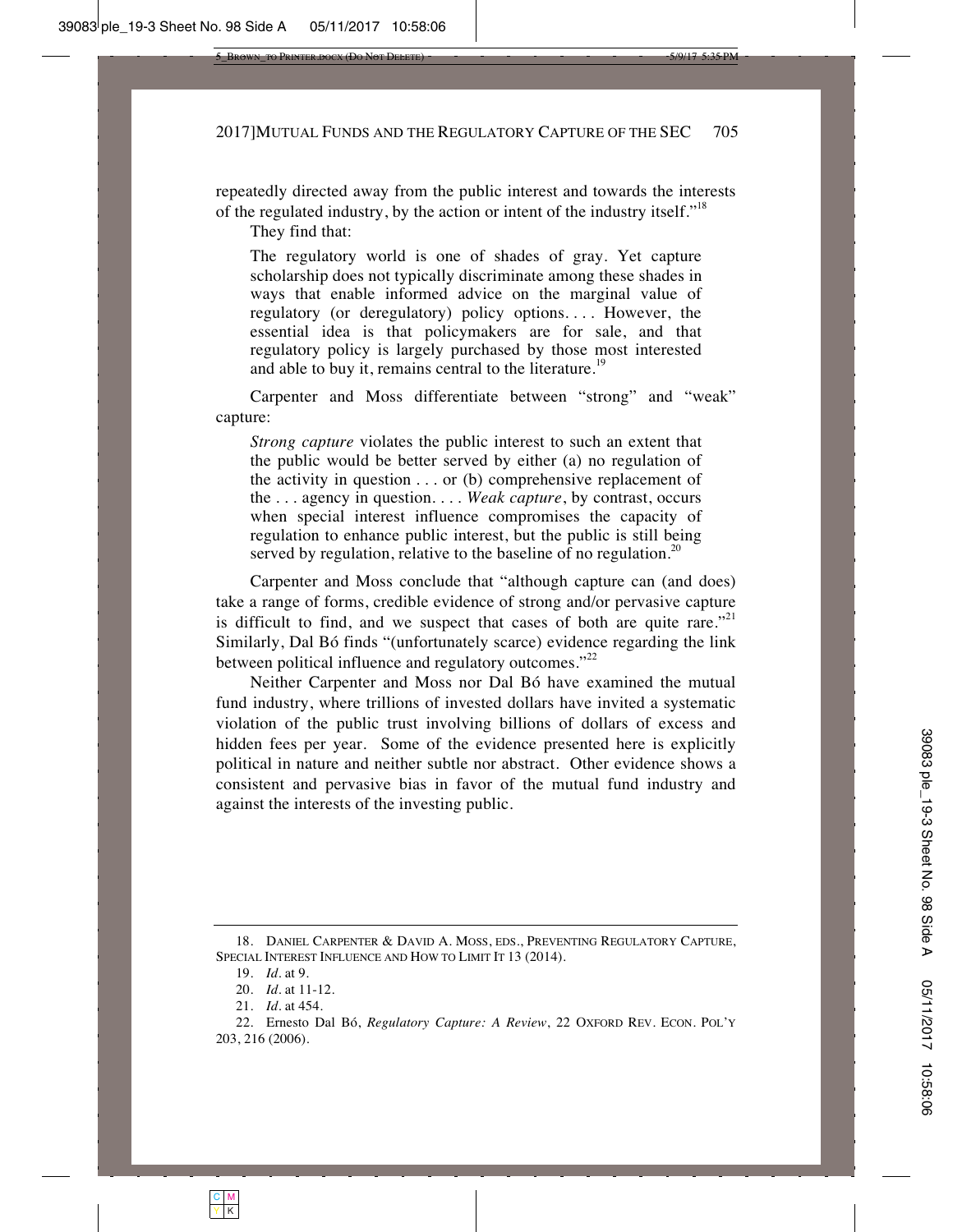# 706 U. OF PENNSYLVANIA JOURNAL OF BUSINESS LAW [Vol. 19:3

# B. *Broad and Narrow Regulatory Capture*

Carpenter and Moss define regulatory capture as the process by which regulation, "in law or application," "is directed away from the public interest."23 According to Dal Bó, regulatory capture may receive both a broad and narrow interpretation. Broadly interpreted, regulatory capture is "the process through which special interests affect state intervention in any of its forms," i.e., taxes, monetary policy, legislation, etc.<sup>24</sup> Under a narrow interpretation, regulatory capture "is specifically the process through which regulated monopolies end up manipulating the state agencies that are supposed to control them."<sup>25</sup> Thus, under the broad interpretation, political influence may impact regulation because the legislature passes laws contrary to the public interest, which the agency must then interpret and administer.<sup>26</sup> Similarly, under the narrow interpretation, regulators may interpret legislation in a manner contrary to the public interest.<sup>27</sup> In what follows, the differentiation of broad and narrow capture holds up reasonably well but not perfectly. In some cases, the distinction is blurred. Both forms are consistent with the Carpenter and Moss definition of regulatory capture, and the "shades of gray" mentioned by them are on full display.

The broad regulatory capture documented here is overtly political in nature. The industry achieves its goals by influencing politicians or political appointees in a manner harmful to the public interest. The influence may involve shaping legislation to reduce or eliminate adverse regulation, or it may involve petitioning political appointees directly to achieve favorable outcomes. In either case, the agency is effectively captured because it must act in the interest of the industry and agency personnel are prevented from acting in the public interest. Broad capture is consistent with the Carpenter and Moss definition because the agency regulation or the lack thereof is directed away from the public interest by law or application.

The examples of broad regulatory capture illustrated below are relatively straightforward and easy to identify. The political pressure involved is explicit and unambiguous. Narrow regulatory capture is different in that it is often ambiguous, difficult to identify with confidence, and also subject to the shades of gray mentioned by Carpenter and Moss.<sup>28</sup>

 <sup>23.</sup> CARPENTER & MOSS, *supra* note 18, at 13.

 <sup>24.</sup> Dal Bó, *supra* note 22, at 203.

 <sup>25.</sup> *Id*.

 <sup>26.</sup> *Id.* at 216.

 <sup>27.</sup> *Id.* at 211-13.

 <sup>28.</sup> CARPENTER & MOSS, *supra* note 18, at 9.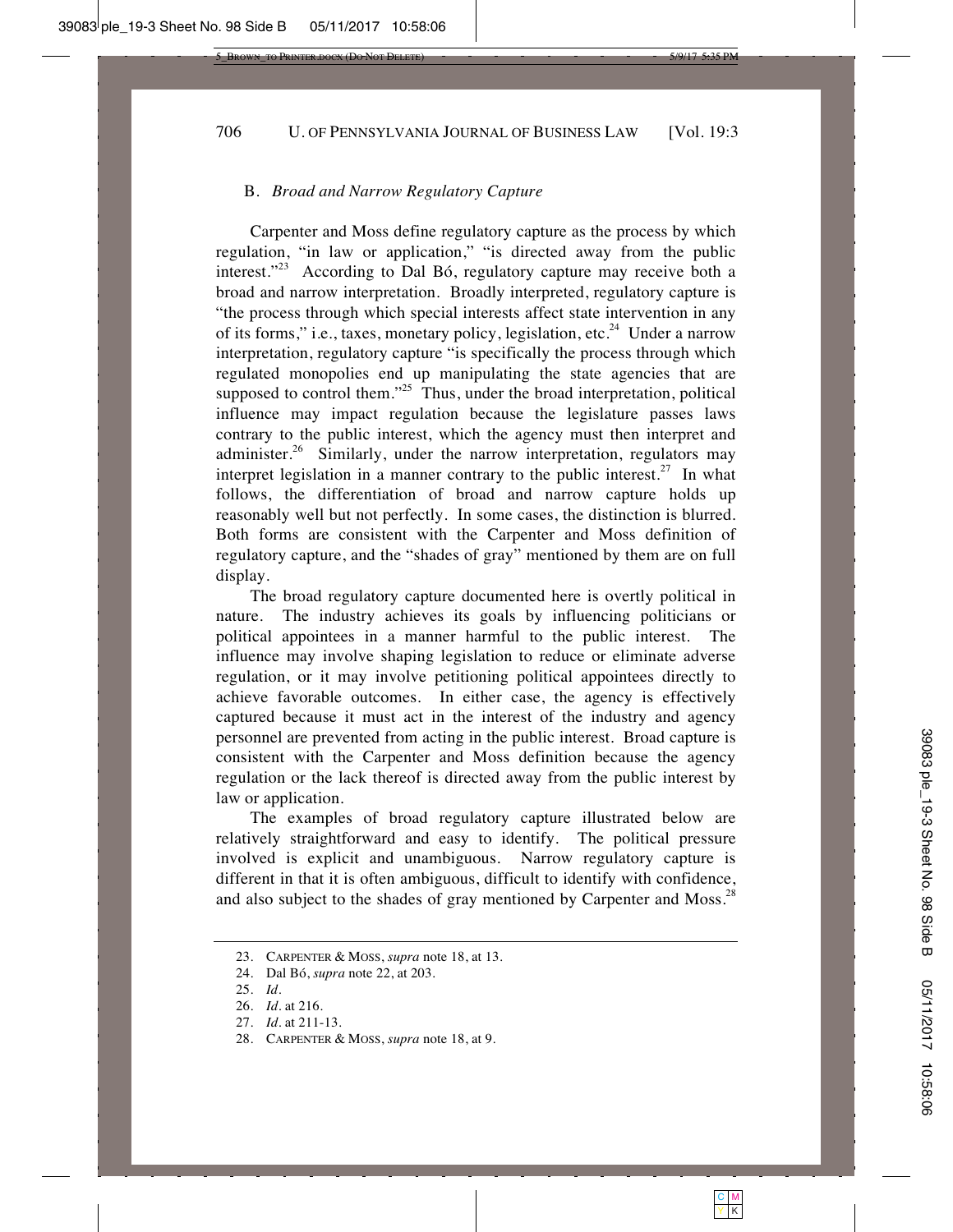# 2017]MUTUAL FUNDS AND THE REGULATORY CAPTURE OF THE SEC 707

The traditional notion of regulatory capture has the self-interest of the regulators as its primary motivation; however sometimes there are other factors that intervene to cloud the issue. In regulatory settings, there is often a range of plausible disagreement concerning policy. For instance, deregulation of the financial system pre-crisis had a plausible free market rationale. It was only after the fact that it became clear regulatory errors were committed.<sup>29</sup>

Motivations other than just self-interest may cause regulators to favor industry at the expense of the public. Kwak discusses cultural capture wherein regulators come to absorb the world view and narrative of the industry they regulate. The mechanism has to do with several factors including identification with an in-group and perceived social, economic, and intellectual status of the regulated. Finally, the development of personal relationships between the regulators and regulated may cause a conscious or unconscious bias in favor of regulated individuals and the industry that employs them. $30$ 

Potential employment of regulators in the regulated industry is a motivation for regulators to favor the regulated. When present, it is clearly associated with the self-interest of the regulator.

## II. THE REVOLVING DOOR

The back-and-forth of SEC employees to and from the financial sector, not just the mutual fund industry, is massive. The Project on Government Oversight (POGO) has found that:

[F]rom 2001 through 2010, 419 former SEC employees filed at least 1,949 disclosure statements saying they planned to represent clients or new employers in matters pending at the SEC. . . . The 1,949 statements are just the tip of the iceberg, because former employees are only required to file them during the two-year period immediately after they leave the agency. POGO found that many former SEC employees have helped businesses get a break from the agency. $\delta$ 



 <sup>29.</sup> *See* James Kwak, *Cultural Capture and the Financial Crisis*, in PREVENTING REGULATORY CAPTURE, SPECIAL INTEREST INFLUENCE AND HOW TO LIMIT IT 73 (Daniel Carpenter & David A. Moss, eds., 2014) (explaining policies of deregulation that were favored pre-crisis by the financial sector to increase profits at the time but ultimately resulted in widespread loss).

 <sup>30.</sup> *Id.* at 77-78.

 <sup>31.</sup> Michael Smallberg, *Dangerous Liaisons: Revolving Door at SEC Creates Risk of Regulatory Capture*, PROJECT ON GOV. OVERSIGHT 8 (Feb. 11, 2013), *http://pogoarchives.org/ebooks/20130211-dangerous-liaisons-sec-revolving-door.pdf* [https://perma.cc/C6GZ-H7T7].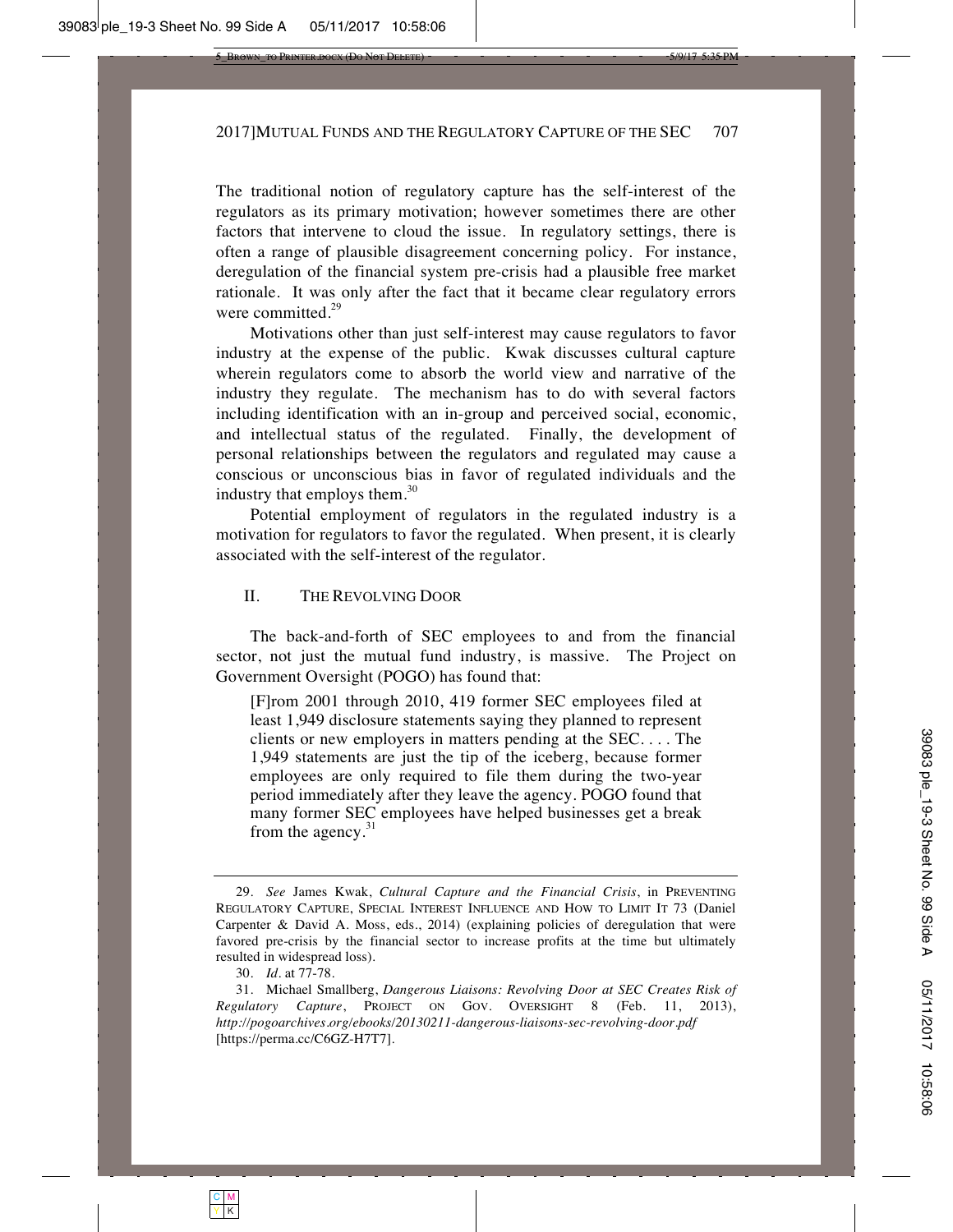# 708 U. OF PENNSYLVANIA JOURNAL OF BUSINESS LAW [Vol. 19:3

The issue of former SEC employees attempting to influence the Commission on behalf of specific companies is a problem. However, the impact of former employees on overall policy is potentially serious, if not catastrophic. The POGO study illustrates a case in point: money market mutual funds.

Mary L. Schapiro, then-chairman of the SEC, was concerned about the potential systematic destabilizing risk of money market funds to the financial system. The genesis of this concern was the \$300 billion run on money market funds during the  $2008$  financial crisis.<sup>32</sup> Ms. Schapiro proposed regulations to reduce the risk but failed to call for a vote of the Commission because three of the five commissioners had stated their opposition.<sup>33</sup>

The opposition emerged because the SEC faced a barrage of lobbying activity on behalf of the money market industry by former SEC employees, including a former counsel to an SEC Commissioner and two former officials of the SEC Division of Investment Management. One of these was General Counsel of the Investment Company Institute (ICI) and the other was president and CEO of the Mutual Fund Directors Forum. Laura Unger, a former SEC Commissioner, also weighed in against the proposed regulation. $34$ 

The issue of new regulation of money market funds was finally decided when Commissioner Luis A. Aguilar weighed in against the proposed regulations. Commissioner Aguilar had formerly been executive vice president of Invesco, a money management firm. He had also worked as a corporate attorney where his practice involved representing mutual funds.<sup>35</sup> Former SEC Chairman Levett called the SEC Money Fund punt a "National Disgrace."<sup>36</sup>

 <sup>32.</sup> *Id.* at 3; *see* Mary L. Schapiro, Chairman, U.S. Sec. & Exch. Comm'n, Testimony on Perspectives on Money Market Mutual Fund Reforms (June 21, 2012), https://www.sec.gov/News/Testimony/Detail/Testimony/1365171489510 [https://perma.cc/D3M5-C2SU] (discussing the risks that money market funds pose to the

financial system and the need to reform them).

 <sup>33.</sup> Smallberg, *supra* note 31, at 3; Mary L. Schapiro, Chairman, U.S. Sec. & Exch. Comm'n, Statement on Money Market Fund Reform (August 22, 2012), https://www.sec.gov/News/PressRelease/Detail/PressRelease/1365171484078 [https://perma.cc/AGC4-AUZJ].

 <sup>34.</sup> Smallberg, *supra* note 31, at 4.

 <sup>35.</sup> *Id.*; Luis A. Aguilar, Comm'r, U.S. Sec. & Exch. Comm'n, Statement Regarding Money Market Funds (August 23, 2012) https://www.sec.gov/News/PublicStmt/Detail/ PublicStmt/1365171491044 [https://perma.cc/L5HA-VS94].

 <sup>36.</sup> Laura Marcinek & Tom Keene, *Levitt Says SEC Money-Fund Punt a 'National Disgrace*', BLOOMBERG (Aug. 23, 2012, 1:49 PM), https://www.bloomberg.com/news/2012- 08-23/levitt-says-sec-inaction-on-funds-national-disgrace-tom-keene.html/ [https://perma.cc/JPM9-7TQC].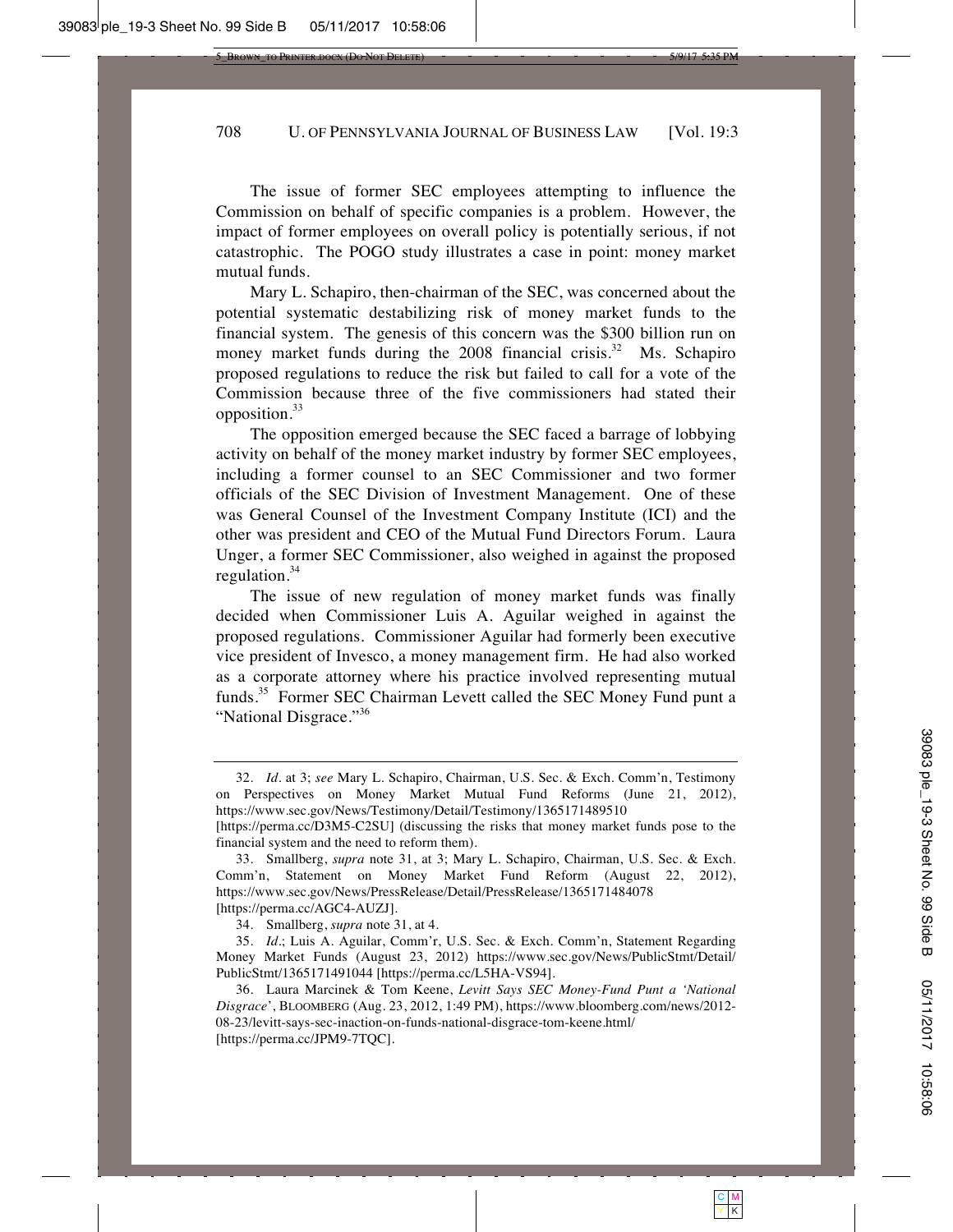## 2017]MUTUAL FUNDS AND THE REGULATORY CAPTURE OF THE SEC 709

Thus, where money funds are concerned, it appears that the SEC had been captured at the commissioner level. However, the money fund situation is fraught with financial complexities and ambiguities. Reasonable people can disagree about proposed solutions. Commissioner Aguilar vigorously defended his position. When asked if his former position in the industry made him more sympathetic to the industry point of view, his answer was no. "'It gives me a level of knowledge,' he explained. 'I think my background gives me the ability to understand and put into context both the  $\dots$  pros and cons of their arguments." $37$ 

The SEC Division of Investment Management has responsibility for the mutual fund industry. The revolving door at the Division of Investment Management is also well documented. In 2003, Professor John Freeman made a Freedom of Information Act request for the names of former senior Division of Investment Management employees. He found that 80% of non-deceased senior employees who had left the SEC were "were either employed in-house by investment companies or advisers, the ICI, law firms, or accounting firms that provided services to mutual funds and fund sponsors."<sup>38</sup>

Moreover, two recent Directors of the Division of Investment Management actually came *from* the investment management industry. Eileen Rominger, who served as Director of the SEC Division of Investment Management from February 2011 to June 2012, had been previously Chief Investment Officer of the portfolio management business in Goldman Sachs Asset Management.<sup>39</sup> Norman Champ, Director from July, 2012 to January, 2015 was former Executive Vice President and General Counsel of Chilton Investment Company, an investment adviser to hedge funds and managed accounts.<sup>40</sup> The fact that a regulator has connections to the investment management industry is not necessarily disqualifying. Indeed, in some cases it may be a necessity to understand the issues, however, it will always be potentially dangerous. As noted in the POGO study:

The close linkage between the regulators and the regulated can influence the culture, the values, and the mindset of the agency not to mention its regulatory and enforcement policies—both

 40. Press Release, U.S. Sec. & Exch. Comm'n, Investment Management Director Norm Champ to Leave SEC (Jan. 21, 2015), https://www.sec.gov/news/pressrelease/2015- 11.html [https://perma.cc/BNN4-VTEQ].



 <sup>37.</sup> Smallberg, *supra* note 31, at 5.

 <sup>38.</sup> John P. Freeman, *The Mutual Fund Distribution Expense Mess*, 32 J. CORP. L. 739, 743 (2007).

 <sup>39.</sup> Press Release, U.S. Sec. & Exch. Comm'n, SEC Names Eileen Rominger as Director of Division of Investment Management (Jan. 18, 2011), https://www.sec.gov/ news/press/2011/2011-14.htm [https://perma.cc/HYT7-UPTC].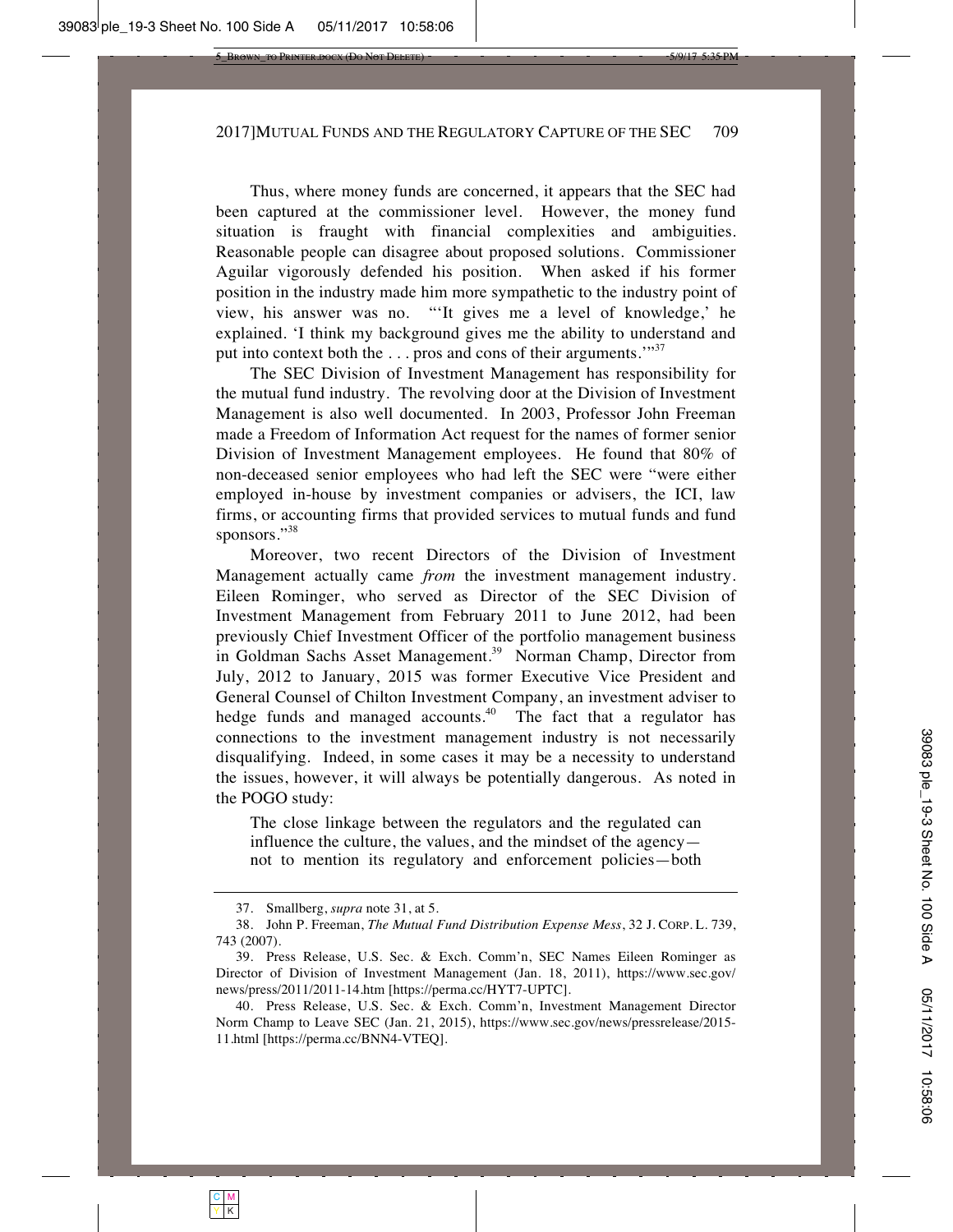# 710 U. OF PENNSYLVANIA JOURNAL OF BUSINESS LAW [Vol. 19:3

from the bottom up and from the top down. To be sure, many employees may be immune to its influence and may explicitly reject it. But when so much of a regulatory agency's world view can be shaped by the industry it oversees, consciously or otherwise, the public has reason to be concerned.<sup>4</sup>

The concern is justified. There is every reason to believe that industry interests are shown great deference in the SEC's Division of Investment Management. It will be demonstrated next that the typical mutual fund investor is very much in need of protection. Subsequent sections will show that the public trust placed in the SEC to protect mutual fund investor interests has been systematically violated.

III. FINANCIAL LITERACY

Research on the financial literacy of the general population presents a bleak picture. In Annamaria Lusardi's exemplary review, she defines financial literacy as "the ability to process economic information and make informed decisions about financial planning, wealth accumulation, debt and pensions." $42$  She finds that "most individuals in the United States ... cannot perform simple calculations and do not understand basic financial concepts such as interest compounding, the difference between nominal and real values and risk diversification."<sup>43</sup>

In the Dodd-Frank Act, Congress instructed the SEC to conduct a study of investor financial literacy.<sup>44</sup> The study was conducted in two parts. The SEC contracted with the Federal Research Division of the Library of Congress<sup> $45$ </sup> to conduct a review of the quantitative studies on the financial literacy of retail investors in the United States.<sup>46</sup> The SEC also conducted extensive survey research of a large sample of investors.<sup>47</sup>

The SEC Study found results similar to those of Lusardi:

43. *Id.* at 261.

 46. FED. RESEARCH DIV., LIBRARY OF CONG., FINANCIAL LITERACY AMONG RETAIL INVESTORS IN THE UNITED STATES (2011), *https://www.sec.gov/news/studies/2012/917-financial-literacy-study-part2.pdf* [https://perma.cc/PL42-7PFN]*.*

 <sup>41.</sup> Smallberg, *supra* note 31, at 7.

 <sup>42.</sup> Annamaria Lusardi, *Financial literacy: Do People Know the ABCs of Finance?*, 24 PUB. UNDERSTANDING OF SCI. 260 (2015).

 <sup>44.</sup> Dodd-Frank Wall Street Reform and Consumer Protection Act, Pub. L. No. 111- 203, § 917, 124 Stat. 1376, 1836 (2010).

<sup>45.</sup> OFFICE OF INVESTOR EDUC. & ADVOCACY, U.S. SEC. & EXCH. COMM'N, STUDY REGARDING FINANCIAL LITERACY AMONG INVESTORS 14 (2012), *https://www.sec.gov/news/ studies/2012/917-financial-literacy-study-part1.pdf* [https://perma.cc/5YAG-W66M] [hereinafter *SEC Study*].

 <sup>47.</sup> *SEC Study*, *supra* note 46.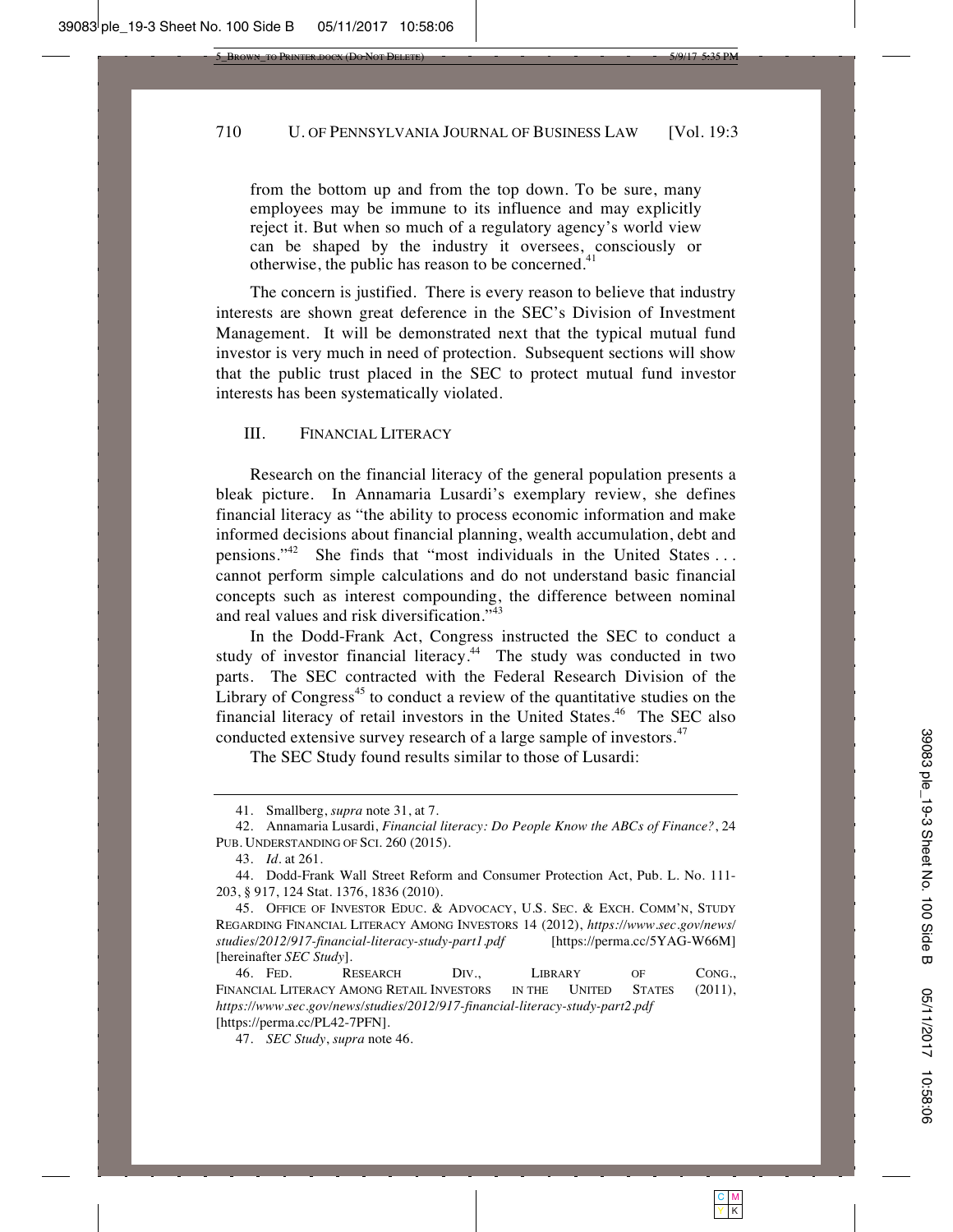# 2017]MUTUAL FUNDS AND THE REGULATORY CAPTURE OF THE SEC 711

U.S. retail investors lack basic financial literacy. The studies demonstrate that investors have a weak grasp of elementary financial concepts.... Surveys also demonstrate that certain subgroups, including women, African-Americans, Hispanics, the oldest segment of the elderly population, and those who are poorly educated, have an even greater lack of investment knowledge than the average general population.<sup>48</sup>

The lack of financial literacy translates into well-documented, suboptimal investment behavior. The evidence is that investors in general make predictable mistakes: "They save too little, they trade too frequently, they buy high and sell low, they invest in fad instruments they do not understand, and they pay excessive fees."<sup>49</sup>

Of special interest is the finding that investors pay excessive fees. Studies strongly suggest that, of the information available to retail investors, mutual fund expenses are the best predictor of future returns. $50$  It has been shown that individual investors often buy funds with high fees<sup>51</sup> and that substantial amounts have gone into index funds charging high fees (over 2% per year) for passive holdings of broad indexes, such as the Standard & Poor's  $(S\&P)$  500.<sup>52</sup> Thus, evidence pertaining to investor awareness of fees is especially important and within the purview of SEC regulation.

Empirical evidence supports the idea that fund investors are unaware of fees charged on funds. An SEC survey found that only 19% of investors could give an estimate of expenses for their largest mutual fund.<sup>53</sup> A minority of respondents (43%) claimed to have known of the expenses of their largest funds at purchase and only 16% of survey respondents believed that higher expenses led to lower than average returns.<sup>54</sup> Another study found that 84% of investors believe higher operating expenses mean better performance.<sup>55</sup> Similarly, Wallison and Litan surveyed mutual fund

 <sup>48.</sup> *Id.* at iii.

 <sup>49.</sup> Jill E. Fisch & Tess Wilkinson-Ryan, *Why Do Retail Investors Make Costly Mistakes? An Experiment on Mutual Fund Choice*, 162 U. PA. L. REV. 605, 606 (2014).

 <sup>50.</sup> *See, e.g.*, Russell Kinnel, *Predictive Power of Fees: Why Mutual Fund Fees Are So Important*, MORNINGSTAR (May 4, 2016), http://corporate1.morningstar.com/ ResearchArticle.aspx?documentId=752589 [https://perma.cc/R288-DJ7N].

 <sup>51.</sup> Martin J. Gruber, *Another Puzzle: The Growth in Actively Managed Mutual Funds*, 51 J. FIN. 783, 784 (1996).

 <sup>52.</sup> Edwin J. Elton, Martin J. Gruber & Jeffrey A. Busse, *Are Investors Rational? Choices Among Index Funds,* 59 J. FIN. 261 (2004).

 <sup>53.</sup> Gordon J. Alexander, Jonathan D. Jones & Peter J. Nigro, *Mutual Fund Shareholders: Characteristics, Investor Knowledge, and Sources of Information*, 7 FIN. SERVS. REV. 301, 309 (1998). 54. *Id.*

 <sup>55.</sup> Brad M. Barber, Terrance Odean & Lu Zheng, *Out of Sight, Out of Mind: The*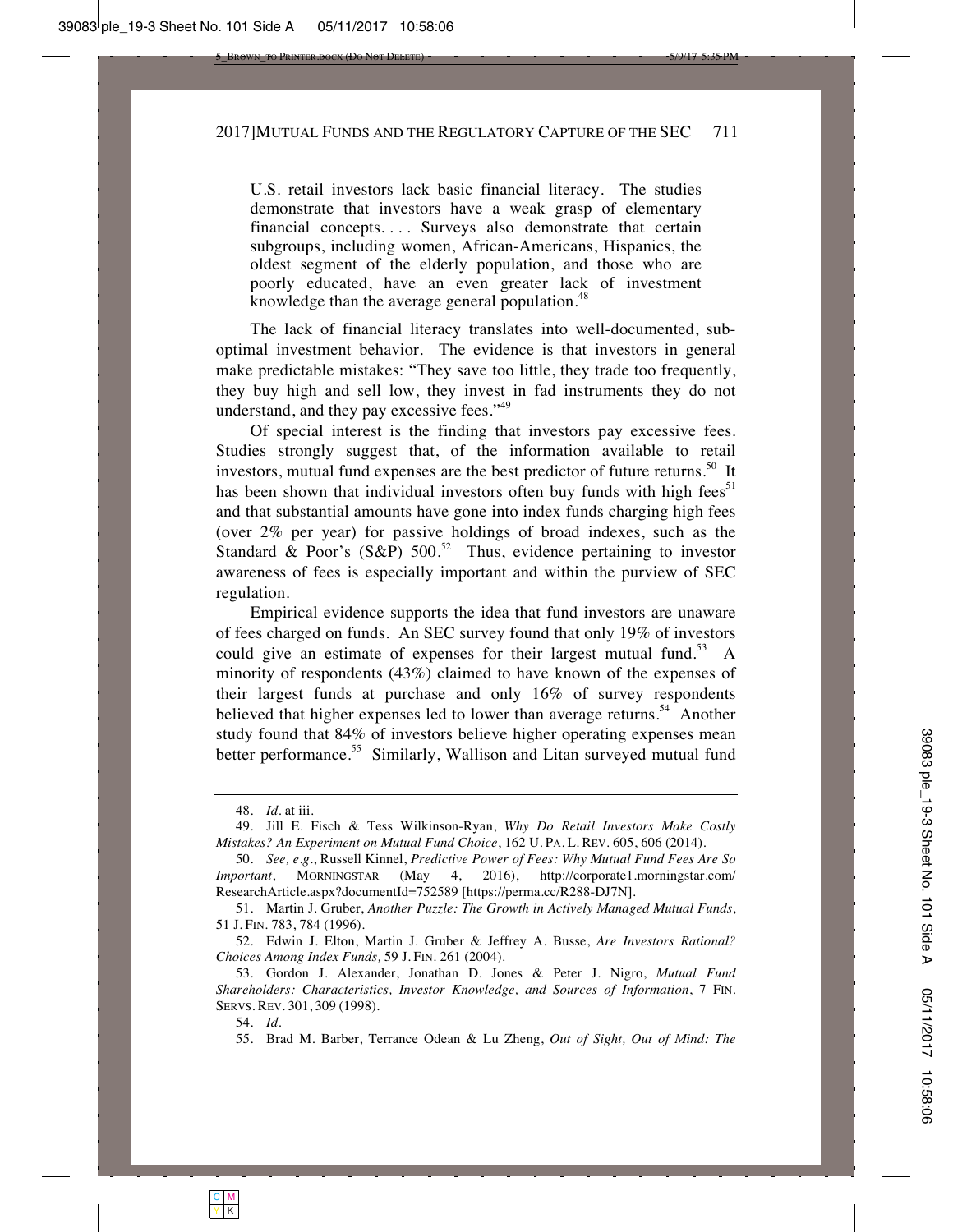# 712 U. OF PENNSYLVANIA JOURNAL OF BUSINESS LAW [Vol. 19:3

investors and asked them to rate (on a scale of one to ten) how informed they were about their own mutual fund investments.<sup>56</sup> Only 21% of those investors rated their knowledge high (eight or above).<sup>57</sup> Fewer than 10% of even that self-described knowledgeable subgroup "knew even approximately what they were paying as an advisory fee."<sup>58</sup>

It is well known that compounded over time, even small percentage cost differences can result in dramatic differences in investment outcomes. Given the complexity of the investment world and documented lack of sophistication of most investors, it is important that the SEC foster simple, clear, and explicit cost disclosure. Unfortunately, as the examples in the following sections show, the SEC's efforts in this regard appear less than exemplary.

# IV. BROAD REGULATORY CAPTURE - ADVISORY FEES, DISTRIBUTION FEES, AND SOFT DOLLARS

The examples of broad capture documented here—advisory fees, distribution fees, and soft dollars—occurred between 1970 and 1980. The mutual fund investment management industry was able to preempt the SEC's initiative on advisory fees<sup>59</sup> by influencing Congress in the 1970 Amendment<sup>60</sup> to the 1940 Investment Company Act.<sup>61</sup> Congress carved out an exemption for soft dollar commissions in  $1975^{62}$  and the SEC allowed mutual funds to use assets to pay for distribution (marketing) in 1980.<sup>63</sup>

*Effects of Expenses on Mutual Fund Flows*, 78 J. BUS. 2095, 2099 (2005).

<sup>56.</sup> PETER J. WALLISON & ROBERT E. LITAN, COMPETITIVE EQUITY: A BETTER WAY TO ORGANIZE MUTUAL FUNDS 73 (2007).

 <sup>57.</sup> *Id.*

 <sup>58.</sup> *Id.*

 <sup>59.</sup> For more discussion on this, see WHARTON SCH. OF FIN.&COMMERCE,ASTUDY OF MUTUAL FUNDS, H.R. REP. NO. 87-2274 (1962) [hereinafter *Wharton Report*]; U.S. SEC. & EXCH. COMM'N, PUBLIC POLICY IMPLICATIONS OF INVESTMENT COMPANY GROWTH, H.R. REP. NO. 89-2337 (1966) [hereinafter *PPI Study*].

 <sup>60.</sup> Investment Company Amendment Act of 1970, Pub. L. No. 91-547, 84 Stat. 1413 (1970) (codified as amended at 15 U.S.C. § 80a-35b (2006)).

 <sup>61.</sup> Investment Company and Investment Advisers Act of 1940 ("ICA"), Pub. L. No. 76-678, 54 Stat. 789 (1940) (codified as amended at 15 U.S.C. §§ 80a-1 to -52 (2012)).

 <sup>62.</sup> Securities Acts Amendments of 1975, Pub. L. No. 94-29, § 21, 89 Stat. 97, 160-61 (1975) (codified as amended at 15 U.S.C. § 78bb(e) (2012)).

 <sup>63.</sup> Bearing of Distribution Expenses by Mutual Funds, 45 Fed. Reg. 73,898, 73,898 (Nov. 7, 1980) (to be codified at 17 C.F.R. pt. 270.12b-1).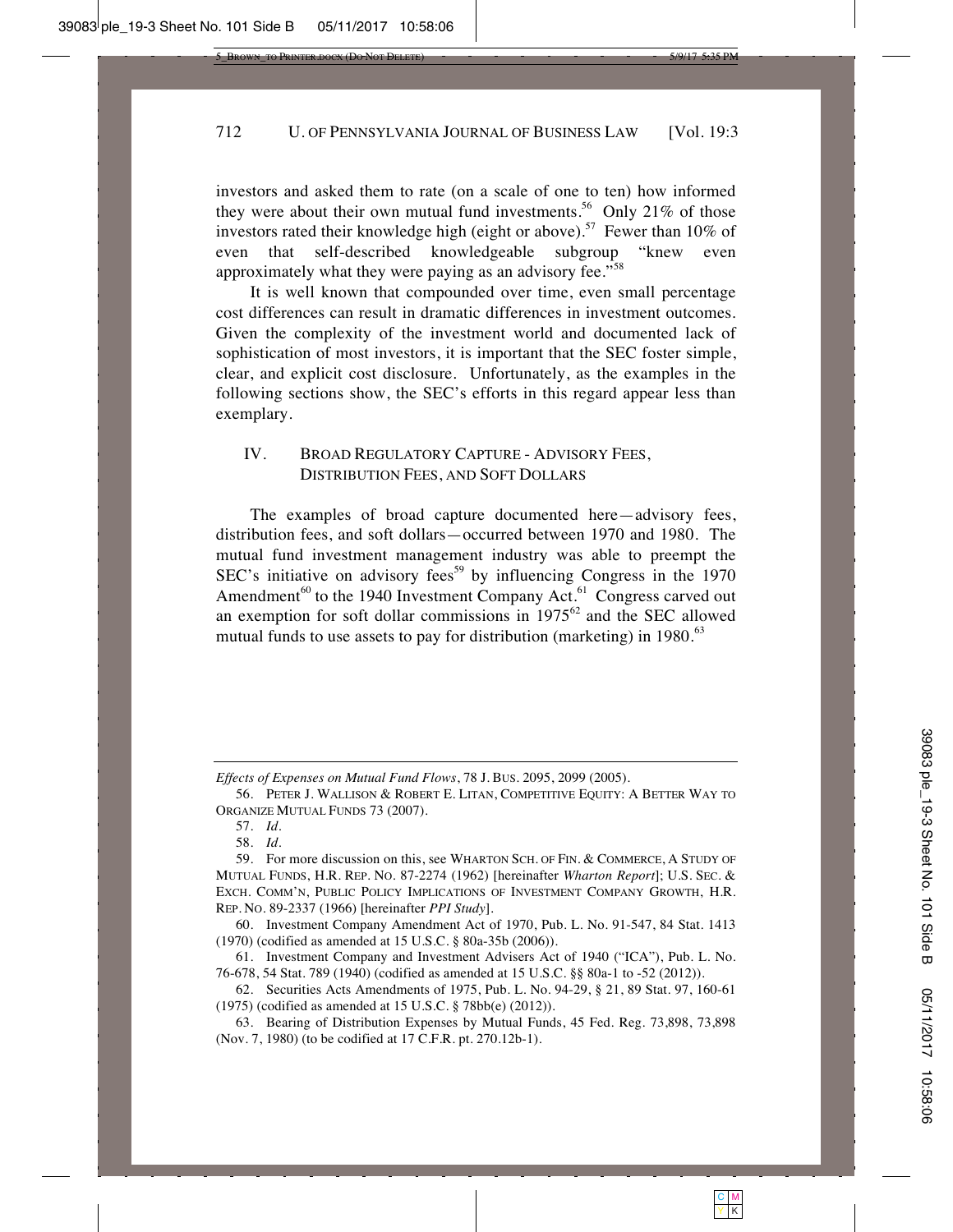2017]MUTUAL FUNDS AND THE REGULATORY CAPTURE OF THE SEC 713

# A. *Advisory Fees*

Mutual funds are unique. Unlike normal corporations, mutual funds do not have employees or physical assets. Effectively, the corporation or trust is a collection of contracts with certain service providers. First among the service providers is the manager of the fund's portfolio, an investment management firm. The investment management firm also creates the mutual fund and the fund is inextricably tied to it. Investment managers who create and manage mutual funds are often referred to as fund sponsors. Fund sponsors appoint the fund's trustees, and officers of the fund sponsor typically serve as board members.<sup>64</sup>

The fund sponsor is paid for the portfolio management services it provides. The portfolio management or advisory fee is a percentage rate charged annually against fund assets.<sup>65</sup> For instance, if a fund has \$1 billion in assets and the advisory or management fee is fifty basis points (0.5%), then the fund sponsor will receive annual revenues of \$1 billion times 0.005 or \$5 million. That amount, \$5 million, reduces the value of the fund-to-fund investors by \$5 million per year, thereby lowering the rate of return to fund investors. Thus, there is a fundamental conflict of interest between the fund sponsor and investors in the mutual fund. The fund is operated by the sponsor and is a captive entity – the mutual fund boards of directors or trustees essentially face a monopoly seller of advisory services. The U.S. Supreme Court has recognized that "the forces of arm's-length bargaining do not work in the mutual fund industry in the same manner as they do in other sectors of the American economy."<sup>66</sup>

Because of this monopoly positioning, there is potential for a sponsor to overcharge the mutual fund for services provided. For example, the SEC commissioned a study by the Wharton School in 1962; it found substantial overcharging in the industry as a whole when mutual fund advisory fees were compared to advisory fees determined by competitive forces.<sup>67</sup> In a follow-up study in 1966, the SEC itself documented similar results. $68$ 



 <sup>64.</sup> *See* Jill E. Fisch, *Rethinking the Regulation of Securities Intermediaries*, 158 U. PA. L. REV. 1961, 1967-68 (2010) (covering how mutual funds are formed and operated); John Morley, *The Separation of Funds and Managers: A Theory of Investment Fund Structure and Regulation*, 123 YALE L.J. 1228, 1232 (2014) (discussing the organization of mutual funds).

 <sup>65.</sup> Fisch, *supra* note 64, at 1971-72.

 <sup>66.</sup> Jones v. Harris Assocs. L.P., 559 U.S. 335, 338 (2010), quoting S. Rep. No. 91- 184, at 5 (1969).

 <sup>67.</sup> *Wharton Report*, *supra* note 59, at 29 ("Advisory fee rates charged mutual funds tended to be substantially higher than those charged by the same advisers to the aggregate of their clients other than investment companies, for comparable asset levels.").

 <sup>68.</sup> *PPI Study*, *supra* note 59, at 73.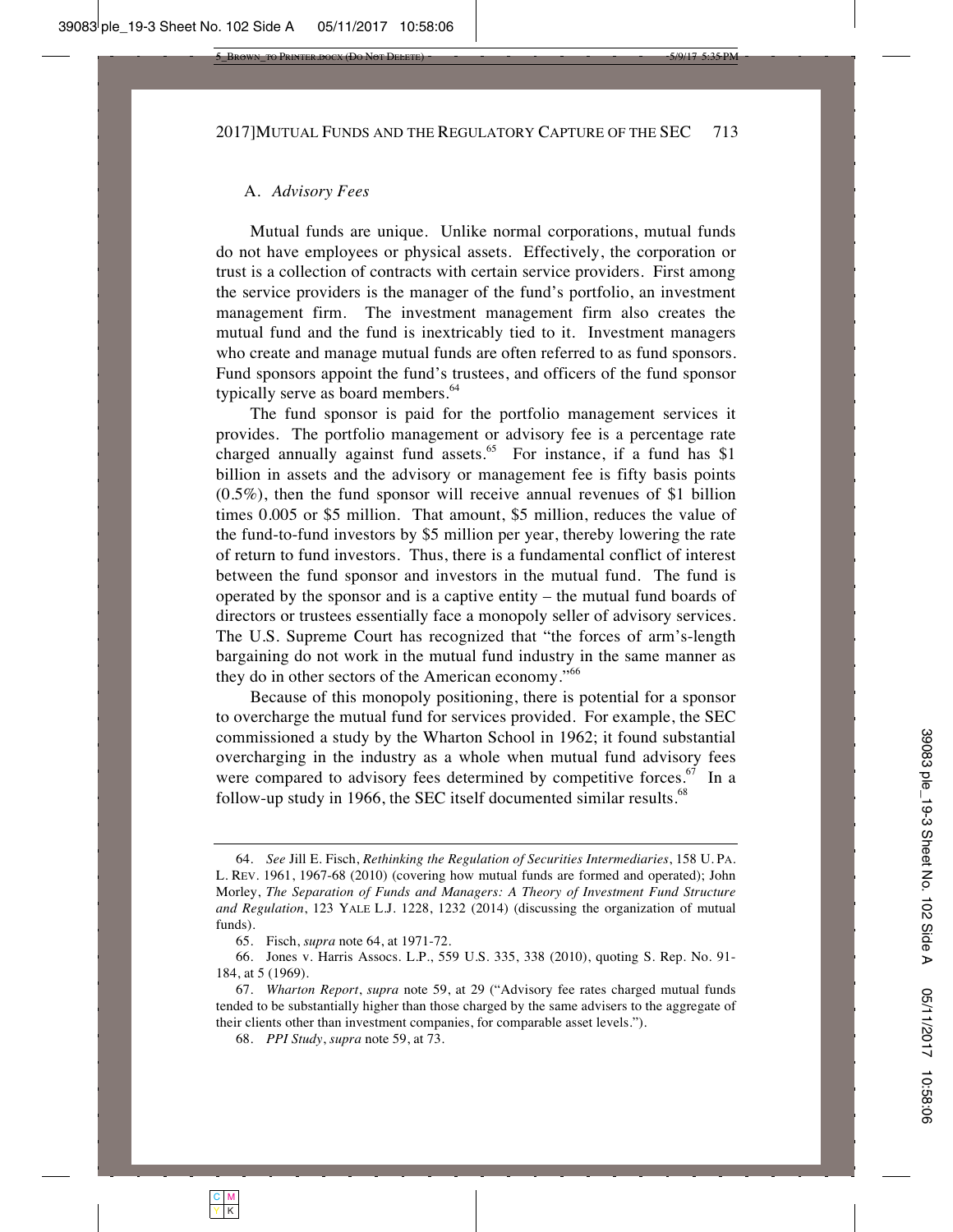# 714 U. OF PENNSYLVANIA JOURNAL OF BUSINESS LAW [Vol. 19:3

The SEC recommended that Congress impose a reasonableness standard enforceable in court.<sup>69</sup> This recommendation was consistent with the observation that fund sponsors are in a monopoly position vis-a-vis the funds they manage and that competitive forces fail to operate on mutual fund fees. $10$ 

The Wharton and SEC reports presented Congress with a visible public problem that forced it to address the issue of fund fees. After several years of wrangling, Congress passed the 1970 amendment to the 1940 Investment Company  $Act.^{71}$  Rather than imposing a reasonableness standard, the amendment made fund sponsors fiduciaries with respect to fees received from funds and created a private cause of action on advisory fees.<sup>72</sup> On the surface, this represented a reasonable compromise. However, the language in the Senate Report made its true position clear:

In reporting this bill, your committee recognizes the importance of permitting adequate compensation and incentives so that men of ability and integrity will continue to be attracted to the mutual fund industry.... [Y]our committee has decided that there is an adequate basis to delete the express statutory requirement of "reasonableness," and to substitute a different method of testing management compensation. This bill states that the mutual fund investment advisor has a specific "fiduciary duty" in respect to management fee compensation.... This provision does not represent a finding by the committee as to the level of fees in the industry. Your committee does not believe itself qualified to make such judgments. *Nor it is contemplated that the Commission will seek a general reduction of fees on an industrywide basis.*<sup>7</sup>

The Senate wanted to facilitate the "adequate compensation and incentives so that men of ability and integrity will continue to be attracted to the mutual fund industry."74 The SEC was clearly attempting to act in the public interest and conducted extensive research to support its position, yet the Senate basically ignored the findings of the Wharton School and its own securities regulator. Congress essentially told the SEC "hands off," neutering the SEC with respect to advisory fees going forward; for nearly fifty years, the SEC has indeed kept its hands off and the overcharging of

 <sup>69.</sup> *Id.* at 143-47.

 <sup>70.</sup> *Wharton Report*, *supra* note 59, at 30.

 <sup>71.</sup> Investment Company Amendment Act of 1970, Pub. L. No. 91-547, 84 Stat. 1413 (1970) (codified as amended at 15 U.S.C. § 80a-35b (2006)).

 <sup>72. 15</sup> U.S.C. §80a-35(b) (2012).

 <sup>73.</sup> Investment Company Amendments Act of 1969, S. Rep. No. 91-184, at 4-7 (1969) (emphasis added).

 <sup>74.</sup> *Id.* at 4.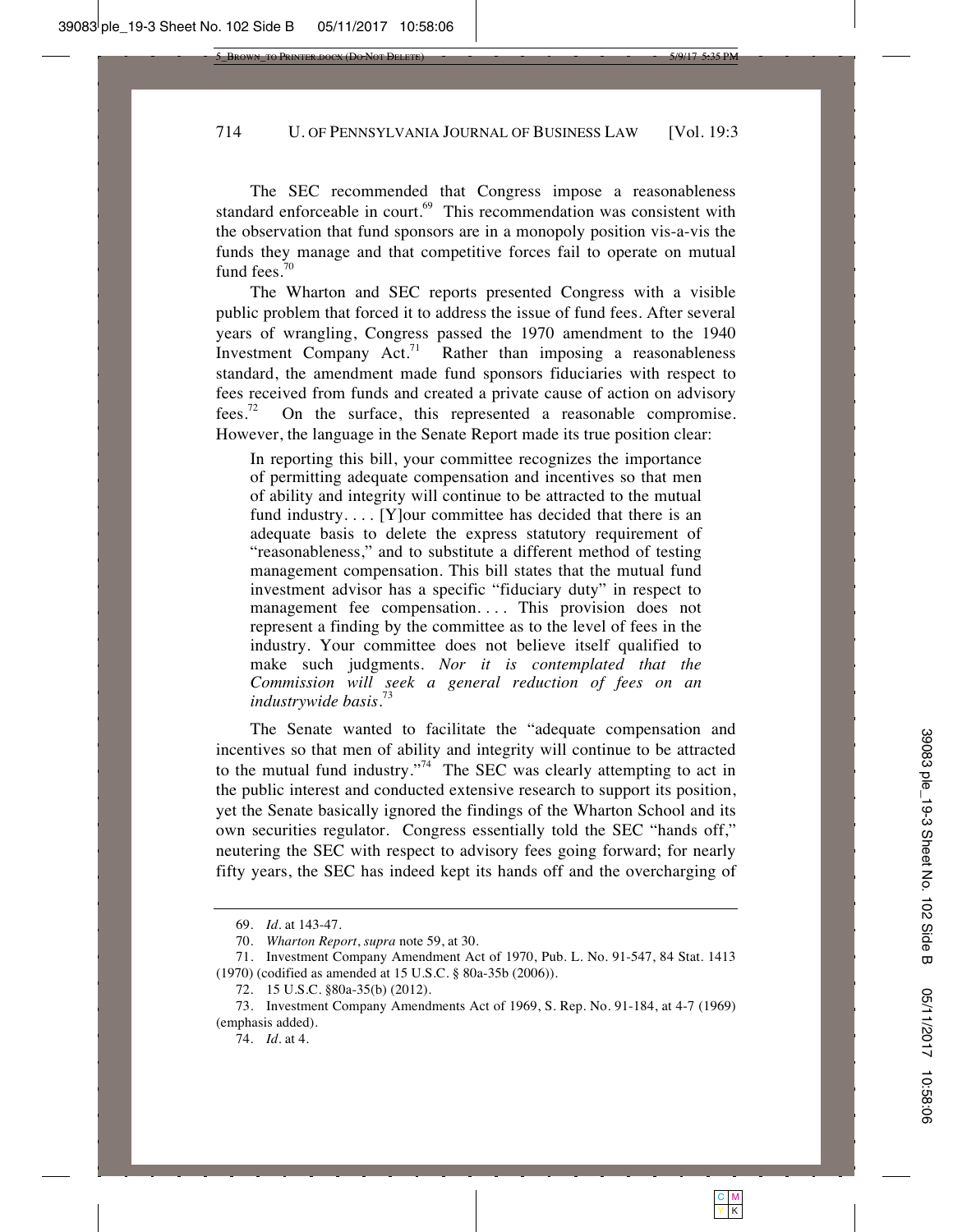C M Y | K

mutual fund investors continues to this day.<sup>75</sup> The 1970 amendments to the ICA represented a capitulation of the U.S. Congress to the investment management industry and forced surrender of the SEC on advisory fees. Special interest influences and the capture of the SEC are blatantly and explicitly on exhibit in a prime example of broad regulatory capture.<sup>76</sup>

## B. *Distribution Fees*

If a manufacturer wants to sell more products, it will spend money on marketing. An informed judgment will be made that the short-term

 76. Dozens of law review articles published on the 1970 Amendment to ICA universally fail to mention what is plainly obvious in the Senate Report: the Amendment was biased in favor of the investment management industry and politics played a major part in the legislation. It seems as though there is a major blind spot in the legal literature when it comes to the role of politics and influence in the legislative process.

 <sup>75.</sup> Although the Senate imposed a fiduciary duty on fund sponsors with respect to fees, it handed the judicial system the problem of establishing a fiduciary standard to gauge fee excessiveness. The tone and language of the report leave no doubt as to which side of the argument the Senate favored – that of men of "ability and integrity" rather than the financial experts at Wharton and the SEC, thus endorsing the status quo. The courts also faced the problem that the Wharton- and SEC-documented inflated advisory fees did not disappear. Monopoly pricing power of fund sponsors and overcharging of advisory fees persists, as observed by Freeman and Brown in their updating of the Wharton and PPI studies. John P. Freeman & Stewart L. Brown, *Mutual Fund Advisory Fees: The Cost of Conflicts of Interest*, 26 J. CORP. L. 609, 672 (2001). The industry was able to maintain fee levels with the aid of a brilliant legal strategy, which involved bringing to trial funds with anomalous expense categories that enabled the industry to fog up fee comparisons with fees actually determined at arm's length. *Gartenberg v. Merrill Lynch Asset Mgmt*., 694 F.2d 923 (2d Cir. 1982), recently reaffirmed by the U.S. Supreme Court in *Jones v. Harris Assocs. L.P.*, 559 U.S. 335 (2010), which established an especially onerous fiduciary standard: "To be guilty of a violation . . . , *therefore*, the adviser-manager must charge a fee that is *so* disproportionately large that it bears no reasonable relationship to the services rendered *and* could not have been the product of arm's-length bargaining." *Gartenberg*, 694 F.2d at 928 (emphasis added). The standard is so onerous that no plaintiff has ever received an award under §36B of the ICA. *See* JAMES D. COX ET AL., SECURITIES REGULATION: CASES AND MATERIALS 1109 (6th ed. 2009) ("Subsequent litigation in excessive fee cases has resulted almost uniformly in judgments for the defendants"). The 1970 Act limited damages in fee cases to a one-year look-back period and, as a result, incentives in fee cases favor settlement. *See* John C. Coates IV, *The Downside of Judicial Restraint: The (Non-) Effect of Jones v. Harris*, 6 DUKE J. CONST. L. & PUB. POL'Y 58, 59-60 (2010) (suggesting that shareholders do recover through settlements although their lawyers are the primary beneficiaries). A typical settlement in a fee case would involve a slight reduction in fees for a limited time period, a procedure known as "prospective relief." Plaintiffs' attorneys receive a percentage of the total fee savings and respondents avoid an unfavorable fee precedent. I estimate that on an annual basis investment management firms overcharge mutual fund customers by about \$35 billion per year. Brown, *supra* note 15, at 400. Thus, the neutering of the SEC with respect to advisory fees has had serious monetary consequences for the investing public.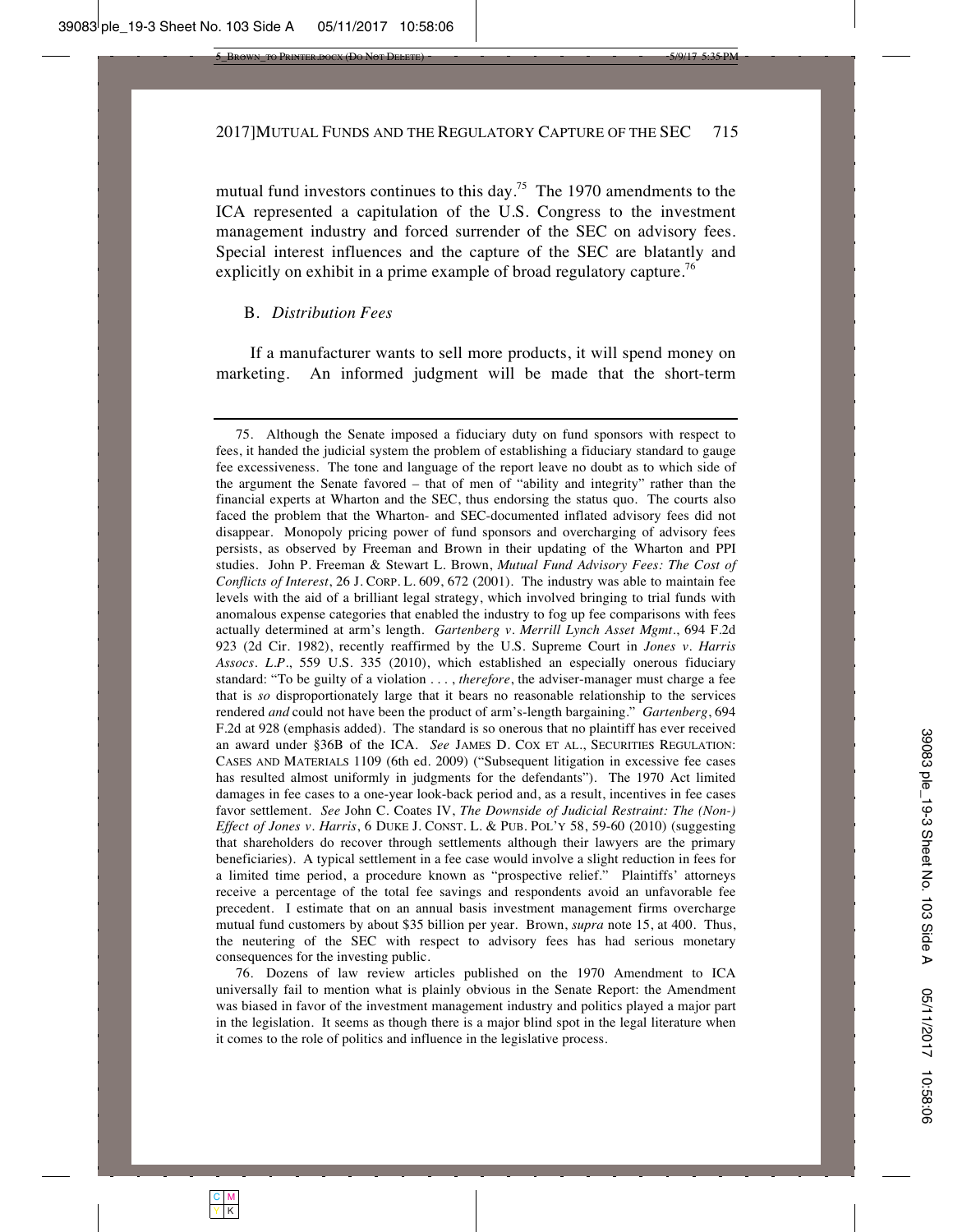# 716 U. OF PENNSYLVANIA JOURNAL OF BUSINESS LAW [Vol. 19:3

increase in costs and concomitant decrease in profits will yield increased sales and profits in the future.

The mutual fund industry is different. In what might be the all-time regulatory coup, the industry induced regulators to approve a fee on existing shareholders in order to pay marketing costs to attract new shareholders. A decent analogy would be banking regulators allowing banks to impose a fee increase on the balances of checking account customers to attract new customers with the promise of reduced fees in the future. Of course, the lower fees never materialize.

In the normal course of business, if a fund sponsor wants to increase revenues from advising a mutual fund, it will expend money on marketing to increase the fund's asset base. Fund marketing costs are often called distribution costs. Increased fund assets will increase sponsor revenues because advisory fee revenue is a (typically) fixed percentage of assets. However, if the fund sponsor industry has influence with regulators, it could persuade them to permit the imposition of a fee on existing customers to achieve an increase in assets. That is exactly what happened in 1980 when the SEC passed Rule 12b-1, which permitted fund sponsors to tap fund assets to pay for distribution costs.<sup>77</sup> Existing customers received no material benefit from the fees, but fund sponsors profited handsomely. The SEC faced two choices: it could allow the industry to fund distribution costs out of profits, or it could impose an asset-based fee on fund investors. The industry favored the latter approach and that is what the SEC chose to do. Although the SEC's reasoning is murky, common sense and financial analysis recommend the former. The alternatives may be clarified with a simple, if somewhat stylized, example.

Assume that there is a money market mutual fund with current assets of \$2 billion and an annual advisory fee of fifty basis points (0.5%). Assume that the economy is in a period of high interest rates, not unlike that of the 1970's and that the fund has a gross yield (prior to fees) of 10%. Also assume that the fund sponsor realizes a 70% profit margin ((Revenues  $-$  Costs)/Revenues)<sup>78</sup> on the fees received for managing the fund. Finally,

The Court wishes to make clear that it is not holding that a profit margin of up to 77.3% can never be excessive. In fact, under other circumstances, such a profit margin could very well be excessive. For example, if advisory services

 <sup>77.</sup> Bearing of Distribution Expenses by Mutual Funds, 45 Fed. Reg. 73,898, 73,898 (Nov. 7, 1980) (to be codified at 17 C.F.R. pt. 270.12b-1).

 <sup>78.</sup> Margins at that level are typical of money market funds then and now. The money fund in *Gartenberg*, the seminal advisory fee case, has a *gross* profit margin of 96%. *Gartenberg*, 694 F.2d at 930-31. In *Schuyt v. Rowe Price Prime Reserve Fund, Inc.*, 663 F. Supp. 962, 989 n.77 (S.D.N.Y 1987), the U.S. District Court for the Southern District of New York established the fiduciary standard maximum operating profit margin for fee cases at around 77%, stating the following: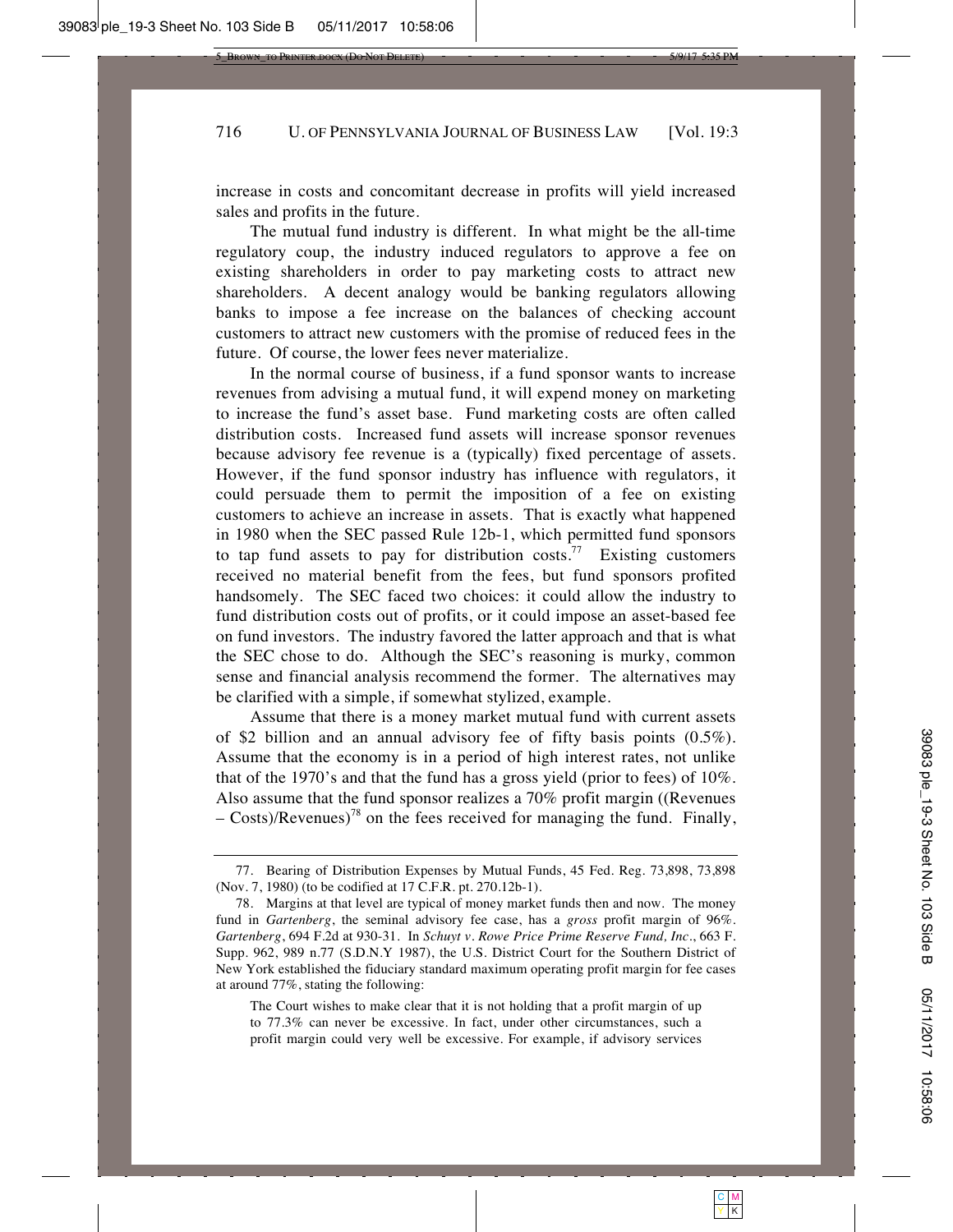# 2017]MUTUAL FUNDS AND THE REGULATORY CAPTURE OF THE SEC 717

assume that an individual investor in the fund currently has an account with \$100,000 invested in the fund.

Table 1 highlights the financial differences between two alternatives: paying marketing and distribution costs out of fund sponsor profits or paying them with a levy on fund assets. Period 1 (Column A) is the base case and shows the fund sponsor with profits of \$7 million, which represents a profit margin of 70% on revenues of \$10 million (half a percent of \$2 billion). Period 2 (Columns B and C) shows the results under each alternative. It is assumed that marketing costs of \$5 million<sup>79</sup> are expended in Period 2 and that this results in a doubling of fund assets to \$4 billion. The Top Panel shows results for the fund sponsor and the bottom panel for the individual investor.

The principal insight from this analysis is that if the sponsor pays for marketing costs out of advisory revenues, its profits will suffer in the short run but will benefit in the future from the increased asset base. The investor is no better or worse off under this scenario. If marketing costs are charged to fund assets, the sponsor is unequivocally better off because he or she sustains profit margins on a much higher asset base. The investor is unequivocally worse off because he or she suffers from a decrease in returns with no benefits. Finally, it is useful to note that under Scenario B, the accounting is appropriate; the sponsor bears the costs and also reaps the benefits of the expenditures for marketing. Fund Investors are held harmless.

being challenged were not of the highest quality and if the directors were not so obviously qualified, fully informed, and conscientious, a similar fee structure could violate section 36(b). This Court is simply holding that on the facts presented here, the fee schedules at issue represent charges within the range of what would have been negotiated at arms-length in the light of all of the surrounding circumstances.

The consulting firm, Mutual Fund Governance Consulting, publishes summary profit margin numbers. In 2008, operating margins on money funds averaged about 70%. C. Meyrick Payne & Sara Yerkey, *Profitability Benchmarks in Contract Renewal – April 2008*, MUTUAL FUND GOVERNANCE CONSULTING (Jan. 19, 2017, 2:30 PM), *http://production.mfgovern.com/content/view/71/91* [https://perma.cc/3TSQ-XZBR].

 <sup>79.</sup> Five million dollars is the equivalent of a twenty-five basis points fee against initial fund assets, the typical distribution fee imposed. This is for illustration purposes only. An actual fund sponsor would make a business judgment and gauge the trade-off between the initial hit on short-term profits and the probable long-term gain from an increased asset base.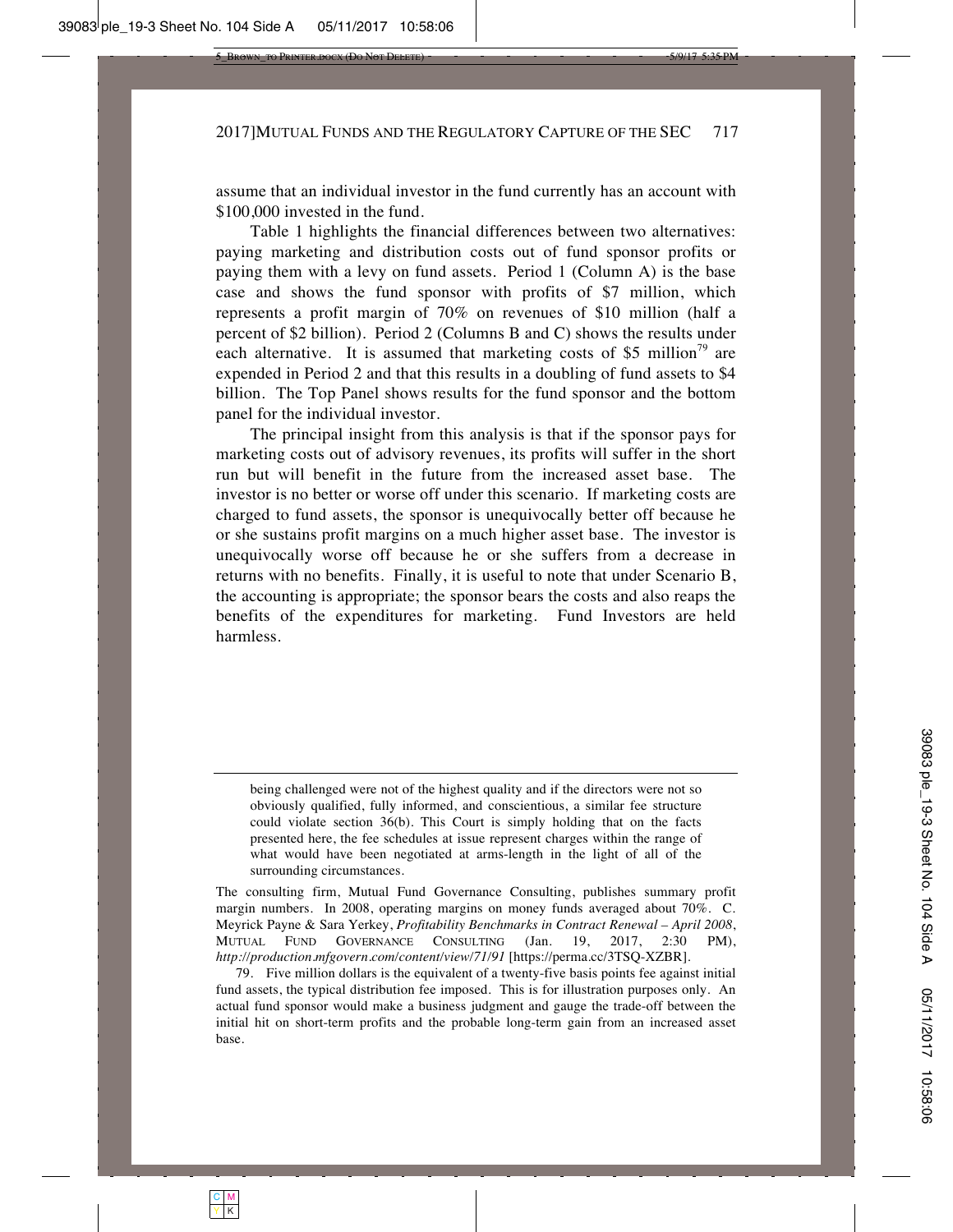# 718 U. OF PENNSYLVANIA JOURNAL OF BUSINESS LAW [Vol. 19:3

# TABLE 1

| $\overline{\mathbf{C}}$ olumn             |                       | $\mathsf{A}$            | B                                                | $\mathcal{C}$                                        |
|-------------------------------------------|-----------------------|-------------------------|--------------------------------------------------|------------------------------------------------------|
| Period                                    |                       | 1                       | $\overline{2}$                                   | $\overline{2}$                                       |
|                                           |                       | <b>Initial Position</b> | <b>Sponsor Pays</b><br><b>Distribution Costs</b> | <b>Investor Pays</b><br><b>Distribution</b><br>Costs |
| <b>Results for Fund</b><br><b>Sponsor</b> |                       |                         |                                                  |                                                      |
| <b>Assets</b>                             |                       | 2,000,000,000           | 4,000,000,000                                    | 4,000,000,000                                        |
| <b>Revenues</b>                           |                       | 10,000,000              | 20,000,000                                       | 20,000,000                                           |
| <b>Costs</b>                              |                       |                         |                                                  |                                                      |
|                                           | Operating<br>Costs    | 3,000,000               | 6,000,000                                        | 6,000,000                                            |
|                                           | Distribution<br>Costs |                         | 5,000,000                                        |                                                      |
| <b>Total</b><br>Costs                     |                       | 3,000,000               | 11,000,000                                       | 6,000,000                                            |
| <b>Operating Profits</b>                  |                       | 7,000,000               | 9,000,000                                        | 14,000,000                                           |
| <b>Operating Profit</b><br><b>Margin</b>  |                       | 70%                     | 45%                                              | 70%                                                  |

| <b>Results for Fund</b><br>Investor |                     |         |          |         |
|-------------------------------------|---------------------|---------|----------|---------|
| <b>Funds Invested</b>               |                     | 100,000 | 100,000  | 100,000 |
| Gross Earnings @<br>10%             |                     |         | 10,000   | 10,000  |
| <b>Less</b><br>Fees                 |                     |         |          |         |
|                                     | Advisory<br>Fee     |         | 500      | 500     |
|                                     | Distribution<br>Fee |         | $\theta$ | 250     |
| <b>Total Fees</b>                   |                     |         | 500      | 750     |
| <b>Net Earnings After</b><br>Fees   |                     |         | 9,500    | 9,250   |
| <b>Net Return After Fees</b>        |                     |         | 9.5%     | 9.25%   |

C M Y | K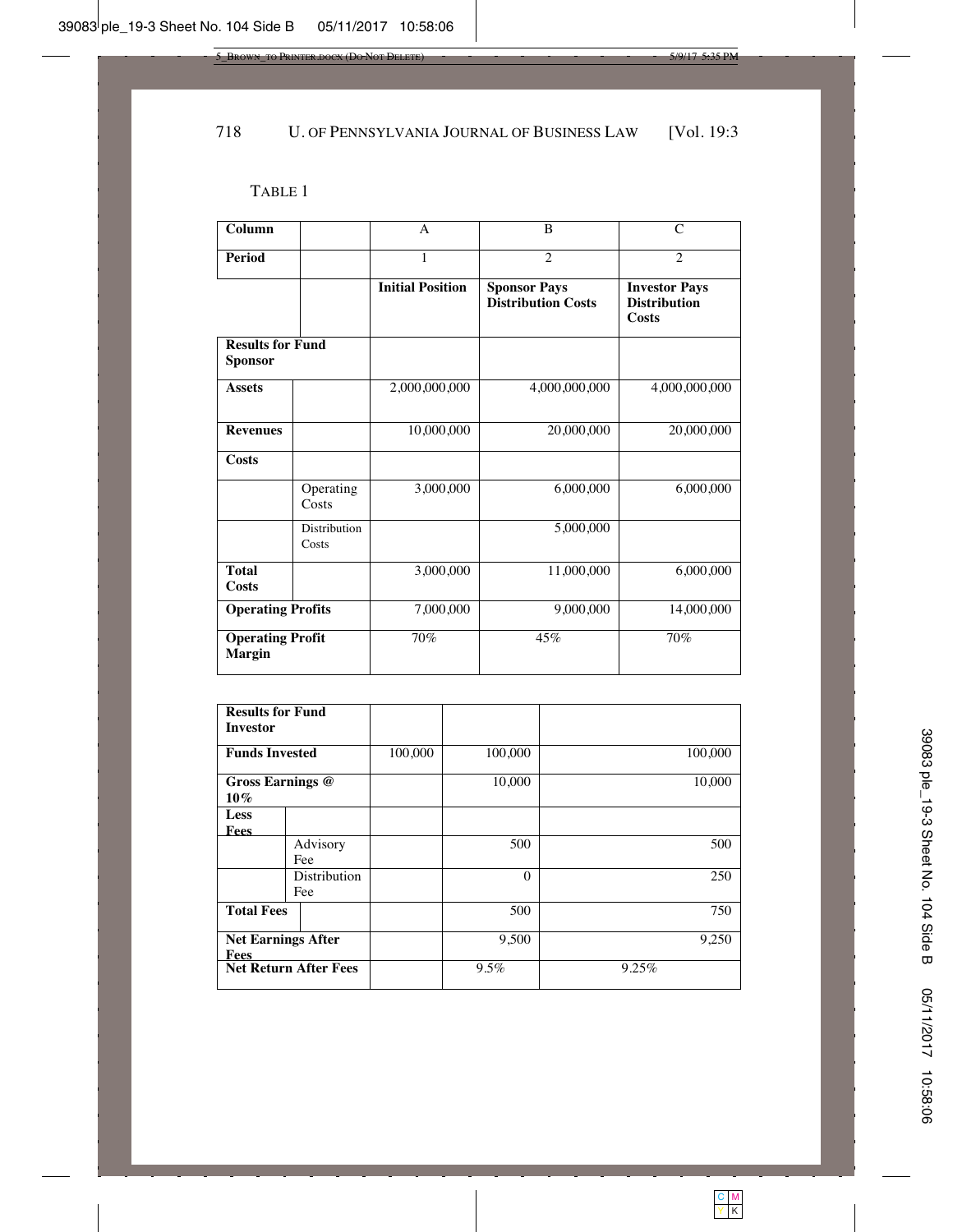C M Y | K

#### 5\_BROWN\_TO PRINTER.DOCX (DO NOT DELETE)

# 2017]MUTUAL FUNDS AND THE REGULATORY CAPTURE OF THE SEC 719

It is useful to examine the genesis of Rule  $12b-1$ .<sup>80</sup>

In the 1970's, the mutual fund industry was experiencing net redemptions and asked the SEC for help. At that time, front load fees were the primary method of marketing mutual funds. Here are the recollections of Alan Mostoff, director of the Division of Investment Management at the time:

And then I remember the distribution hearings that concluded in the middle '70s, participating in a meeting with the former chairman of the SEC, Hamer Budge, who was at the time the chairman of the IDS Mutual Funds where he was seeking compassion from the Commission because the funds were in net redemption and he argued that something needed to be done to help funds with distribution. I remember after the Commission meeting speaking with Irving Pollack, who was then a Commissioner. He said, "You know, we've got to do something here." And I said, "You're right." And we started on the path that ultimately led to the adoption of Rule  $12(b)$ -1 in 1981.<sup>81</sup>

The revolving door at the highest levels is on full display; the IDS Chairman and former SEC Commissioner was not arguing for help for individual investors. The industry was asking the regulators for help for the industry. With Rule 12b-1, the SEC helped the industry to the clear detriment of individual investors. $82$ 

The SEC commissioned a study $^{83}$  that eventually led to the imposition of marketing (distribution) fees on fund assets. For reasons that are not

 83. *See* DIV. OF INV. MGMT. REG., U.S. SEC.&EXCH. COMM'N, MUTUAL FUND DISTRIBUTION AND SECTION 22(D) OF THE INVESTMENT COMPANY ACT OF 1940 19, 20 (1974) (noting that "net redemption status has lately replaced the sales records the industry earlier enjoyed" and how fund distribution "seems to have become even less profitable . . .").

 <sup>80.</sup> *See, e.g.*, John P. Freeman, *The Use of Mutual Fund Assets to Pay Marketing Costs*, 9 LOY. U. CHI. L.J. 533, 543-48 (1978) (describing both sides of the debate between the SEC and the fund industry concerning whether mutual fund assets could be used as a source of payment for marketing costs); *The Roundtable on Investment Company Regulation*, SEC.&EXCH. COMM'N HISTORICAL SOC'Y (Dec. 4, 2002), *http://www.sechistorical.org/collection/programs/INV1204Transcript.pdf* [https://perma.cc/VTY6-ZPKX] [hereinafter *Roundtable*].

 <sup>81.</sup> Interview by Richard Rowe with Allan Mostoff, Gen. Counsel, Dechert LLP, in D.C. (Oct. 30, 2002), http://3197d6d14b5f19f2f440-5e13d29c4c016cf96cbbfd197c579b45. r81.cf1.rackcdn.com/collection/oral-histories/mostoff100202Transcript.pdf [https://perma.cc/L6DR-XHFG].

 <sup>82.</sup> Where distribution fees are concerned, the distinction between broad and narrow capture is blurred. SEC Commissioners are political appointees and subject to political pressures. SEC staff responded to pressure from above with no obvious venal motivation on their part. So, the Commission was apparently captured, but staff integrity was not compromised. Industry influence was clearly at work, but was it broad or narrow capture?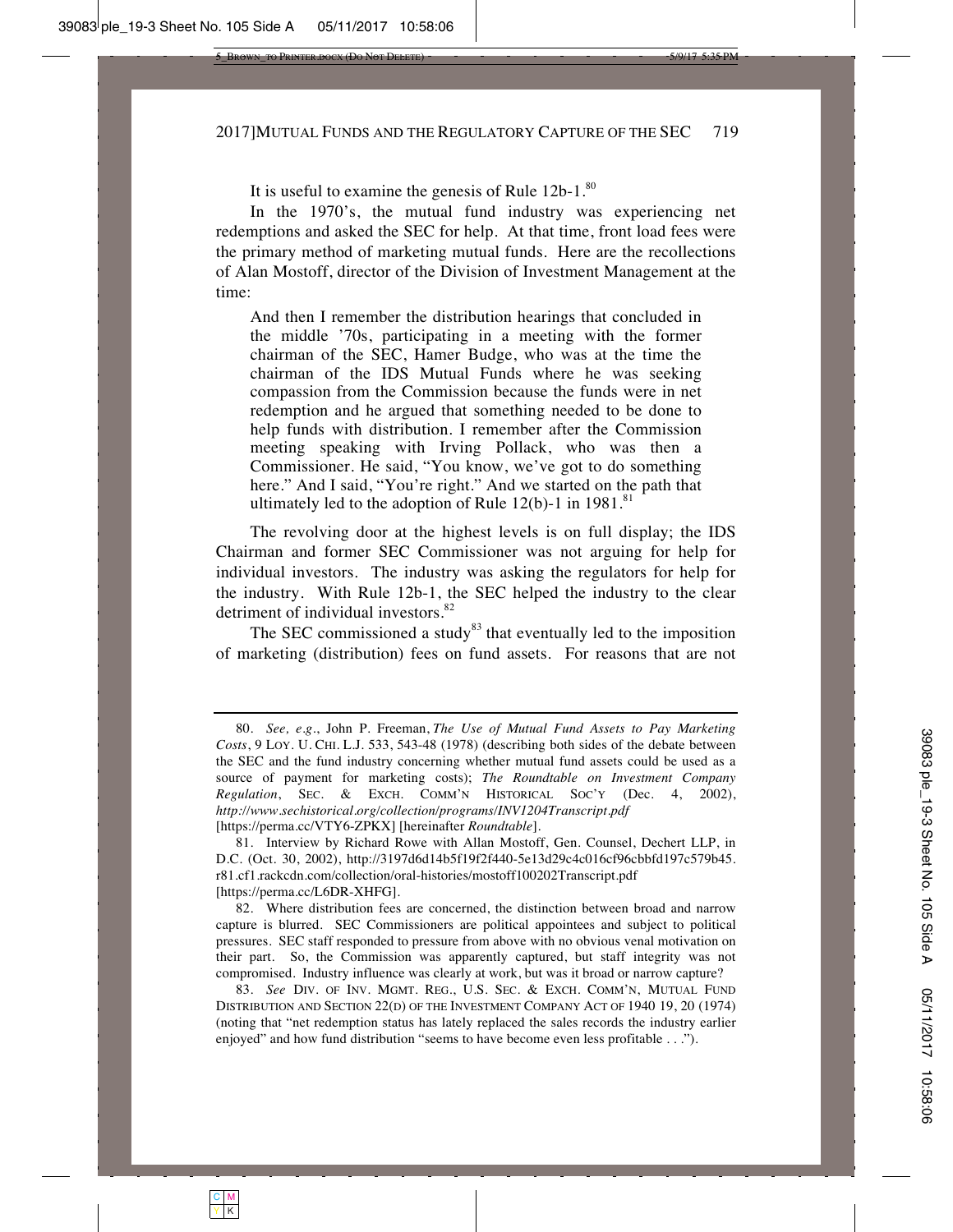# 720 U. OF PENNSYLVANIA JOURNAL OF BUSINESS LAW [Vol. 19:3

entirely clear, during the rulemaking process, the SEC conflated "advisor profits" and "fund assets." Freeman tells us that:

Drawing on written submissions and testimony from industry participants, the SEC staff reached various conclusions. Those findings are worth noting because they affirm the SEC staff's understanding that the sales push was linked to compensation and its appreciation that fund assets (under the euphemism of "advisory profits") were already being used to pay for distribution in the fund industry. $84$ 

[W]e want to reemphasize that in the conventional mutual fund complex today, the aggregate management or advisory fees generated by the funds as a group provide substantially all of the resources expended for the distribution of each fund in the group. In the case of no-load funds, *all* of the resources allocated to distribution are provided by these fees, since no other revenues are generated. In the case of funds with sales commissions, most of the distribution costs are financed by such management fees, since the sales concession revenues retained by the adviser are almost always wholly inadequate to cover these costs. Therefore, the proposed Vanguard arrangements for the joint sharing of distribution costs do not depart from present industry practice. They merely make explicit (with the commensurate benefits of full disclosure) what is already implicit in the financing of mutual fund distribution on an industry-wide basis.

The simple fact of the matter is that mutual fund shareholders are the sole source of financing all mutual fund activities— whether administration, advisory, or distribution.

Freeman, *supra* note 80, at 536-37 n.18 (quoting John C. Bogle, Proposed Statement on the Vanguard Distribution Application at the Securities and Exchange Commission Hearing 32 (Jan. 5, 1978)) (last emphasis added). Freeman then adds: "The Proposed Vanguard Statement indicates that assets of the Vanguard complex of funds have been used, and are being used, to pay marketing costs of over \$1 million annually." *Id.* This appears to be an inaccurate statement because paying for distribution costs out of advisory fees is not equivalent to paying them directly out of assets. There are three things to note about Bogle's statement: 1) Prior to 12b-1, all distribution costs were paid out of aggregate advisory fees. This is consistent with the implications of Table 1; 2) Bogle never explicitly stated that fund *assets* were used directly for distribution; 3) It is a true statement that ultimately "shareholders are the sole source of financing all mutual fund activities." However, it is true only insofar as shareholders pay for distribution costs indirectly by paying for advisory services and fund sponsors (appropriately) use advisory revenues to pay for marketing. Sponsor profits are therefore reduced by such expenditures. It appears as though Bogle's statements contain a studied ambiguity designed to allow the SEC to rationalize paying for distribution costs out of fund assets, the ultimate aim of the industry.

 <sup>84.</sup> Freeman, *supra* note 38, at 753. Note how "advisor profits" are viewed by the SEC staff as a "euphemism" for fund assets. This is inaccurate because, consistent with the implications of Table 1, if marketing costs come directly from fund assets, they do not reduce advisor profits. The genesis of the confusion appears to be the uncritical acceptance (intentional or otherwise) of somewhat ambiguous (intentional or otherwise) statements by John Bogle, founder of the Vanguard Group of mutual funds, a no-load complex: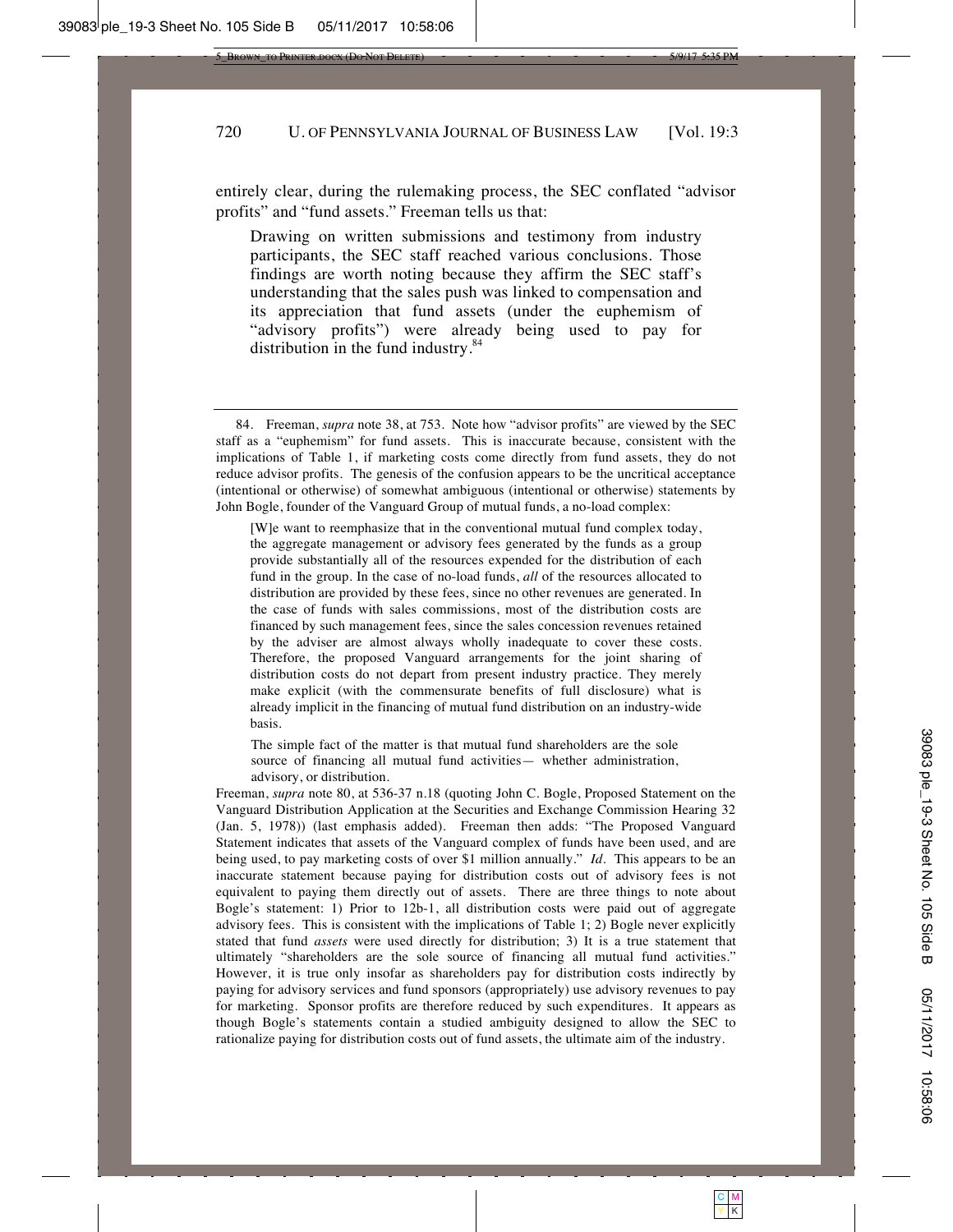# 2017]MUTUAL FUNDS AND THE REGULATORY CAPTURE OF THE SEC 721

Prior to 1980 and the passage of Rule 12b-1 the use of advisor profits was the only means available for no-load funds to market their funds. Thus, there was implied if not explicit regulatory approval for the procedure. However, it is clear from Table 1 above that paying for distribution costs from fund sponsor profits is very different from paying them directly from fund assets. Problems arose when the possibility of explicitly paying for distribution from fund profits occurred. Freeman reveals how the SEC granted a no-action letter to Mutual Liquid Assets, which wanted to explicitly

"reallocate" one-half of the advisory fee (.25 percent) to dealers selling the fund. . . . In essence, the Mutual Liquid Assets noaction request presented an opportunity to move the practice of using fund assets for marketing costs out of the closet. The staff's response indicated that if the management of Mutual Liquid Assets had nerve enough to fully and fairly disclose what they planned to do with fund shareholders' money, then the Division of Investment Management had nerve enough to let them.<sup>85</sup>

Note again the conflation of advisory fees with fund "shareholder's money" (assets). If the SEC confused fund assets with advisor profits, the industry and the ICI did not. In response to the Mutual Liquid Assets noaction letter:

In a letter on a "matter of extreme urgency" that was hand-carried to the SEC, the Investment Company Institute's senior vice president and general counsel complained that the staff had made "apparent changes in the ground rules" dealing with payment for fund marketing costs in the absence of a public expression by the Commission through promulgation of a rule or a release.<sup>86</sup>

Later, the SEC instructed staff to withdraw the Mutual Liquid Assets no-action letter.<sup>87</sup> In 1978, the SEC issued an Advance Notice of Proposed Rulemaking regarding the conditions under which it might permit funds to use assets to finance distribution expenses.<sup>88</sup> The SEC received more than fifty comments on this proposal and thirty of the comments, including twenty from individual investors, opposed the proposal.<sup>89</sup> Thus, the SEC imposed Rule 12b-1 over the united disapproval of the individual investors



 <sup>85.</sup> Freeman, *supra* note 80, at 541.

 <sup>86.</sup> *Id.* at 541-42.

 <sup>87.</sup> *Id.* at 542.

 <sup>88.</sup> Advance Notice of Proposed Rulemaking on the Bearing of Distribution Expenses by Mutual Funds, 43 Fed. Reg. 23,589 (May 23, 1978).

 <sup>89.</sup> Bearing of Distribution Expenses by Mutual Funds, 44 Fed. Reg. 54,014, 54,015 (proposed Sept. 17, 1979).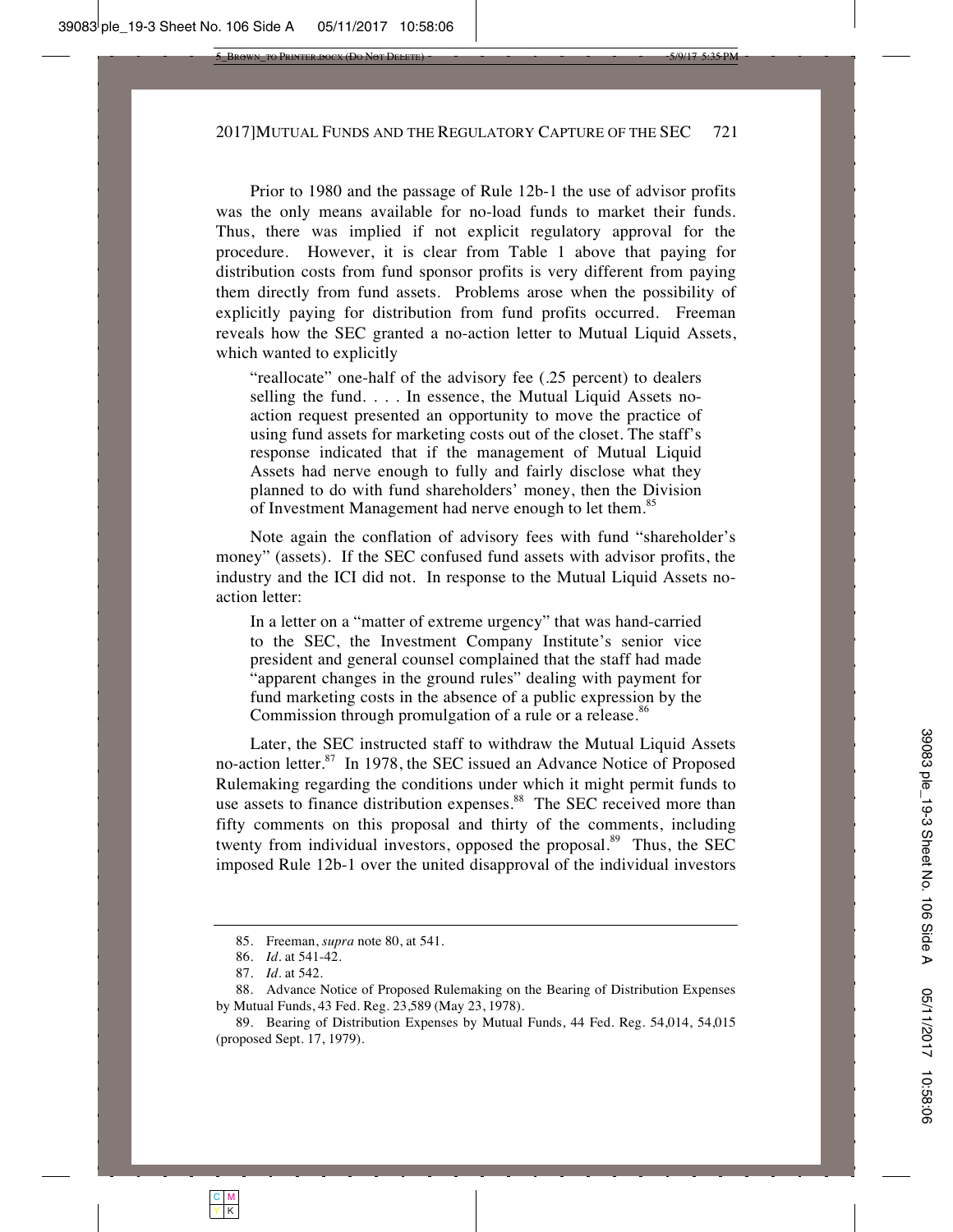# 722 U. OF PENNSYLVANIA JOURNAL OF BUSINESS LAW [Vol. 19:3

who weighed in on the issue. Essentially, the SEC capitulated to the fund industry.

It is useful to note that prior to the imposition of Rule 12b-1, under Section 12(b) of the ICA, investment managers were forbidden to utilize fund assets for distribution purposes.<sup>90</sup> The reason for the prohibition was the concern that if "a fund grows in size only by heightened marketing or other distribution efforts, and the fund itself pays for such efforts, the adviser stands to reap greater compensation for reasons divorced from the fund's investment performance."<sup>91</sup> Consistent with this concern, the SEC initially proposed that fund advisers, rather than continuing to be paid management fees based on the size of their funds, might be required to agree to a fixed dollar payment.<sup>92</sup> The SEC also proposed protecting existing shareholders who had already absorbed the distribution expenses attendant to their purchases:

Accordingly, the SEC proposed that these shareholders be "grandfathered," protected against indirectly bearing, in any part, payments out of fund assets to sell new shares to investors[.] . . . However, these two conditions – flat management fees for advisers and grandfathering of existing shareholders – were dropped in the face of fund industry opposition.<sup>93</sup>

The industry argued that there would be prospective benefits to investors because as asset levels increased in the future, economies of scale would allow for a decrease in fees.<sup>94</sup> This assertion was apparently met with some skepticism from the SEC. Rule 12b-1 as implemented required fund directors to annually review the plan and "conclude, in the exercise of reasonable business judgment and in light of their fiduciary duties under state law and section 36 of the Act, that there is a reasonable likelihood that the  $[12b-1]$  plan will benefit the fund and its shareholders."<sup>95</sup>

Of course, the prospective financial benefits to investors never materialized. An SEC staff study in 2000 found "that, everything else equal, funds with 12b-1 fees had total expenses that were higher than those of other funds, but by an amount that was slightly less than the maximum 12b-I fee."<sup>96</sup> Essentially, what this says is that expense ratios rose by an

 <sup>90.</sup> Eric D. Roiter, *Disentangling Mutual Fund Governance from Corporate Governance*, 6 HARV. BUS. L. REV. 1, 35 (2016).

 <sup>91.</sup> *Id.*

 <sup>92.</sup> *Id.* at 38.

 <sup>93.</sup> *Id.* at 39.

 <sup>94.</sup> Freeman, *supra* note 80, at 543-55.

 <sup>95.</sup> Payment of Asset-Based Sales Loads by Registered Open-End Management Investment Companies, 53 Fed. Reg. 23,258, 23,275 (June 21, 1988) (to be codified at 17 C.F.R. pts. 239, 270, and 274).

 <sup>96.</sup> DIV. OF INV. MGMT., U.S. SEC.&EXCH. COMM'N, REPORT ON MUTUAL FUND FEES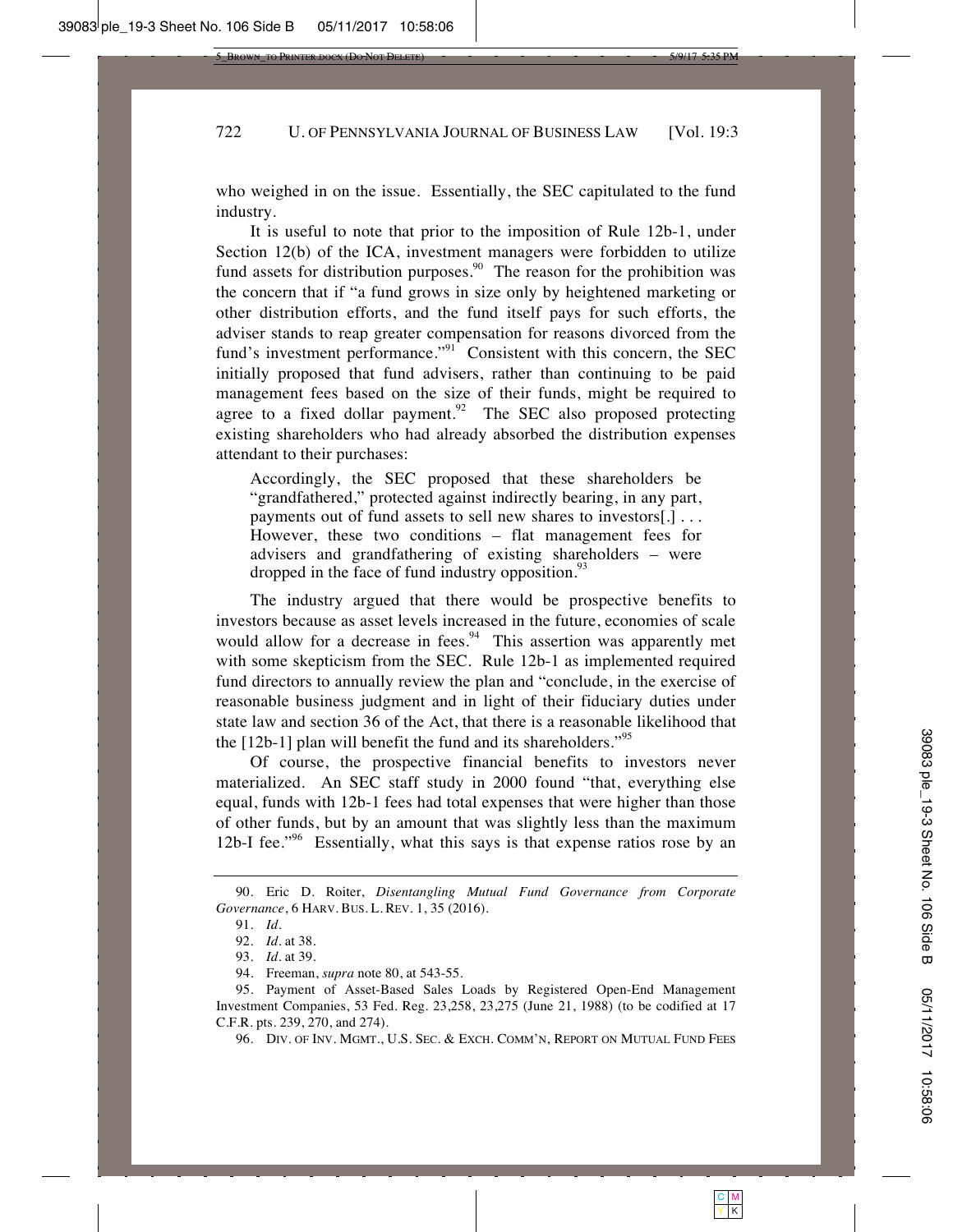amount approximately equal to distribution fees. Similarly, SEC-employed economist Dr. Lori Walsh carefully examined the evidence on distribution fees and found:

[W]hile funds with 12b-1 plans do, in fact, grow faster than funds without them, shareholders are not obtaining benefits in the form of lower average expenses or lower flow volatility. Fund shareholders are paying the costs to grow the fund, while the fund adviser is the primary beneficiary of the fund's growth.<sup>97</sup>

Thus, available evidence confirms the essential insights from Table 1. Fund sponsors profit handsomely from offloading distribution costs on the public and the public receives little or no financial benefit.

The industry was able to outmaneuver the SEC once distribution fees were allowed. The small, twenty-five basis point fee envisioned by the SEC in 1980 soon morphed into the hundred basis point fees typical today.<sup>98</sup> The incremental seventy-five basis points support Contingent Deferred Sales Charges (CDSCs).<sup>99</sup> CDSCs are a form of sales commission where the commission is paid over time by an incremental 12b-1 fee added to the expense ratio. $100$  Research indicates that investors are less aware of and sensitive to fees buried in an expense ratio than they are to explicit sales loads.<sup>101</sup>

There has been extensive abuse of CDSCs especially as it relates to B Share or back load funds. A broker who recommends and sells B Shares realizes an immediate commission in the neighborhood of 5%. However, the fund purchaser pays for the commission or load over time in the form of a seventy-five basis point per year increased distribution fee. As long as the fund is held for a specified period, typically seven or eight years, the investors will pay no additional fees. If sold prior to the specified period the investor will pay a fee, which is the difference between the amount paid via distribution fees and the actual commission paid to the selling broker. Hence the term "back-end load" fund.<sup>102</sup>

98. Freeman, *supra* note 38, at 777.

 99. Contingent Deferred Sales Charges (CDSCs) are also referred to as Contingent Deferred Sales Loads (CDSLs).

- 100. Freeman, *supra* note 38, at 761-62.
- 101. Barber et al., *supra* note 55, at 2118.
- 102. Freeman, *supra* note 38, at 762-67.

AND EXPENSES § III(D)(i) (2000), *http://www.sec.gov/news/studies/feestudy.htm* [https://perma.cc/G4DH-WE65] [hereinafter *SEC Staff Study*].

 <sup>97.</sup> Lori Walsh, *The Costs and Benefits to Fund Shareholders of 12B-1 Plans: An Examination of Fund Flows, Expenses and Returns*, U.S. SEC.&EXCH. COMM'N 2 (Apr. 30, 2004), https://www.sec.gov/rules/proposed/s70904/lwalsh042604.pdf [https://perma.cc/A4GG-K252] [hereinafter *Walsh Report*].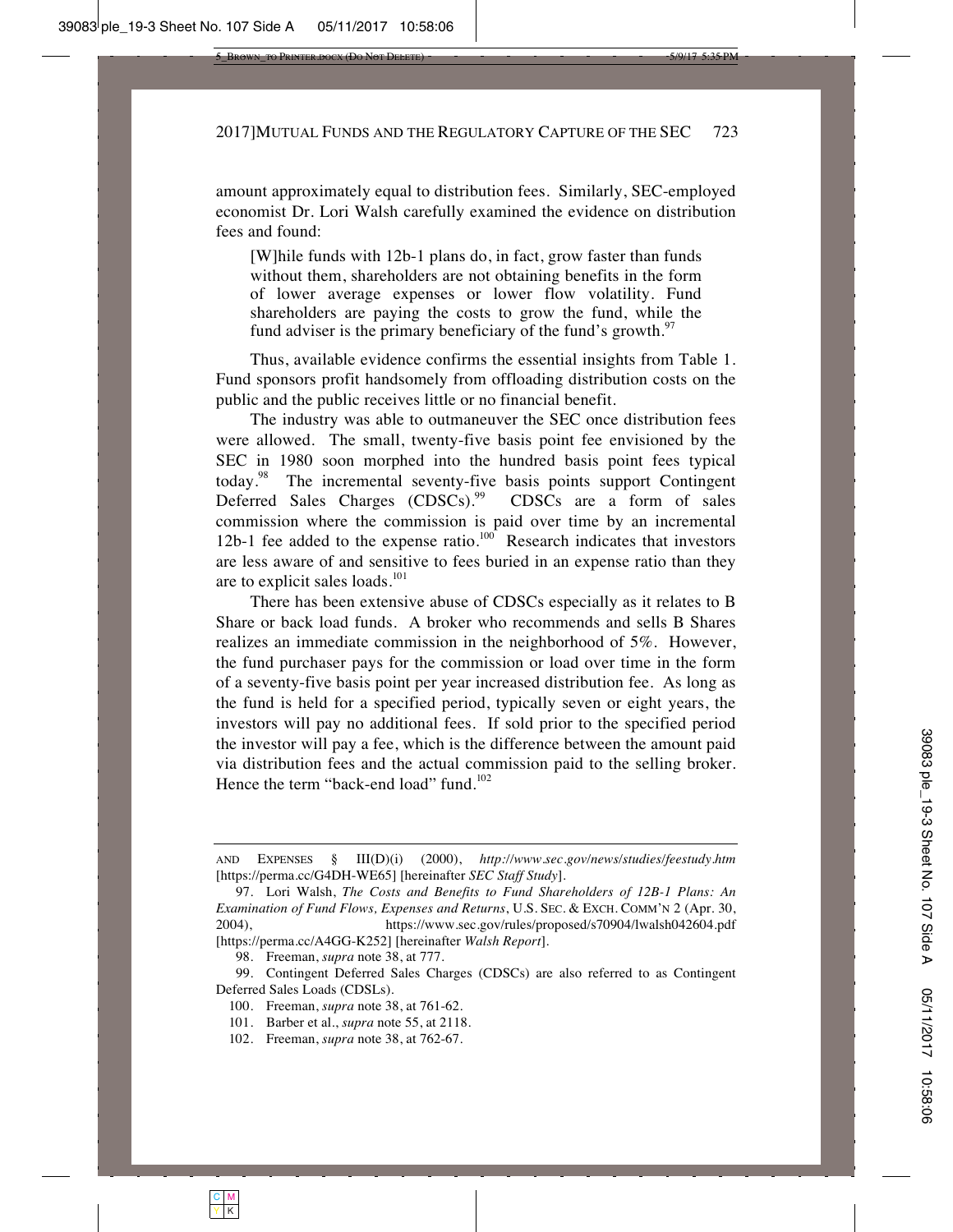# 724 U. OF PENNSYLVANIA JOURNAL OF BUSINESS LAW [Vol. 19:3

The SEC never envisioned the imposition of CDSCs when it imposed Rule 12b-1 in 1980. The tone of discussion of 12b-1 fees at the meeting of the SEC Historical Society in 2002 is revealing. One comment by Kathryn McGrath,<sup>103</sup> Director of the SEC Division of Investment Management from 1983 to 1990, is especially illuminating: "My biggest failure, I think, was trying to tackle and clean up Rule 12b-1 . . . . There was too much money flowing through 12(b)-1 fees to make it touchable."<sup>104</sup> It is telling that the failure to clean up 12b-1 fees had nothing to do with public policy or investor protection and everything to do with political clout. As Freeman has said, "The money flowing to Wall Street through 12b-1 in the 1980s is a pittance compared to the nearly \$12 billion generated annually by the rule today. If 12b-1 was 'untouchable' in the 1980s, one cannot be optimistic about reform today."<sup>105</sup>

Given the evidence that there has been no discernable diminution of overall fees resulting from Rule 12b-1, it is of interest to note the abject failure of mutual fund trustees and board members as it relates to distribution fees. Approximately 60% of all mutual funds impose distribution fees and in the more than thirty-five years since 1980 every mutual fund board has annually certified that: "in the exercise of reasonable business judgment and in light of their fiduciary duties under state law and under sections  $36(a)$  and  $(b) \ldots$  of the Act,...there is a reasonable likelihood that the plan will benefit the company and its shareholders."<sup>106</sup> Given the research evidence cited above, it is clear that the whole annual exercise is a charade and that boards and trustees are captives of fund sponsors. Mutual fund investors have been systematically fleeced for thirty-five years.

Rule 12b-1 is still in effect today and makes less sense now than it did in 1980. Freeman, one of the original architects of distribution fees, characterizes the current distribution system as a "mess."<sup>107</sup> He has written: "When Rule 12b-1's supposed plusses are scrutinized closely, it becomes evident that the money management industry has outwitted and outmaneuvered the federal agency that supposedly regulates it, to investors' detriment."<sup>108</sup>

The passage of Rule 12b-1 is another clear example of broad regulatory capture of the SEC. The rule was instituted to help the

- 106. 17 C.F.R. § 270.12b-1 (2016).
- 107. Freeman, *supra* note 38, at 788.
- 108. *Id.* at 809.

C M Y | K

 <sup>103.</sup> *Biography of Kathryn Bradley McGrath*, U.S. SEC.&EXCH. COMM'N, https://www.sec.gov/spotlight/rule12b-1/bio/kbmcgrath.pdf [https://perma.cc/MNN8- C2RB].

 <sup>104.</sup> *Roundtable*, *supra* note 80, at 108.

 <sup>105.</sup> Freeman, *supra* note 38, at 788.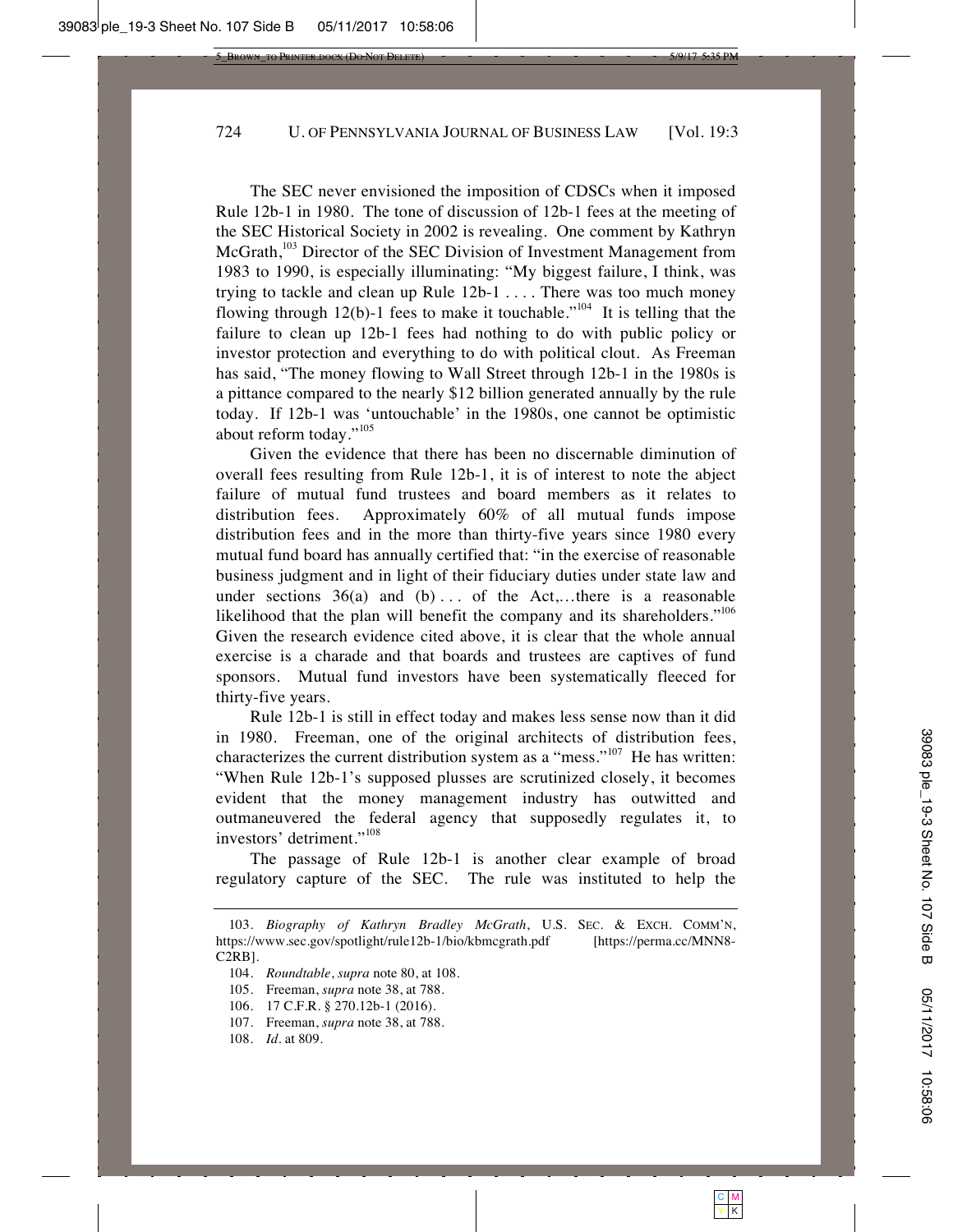## 2017]MUTUAL FUNDS AND THE REGULATORY CAPTURE OF THE SEC 725

investment management industry and, in retrospect, was contrary to the public interest. Apparently, SEC staff believed that allowing the industry to tap into fund assets was no different than allowing fund sponsors to use profits to fund distribution. The belief that fund assets and sponsor profits are equivalent was voiced by SEC alumni at the meeting of the SEC Historical Society in  $2002$ <sup>109</sup> That belief apparently exists today.

In the matter of CDSCs, the industry was able to outmaneuver the SEC and the extra fees became "untouchable."<sup>110</sup> SEC staff was naïve but probably not venal. It does not appear as though the SEC staff was "for sale." This example of broad regulatory capture of the SEC has resulted in billions of dollars per year of inappropriate fees charged against fund assets.<sup>111</sup>

## C. *Soft Dollars*

The term "soft dollars" seems to carry a rather benign connotation. The reality could not be more different. David Swensen, Chief Investment Officer of Yale University, characterizes soft dollars as "the slimy underbelly of the investment world, [that] deserve a harsher name that reflects the odious nature of the kickbacks they describe."<sup>112</sup>

In effect, soft dollars are like distribution fees: they involve investment managers spending shareholders' money on items such as research or other services<sup>113</sup> that would normally reduce their profits.<sup>114</sup> Soft dollars reduce shareholder returns and, unlike distribution fees, which are at least explicitly disclosed, they are totally opaque to shareholders.



 <sup>109.</sup> *Roundtable*, *supra* note 80, at 94-95.

 <sup>110.</sup> Freeman, *supra* note 38, at 788.

 <sup>111.</sup> At the end of 2007, the year that Freeman published his article and prior to the 2008 market meltdown, open-end fund assets exclusive of money funds totaled about \$8.5 trillion. Distribution fees totaled about \$13.5 billion with approximately 60% supporting shareholder services and 40% supporting CDSCs. Since 2007, the dollar level of advisory fees has been essentially flat in spite of a new doubling of mutual fund assets. This is the result of a dramatic increase of assets invested passively as well as some investors avoiding funds with distribution fees. This information has been compiled from MORNINGSTAR DIRECT, http://www.morningstar.com/company/direct [https://perma.cc/88TP-MLEX].

<sup>112.</sup> DAVID F. SWENSEN, UNCONVENTIONAL SUCCESS: A FUNDAMENTAL APPROACH TO PERSONAL INVESTMENT 205 (2005).

 <sup>113.</sup> THOMAS P. LEMKE & GERALD T. LINS, SOFT DOLLARS AND OTHER TRADING ACTIVITIES § 1:1 (2016).

 <sup>114.</sup> Many fund sponsors disclose dollar commission costs in the annual Statement of Additional Information, a report few shareholders are even aware of. Soft dollar amounts are never reported. Funds do report trading activity in the abstract when they disclose turnover ratios.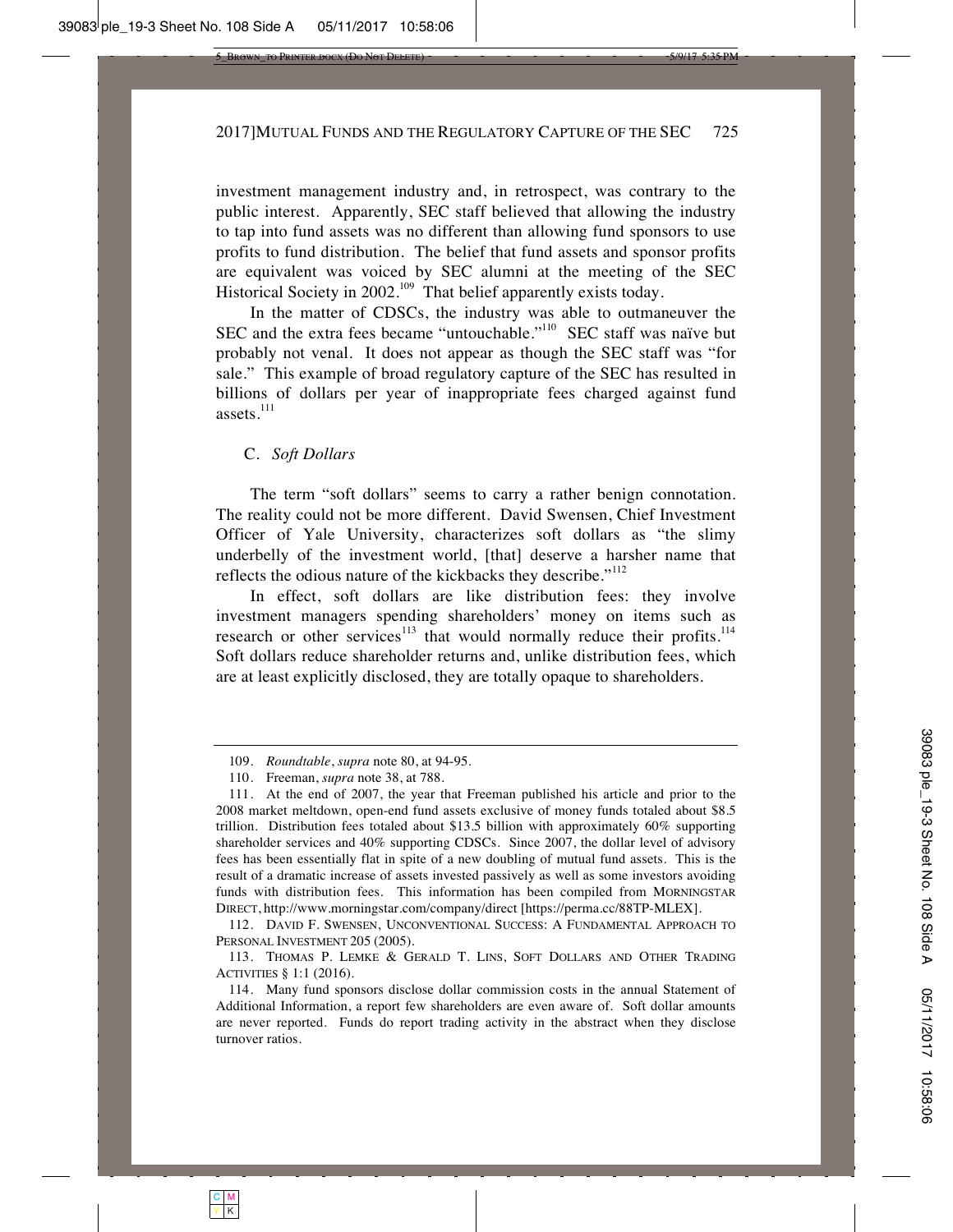# 726 U. OF PENNSYLVANIA JOURNAL OF BUSINESS LAW [Vol. 19:3

Most mutual funds are actively managed which means that they frequently buy and sell securities in an attempt to outperform benchmark portfolios. When securities are traded, a commission must be paid to the brokerage firm that executes the trade. Commission costs are added to the costs of security purchases and deducted from the proceeds of sales. Thus, commissions are a drag on shareholder returns. Commission costs are invisible because they are never explicitly disclosed in prospectuses or shareholder reports.

Commission costs on institutional sized trades are typically about a penny a share. When soft dollars are involved, commission costs are typically about five cents per share.<sup>115</sup> The extra four cents per share may seem small, but it costs investors hundreds of millions of dollars per year in extra costs for which they receive no benefit. Investment management firms receive benefits in the form of "research" from brokerage firms.<sup>116</sup> Research costs are a normal cost for investment management firms, and thus, soft dollars, like distribution fees, are a method investment managers use to get shareholders to pay some of their costs and thus subsidize their (fund sponsor) profits.<sup>117</sup>

Soft dollar arrangements, an artifact of the 1975 deregulation of brokerage commissions, are currently legal. Before May 1, 1975, the New York Stock Exchange fixed commission rates.<sup>118</sup> Because brokerage firms were unable to compete on price (commission rates), they attracted institutional trades by bundling research reports and advice with brokerage services.<sup>119</sup> Thus, institutional consumers of brokerage services were paying excessive commissions but the excesses were (supposedly) offset by the value of the research they received from the brokerage firms.

The SEC-mandated negotiated commission rates in 1975 would have broken the relationship between commissions and bundled research.<sup>120</sup>

 118. *See* Gordon v. N.Y. Stock Exch., 422 U.S. 659, 662 (1975) (discussing how the practice of fixed commission rates led to, as of May 1, 1975, the elimination of fixed rates).

 119. D. Bruce Johnsen, *The SEC's 2006 Soft Dollar Guidance: Law and Economics*, 30 CARDOZO L. REV. 1545, 1556 (2009).

 120. *See* Adoption of Securities Exchange Act Rule 19b-3, Exchange Act Release No. 11,203, 6 SEC Docket 147 (Jan. 23, 1975) (discussing how Rule 19b-3 prohibits any exchange from requiring its members to charge fixed commission rates after a certain date

C M Y | K

 <sup>115.</sup> Michael A. Goldstein et al., *Brokerage Commissions and Institutional Trading Patterns*, 22 REV. FIN. STUDIES 5175, 5180 (2009).

 <sup>116.</sup> Fisch, *supra* note 64, at 2000.

 <sup>117.</sup> *See* OFFICE OF COMPLIANCE, INSPECTIONS & EXAMINATIONS, U.S. SEC.&EXCH. COMM'N, INSPECTION REPORT ON THE SOFT DOLLAR PRACTICES OF BROKER-DEALERS, INVESTMENT ADVISERS AND MUTUAL FUNDS (Sept. 22, 1998), *https://www.sec.gov/news/studies/softdolr.htm* [https://perma.cc/NN8Z-Q9FA] (finding management firms also use funds in soft dollar arrangements for non-research items such as telephone bills, legal expenses, and administrative purpose, among other things).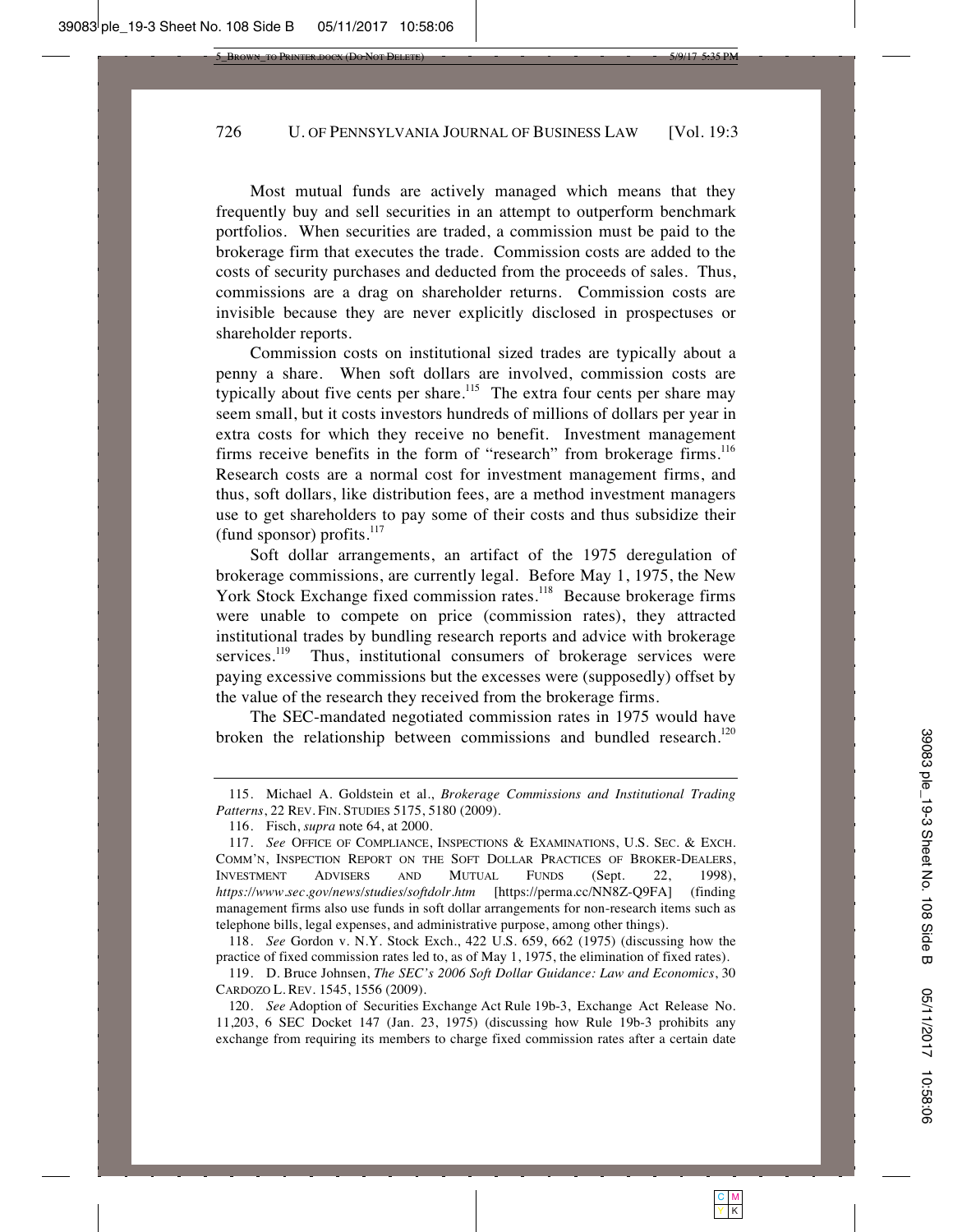# 2017]MUTUAL FUNDS AND THE REGULATORY CAPTURE OF THE SEC 727

However, the brokerage and money management industries convinced the U.S. Congress to intervene. Congress carved out a safe harbor exemption by enacting Section  $28(e)^{121}$  of the Securities Exchange Act of 1934. Under the exemption, brokerage firms could legally charge above-market commission rates by bundling "research" with commissions.<sup>122</sup> It bears repeating that research costs are actually an expense of the money manager and should be charged against its profits. By charging above-market commission rates, fund shareholders effectively subsidize advisor profits.

The soft dollar carve-out did not occur in a vacuum. It occurred because brokerage and money management special interests were able to persuade Congress to help them at the expense of the investing public, a clear manifestation of broad regulatory capture. Absent the carve-out for soft dollars, the SEC would not have allowed fund companies to pay excessive commissions at the expense of fund investors.

Initially, the SEC interpreted the soft dollar carve-out narrowly. They ruled that the safe harbor does not apply to research products that are "readily and customarily available . . . to the general public on a commercial basis."123 This narrow interpretation was consistent with the SEC's protection of investors within the confines of the loophole that Congress created. Eventually, as an apparent result of narrow capture, the SEC loosened this strict interpretation of what constituted research. This process will be examined in the next section.

# V. NARROW REGULATORY CAPTURE – FEE DISCLOSURE, DISTRIBUTION FEES, SOFT DOLLAR COMMISSIONS, AND TRADING COSTS.

The SEC bills itself as the investors' advocate.<sup>124</sup> The evidence suggests otherwise. The SEC Division of Investment Management has been at best passive in the face of industry misinformation and at worst complicit with the mutual fund industry in blocking needed reforms.

The effective narrow capture of the SEC is largely a recent occurrence that has arisen in the context of increased pressure from the U.S. Congress and other sources to act contrary to industry interests and in the public



or authorize members to "arrange for the charging of fixed rates of commission").

 <sup>121.</sup> Securities Acts Amendments of 1975, Pub. L. No. 94-29, § 21, 89 Stat. 97, 161 (1975) (codified as amended at 15 U.S.C. 78bb (2012)).

 <sup>122.</sup> *Id.*

 <sup>123.</sup> Fiduciary Money Managers: Use of Commission Payments by Fiduciaries, Exchange Act Release No. 12,251, 41 Fed. Reg. 13,678, 13,679 (Mar. 31, 1976).

 <sup>124.</sup> Mary L. Schapiro, Chairman, U.S. Sec. & Exch. Comm'n, Address to the Council of Institutional Investors (Apr. 6, 2009), https://www.sec.gov/news/speech/2009/ spch040609mls.htm [https://perma.cc/5ZRM-WJ9W].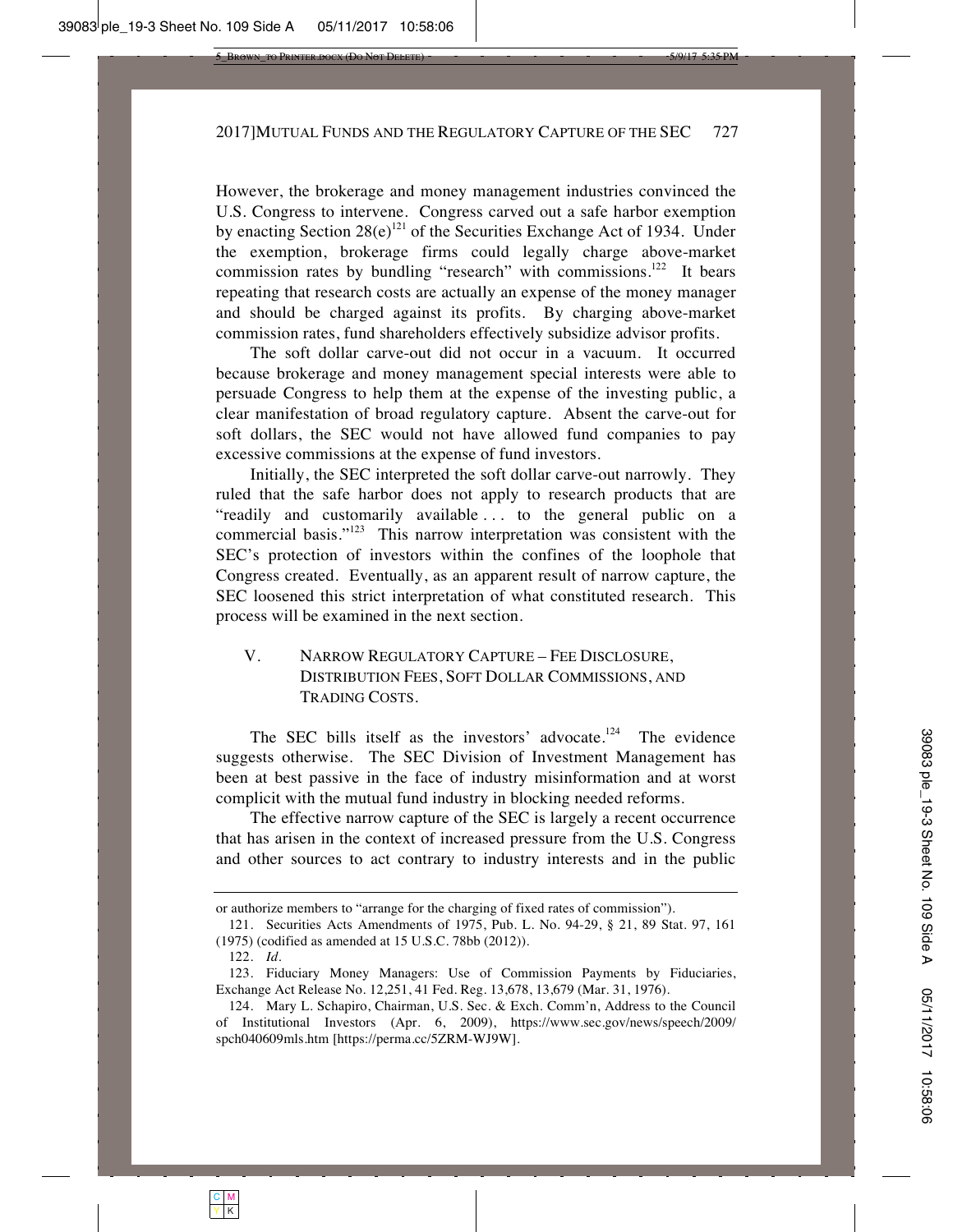# 728 U. OF PENNSYLVANIA JOURNAL OF BUSINESS LAW [Vol. 19:3

interest. The genesis of the reform pressures was the mutual fund scandals that came to light in 2003.

Unfortunately, the benign involvement of the U.S. Congress was unsuccessful because of industry intervention and the industry remains essentially unreformed.

In October 2003, New York Attorney General Eliot Spitzer criticized the SEC for not detecting mutual fund industry wrongdoing. "'This has been an outrageous betrayal of the public trust by that agency,' he said in an interview. 'The regulators who were supposed to have been watching this industry were asleep at the switch. And I'm going to pull that switch."<sup>125</sup> The wrongdoings that Mr. Spitzer identified focused on the practices of late trading and market timing, although he was also concerned about corporate governance of mutual funds and the overcharging of mutual fund customers relative to institutional clients.

The essence of wrongdoing in the late trading and market timing schemes is that investment managers assisted large investors like hedge funds in skimming gains that belong to long-term customers, typically small investors. Late trading enables some customers to trade mutual funds at Net Assets Value (NAV) prices after the 4 PM deadline for order entry.<sup>126</sup> If significant news hits after 4 PM and a hedge fund can trade at 4 PM prices, the hedge fund has effectively arbitraged the mutual fund. The improper short term trading dilutes long-term investor gains. It has been estimated that late trading in international funds cost long term shareholders an annual average of 3.8 basis points.<sup>127</sup> The corresponding cost for domestic equity funds was 0.9 basis points from 1998 to  $2003$ <sup>128</sup>. was estimated that the cost to long-term mutual fund investors was in the neighborhood of \$400 million per year.<sup>129</sup>

Market timing is similar in result although more complicated in explanation. It involves arbitrage of mutual fund NAV's using stale prices, typically for funds that own foreign securities. International stocks trade in different time zones. Some of these stocks may not have traded for as

 127. Eric Zitzewitz, *How Widespread Was Late Trading in Mutual Funds?*, AM. ECON. REV. 284, 284 (2006).

128. *Id.*

129. *Id.*

 <sup>125.</sup> Tom Lauricella et al., *Mutual Funds Face Overhaul As Spitzer and SEC Fight for Turf*, WALL ST. J., Oct. 31, 2003, at A1.

 <sup>126.</sup> *Id. See also Fast Answers: Late Trading*, U.S. SEC.&EXCH. COMM'N, *https://www.sec.gov/answers/latetrading.htm* [https://perma.cc/LJB4-BX3A] (last visited Jan. 13, 2017) (defining "Late Trading" as "the practice of placing orders to buy or redeem mutual fund shares after the time as of which a mutual fund has calculated its net asset value (NAV), usually as of the close of trading at 4:00 p.m. Eastern Time, but receiving the price based on the prior NAV already determined as of that day.").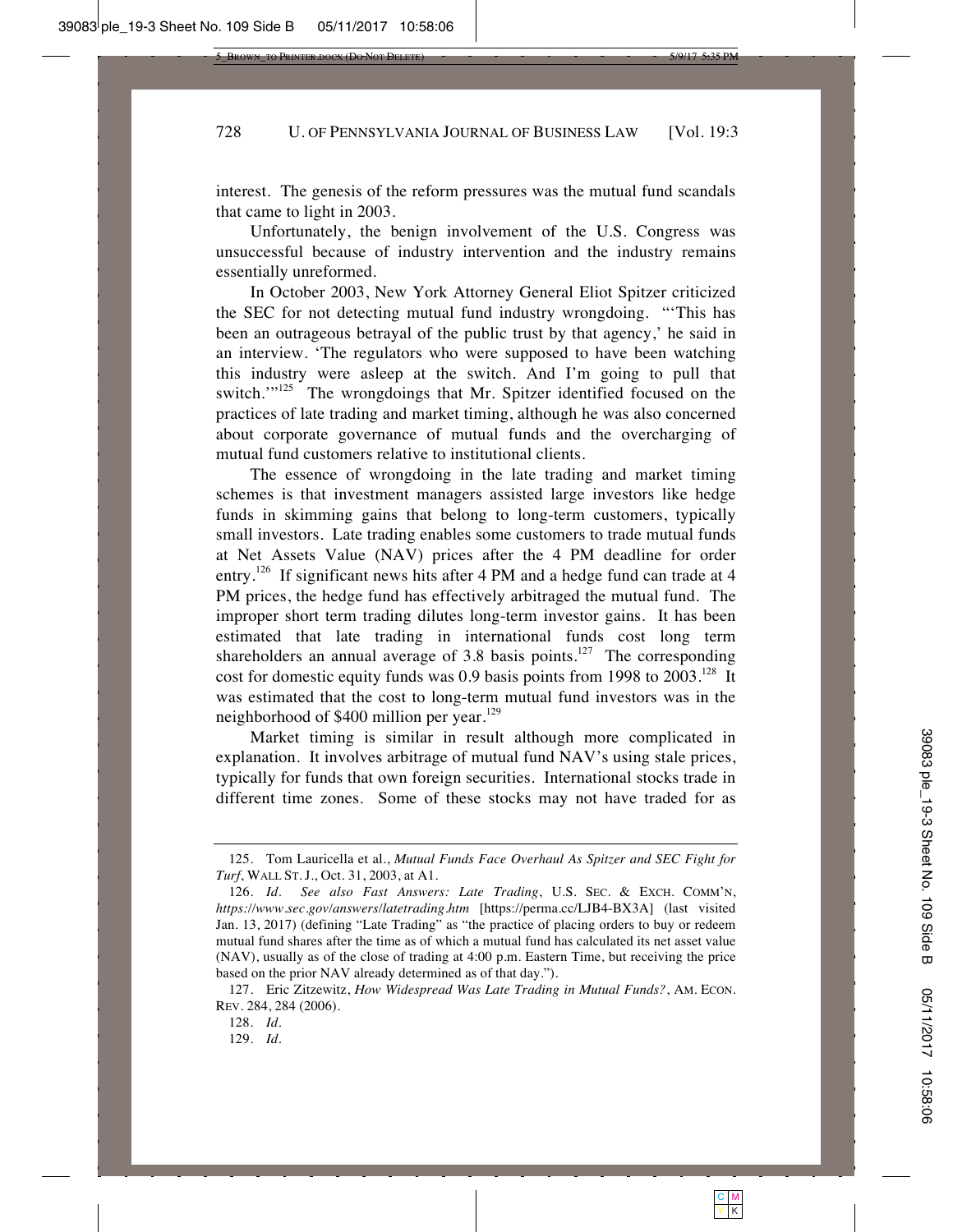## 2017]MUTUAL FUNDS AND THE REGULATORY CAPTURE OF THE SEC 729

much as fifteen hours ahead of the 4 PM valuation points in the U.S. If U.S. or other markets have risen since the closing of the foreign market, it is a safe bet that the foreign market will move in the same direction when it opens again. It has been estimated that trading in stale prices permited arbitrageurs to earn excess returns between 35% and 70% per year trading in international funds. The costs of market timing to mutual fund shareholders approximated \$5 billion per year.<sup>130</sup>

It turns out that the SEC was not totally asleep at the switch where market timing was concerned. In April 2001, the SEC sent a letter to the ICI advising mutual funds that when significant events occur a fund must value the portfolio pursuant to a "fair value pricing methodology."<sup>131</sup> The procedure would have effectively eliminated stale price arbitrage but was essentially ignored by the industry. Columbia Law Professor John C. Coffee, Jr. had some interesting and nuanced insights into this clear example of regulatory capture:

[T]he ICI mounted a political campaign and issued an elaborate white paper in 2002, defending the right of a fund in good faith to rely on the closing market price in the foreign market and resisting any obligation to predict future value. Joining the fray on the side of their clients, the committee on mutual fund law of the Association of the Bar of the City of New York, which is prominent in the securities law field, warned the SEC's staff that it had no "basis to contest the good faith of directors in making fair value determinations." Members of Congress also wrote critical letters to the SEC. . . . In consequence, the SEC staff in late 2001 appears to have backed away from its earlier insistence on fair valuing, not abandoning its policy on a formal level but lowering the profile of its position and ceasing to interpret it in ways that constrained fund managers. . . . Deep down, what is at work here is less a formal policy of accommodation than the habitual response of overworked bureaucrats operating in an esoteric and insular field of law that the public does not understand and that is dominated by a powerful lobby playing the role of the 600-pound gorilla. Add to this mix a rapidly revolving door between the SEC and private legal practice, and SEC staffers tend to learn that, unless an issue has become high profile, it is best not to rock the boat. Efforts to expand the law only gain a staffer the reputation of a troublesome dissident and



 <sup>130.</sup> Eric Zitzewitz, *Who Cares About Shareholders? Arbitrage-Proofing Mutual Funds*, 19 J. L., ECON.&ORG. 245, 246 (2003).

 <sup>131.</sup> Letter from Douglas Scheidt, Assoc. Dir. & Chief Counsel, U.S. Sec. & Exch. Comm'n, Div. Inv. Mgmt., to Craig S. Tyle, Gen. Counsel, Inv. Co. Inst. (Apr. 30, 2001), http://www.sec.gov/divisions/investment/guidance/tyle043001.htm [https://perma.cc/6NXP-5QLR].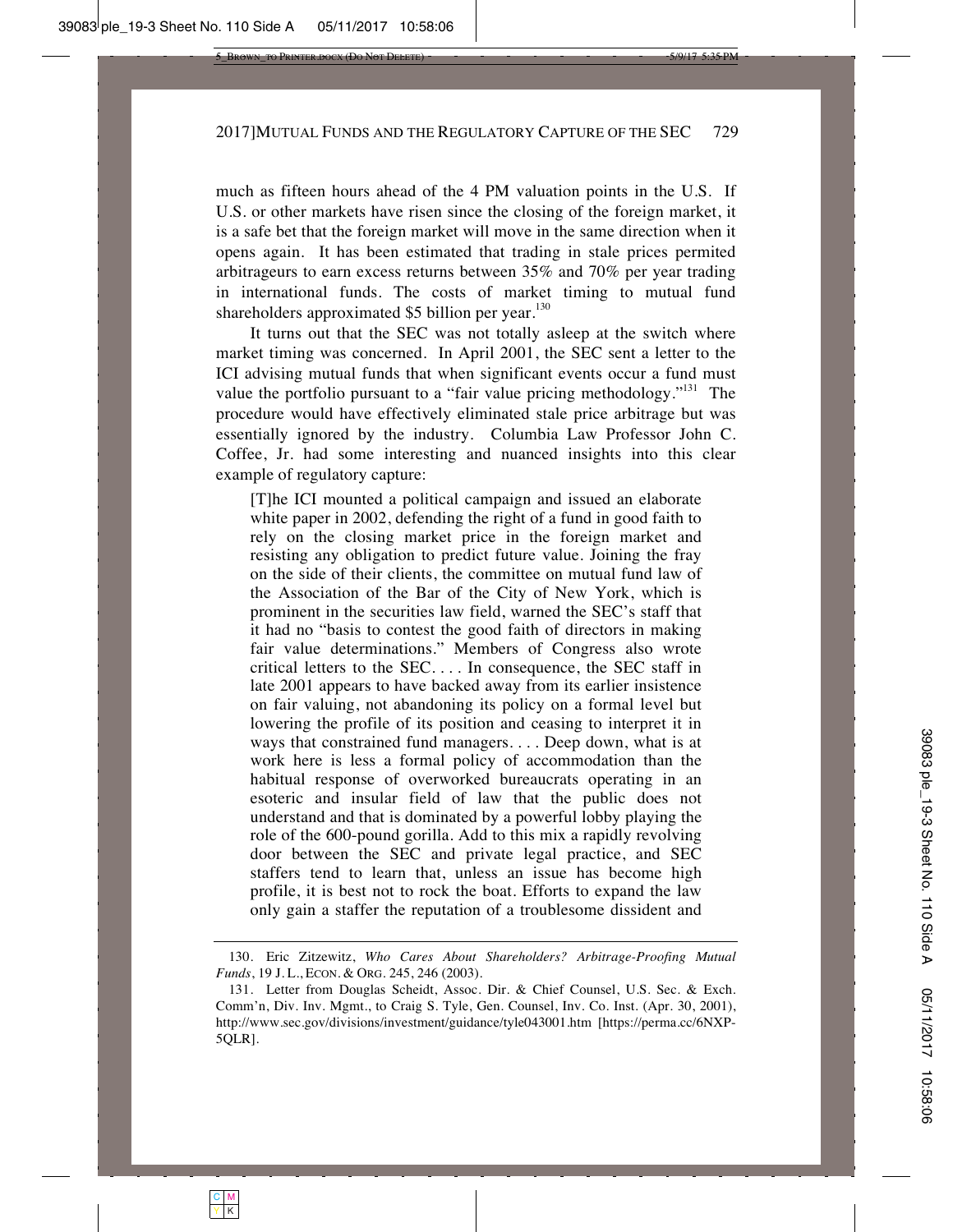# 730 U. OF PENNSYLVANIA JOURNAL OF BUSINESS LAW [Vol. 19:3

interfere with his ability to return to private practice with an enhanced resume. $^{132}$ 

Once Mr. Spitzer publicly revealed the industry's wrongdoing, the SEC quickly responded to the late trading and market timing loopholes.<sup>133</sup> The U.S. Congress, now alerted to problems in the mutual fund industry far beyond the narrow confines of late trading and market timing, proposed legislation that would, among other things, eliminate distribution fees and soft dollars and significantly enhance disclosure of advisory and trading costs.<sup>134</sup> This presented the SEC with a very visible and needed blueprint of reform in the industry. As the next section demonstrates, the SEC was able to mitigate or avoid imposing new and necessary regulation of the industry and the industry was able to largely blunt the proposed legislation. In short, the industry was able to maintain the status quo because it had successfully captured the SEC.

## A. *Fee Disclosure – Undisclosed Dollar Expenses*

The primary means by which the SEC fulfills its mission to protect investors and assure they are well-served is through requiring the full disclosure of relevant information. The issue of appropriate disclosure as it relates to mutual funds is especially important given the large and increasing numbers of inexperienced investors who are forced to make important decisions about mutual funds in retirement accounts. A previous section documented the academic evidence that most mutual fund investors are naïve or lack fundamental knowledge of the financial environment or both.<sup>135</sup> This view is supported by former SEC Commissioner Arthur Levitt, who wrote subsequent to his tenure at the SEC:

I think fund companies believe that the underinformed investor is a more profitable investor. Barry Barbash, who as head of the SEC's Division of Investment Management oversaw the mutual fund industry, told me in 1993 that he had no idea how much investors really understood about mutual funds. So we hired a polling firm to find out. After several surveys and even a few

 <sup>132.</sup> John C. Coffee, Jr., *A Course of Inaction: Where was the SEC when the Mutual Fund Scandal Happened?*, LEGAL AFFAIRS 48-49 (Mar.-Apr. 2004), http://www.legalaffairs.org/issues/March-April-2004/review\_coffee\_marapr04.msp [https://perma.cc/K78B-AXTC].

 <sup>133.</sup> Press Release, U.S. Sec. & Exch. Comm'n, SEC Takes Steps to Address Late Trading, Market Timing and Related Abuses, https://www.sec.gov/news/press/2003- 168.htm [https://perma.cc/WB2Z-ADW2].

 <sup>134.</sup> Mutual Fund Reform Act of 2004, S. 2059, 108th Cong. §§ 310-317 (2004).

 <sup>135.</sup> *See* Lusardi, *supra* note 42, at 261 (demonstrating the poor results from a study based on survey questions formulated to measure a general understanding of finance).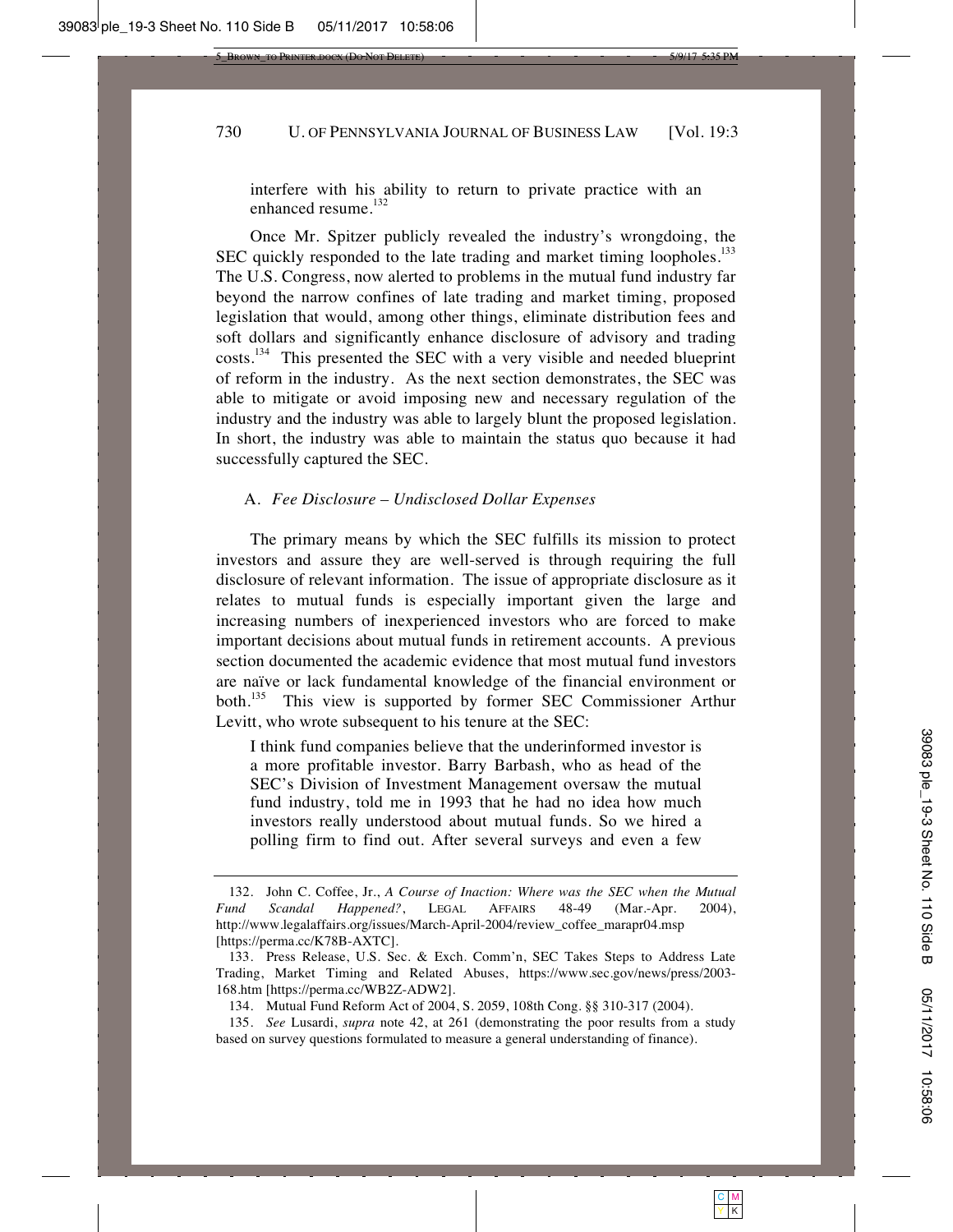focus groups—efforts the Investment Company Institute, the industry's trade group, derided as pseudo-scientific—we realized that most investors were even more befuddled than we had imagined.<sup>136</sup>

Chairman Levitt is not alone in his post-retirement view that the industry seeks to keep mutual fund investors "underinformed." Other authors have also charged the SEC with being overly solicitous of industry views and ignoring the academic research on mutual fund literacy of investors:

By advancing the notion of a functioning, investor-driven market, the ICI discourages intrusive regulation of the industry. The ICI has masterfully played the role of supporting disclosuresimplification reforms in the name of investor empowerment, while resisting providing clear, comparative information regarding fund costs on the grounds that investors can glean such information on their own.

The SEC has undertaken only marginal reforms, primarily focused on streamlined disclosure and formulaic warnings. Relying significantly on the industry for information about investor needs, the SEC has largely accepted the story of a wellfunctioning market. While the SEC's reforms play around the edges of addressing investors' inability to fend for themselves, the agency seems in denial about the extent of this problem. The SEC's almost complete disregard of academic studies of fund investor behavior ensures that investors' limitations will continue to be greatly underestimated, and that any further reforms will miss their mark. $137$ 

Dollar mutual fund fees are essentially invisible. Fees are automatically deducted from a fund's assets. Investors never see an invoice and never have to write a check. Moreover, investors never know what actual dollar expenses are being subtracted from their investment balances.<sup>138</sup> Yet fees can have a dramatic impact on fund returns when compounded over time. The disclosure of annual dollar expenses on an investor's mutual fund or brokerage statement would be an unequivocal



 <sup>136.</sup> ARTHUR LEVITT, TAKE ON THE STREET: WHAT WALL STREET AND CORPORATE AMERICA DON'T WANT YOU TO KNOW, WHAT YOU CAN DO TO FIGHT BACK 43 (2002).

 <sup>137.</sup> Alan R. Palmiter & Ahmed E. Taha, *Mutual Fund Investors: Divergent Profiles*, 2008 COLUM. BUS. L. REV. 934, 1018-19 (2008).

 <sup>138.</sup> U.S. GEN. ACCOUNTING OFFICE, GAO-00-126, MUTUAL FUND FEES: ADDITIONAL DISCLOSURE COULD ENCOURAGE PRICE COMPETITION 7 (2000), http://www.gao.gov/assets/160/156959.pdf [https://perma.cc/3HSP-NPQ9] (showing that investors do not see specific "in dollar amounts" that were deducted from their funds on account statements).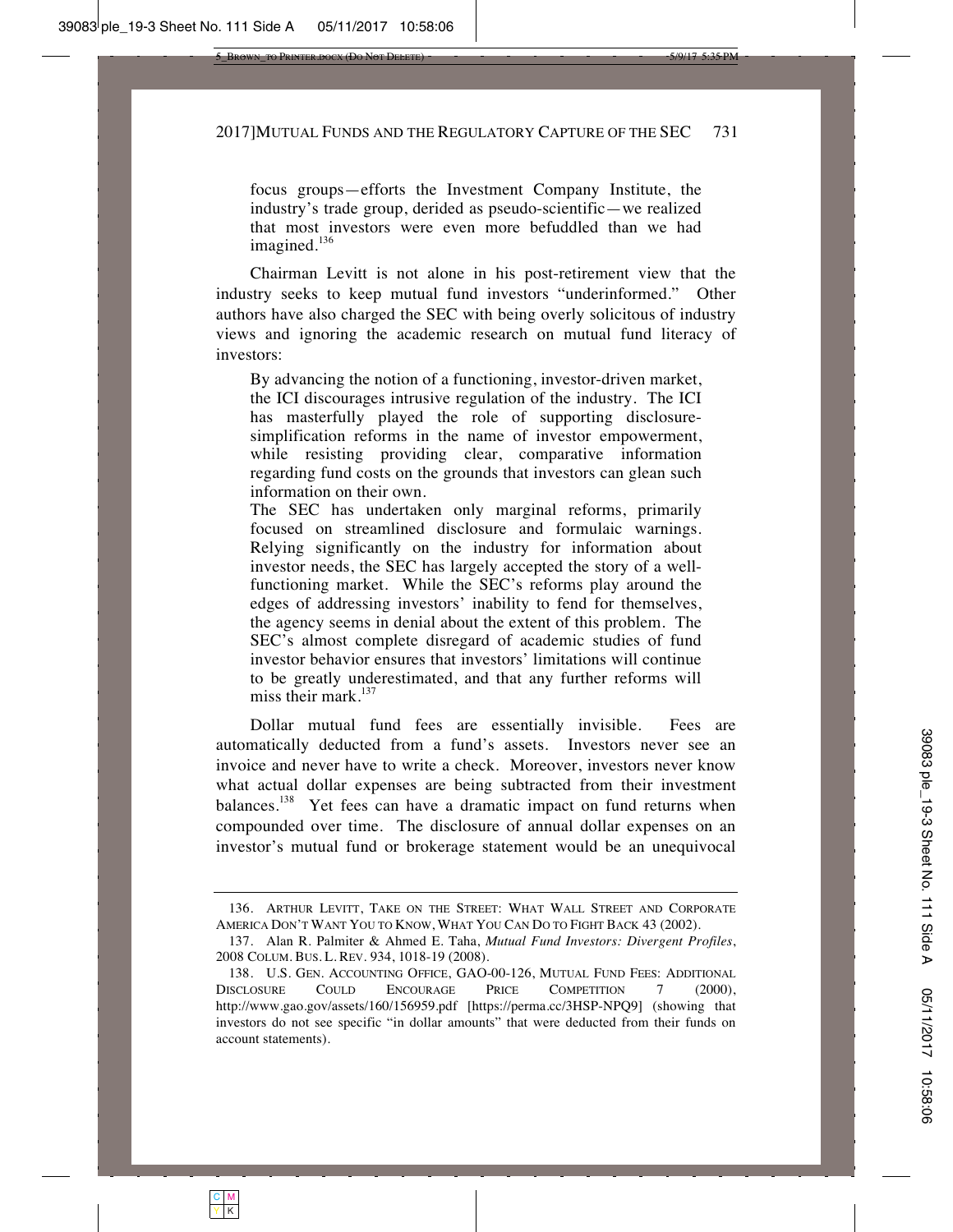## 732 U. OF PENNSYLVANIA JOURNAL OF BUSINESS LAW [Vol. 19:3

plus for investors. There is no plausible reason that investors should not know exactly and explicitly what expenses they are paying.

In 2001, the U.S. General Accounting Office, in conjunction with a study of mutual funds, recommended that "the Chairman of the Securities and Exchange Commission (SEC) require that the quarterly account statements that mutual fund investors receive include information on the specific dollar amount of each investors' share of the operating expenses that were deducted from the value of the shares they own."<sup>139</sup> The Mutual Fund Reform Act of  $2004<sup>140</sup>$  also recommended that the SEC require that fund managers display dollar expenses on quarterly account statements.

The industry pushed back against these recommendations. The ICI commissioned a survey of the mutual fund industry.<sup>141</sup> The main argument against the proposal was the incremental costs involved, which were found to be in the neighborhood of \$65 million annually after an initial one-time cost of about \$200 million. The ICI argued that these costs were a prohibitive burden on an industry with annual revenues above \$100 billion and where profit margins in the range of 50% to 60% are the norm.<sup>142</sup> The \$65 million of annual costs represents about 0.065 of 1% of annual industry revenues and a small fraction of the approximately \$12 billion of annual distribution fees paid by investors.

The SEC chose not to follow the recommendations of the GAO or the Mutual Fund Reform Act, opting instead for a procedure that would require the investor to calculate an estimate of his annual dollar costs. $143$ 

We acknowledge that individualized expense disclosure in quarterly account statements would have the benefit of providing cost disclosure tailored to each investor. Our approach, however, effectively permits an investor to estimate this personalized information readily (by dividing the investor's account value by \$1,000 and multiplying the result by the cost shown for a \$1,000 investment). . . . One commenter estimated, based on a survey of various industry participants conducted in 2000, that the aggregate costs to survey respondents associated with calculating and disclosing individualized fund expenses would be \$200.4

 <sup>139.</sup> *Id.* at 1.

 <sup>140.</sup> Mutual Fund Reform Act of 2004, S. 2059, 108th Cong. § 210 (2004). After extensive hearings and testimony, S. 2059 died in the Senate Banking Committee. *See infra* note 212 and accompanying text (describing the details surrounding the death of the bill).

 <sup>141.</sup> *ICI Survey on GAO Report on Mutual Fund Fees*, INV. CO. INST., (Jan. 31, 2001), https://www.ici.org/pdf/03\_sec\_shreport\_appa.pdf [https://perma.cc/L8HP-Z9Z9].

 <sup>142.</sup> *Id*. at 2.

 <sup>143.</sup> Shareholder Reports and Quarterly Portfolio Disclosure of Registered Management Investment Companies, Securities Act Release No. 8393, Exchange Act Release No. 49,333, Investment Company Act Release No. 26372, 69 Fed. Reg. 11,244, 11,247 (Mar. 9, 2004).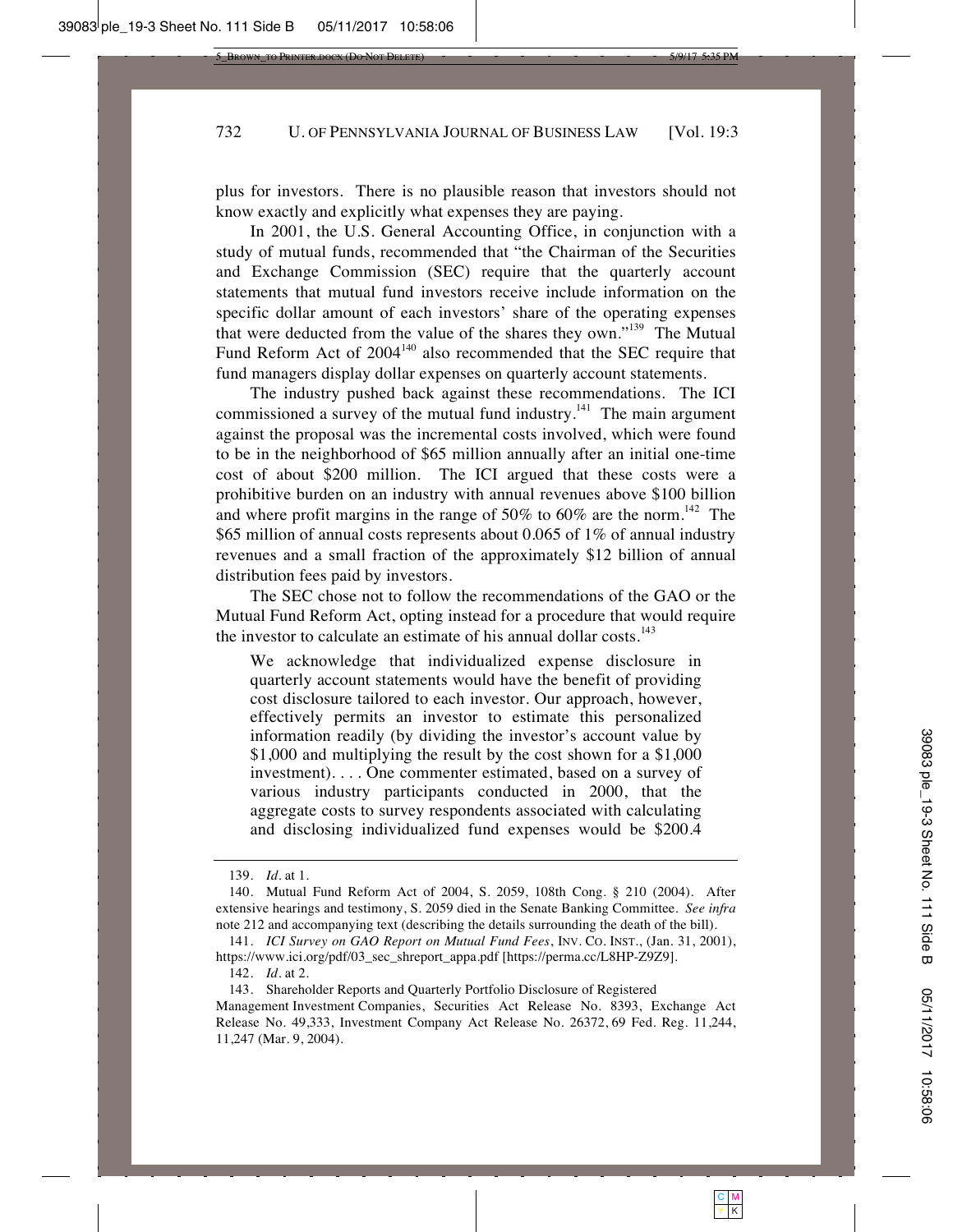# 2017]MUTUAL FUNDS AND THE REGULATORY CAPTURE OF THE SEC 733

million in initial implementation costs and \$65 million in annual, ongoing costs (footnote omitted). By contrast, we estimate that the costs for standardized cost disclosure in shareholder reports, including printing and mailing costs, and the costs of preparing the new disclosure, would total approximately \$16 million annually.<sup>144</sup>

The SEC rationale is highly disingenuous. The most important impact of the disclosure of actual fees would be to increase investor awareness, which the SEC approach fails to do. Moreover, given the documented lack of financial literacy of the investing public, it is highly doubtful how "readily" the typical individual investor could estimate this personalized information. However, the procedure is clearly inferior to a personalized disclosure. The decision was ostensibly made on the basis of incremental costs to the industry and not the interest of investors. Costs aside, the industry avoided having to explicitly reveal dollar costs to investors because they were able to persuade the SEC to support their position. As Arthur Levitt has said, "[t]o the industry, one of the greatest design features of funds is the way they artfully camouflage fees as a percentage of assets."<sup>145</sup>

## B. *Distribution Fees*

Rule 12b-1 was adopted by the SEC in 1980 and was problematic from the start. The cost savings promised by the industry never materialized and the fees morphed into uses not contemplated by the SEC when the rule was promulgated. The use of 12b-1 fees to support CDSCs enabled (and still enables) the industry to effectively camouflage sales commissions by burying them in the expense ratio, where the use of the funds is disguised.

The SEC has faced increasing pressure to reform on eliminate 12b-1 fees. The evidence that distribution fees are essentially deadweight costs exposed by the  $SEC<sup>146</sup>$  and Walsh studies<sup>147</sup> highlighted problems with the program. Then, after extensive hearings, the Mutual Fund Reform Act  $(MFRA)$  of 2004<sup>148</sup> recommended the elimination of distribution fees. The testimony of the bill's primary architect, Senator Peter Fitzgerald, is insightful and instructive:

 <sup>144.</sup> *Id.*

 <sup>145.</sup> LEVITT, *supra* note 136, at 47.

 <sup>146.</sup> *SEC Staff Study*, *supra* note 96.

 <sup>147.</sup> *See Walsh Report*, *supra* note 97 (showing the intended benefit of distribution fees does not actually exist).

 <sup>148.</sup> Mutual Fund Reform Act of 2004, S. 2059, 108th Cong. (2004).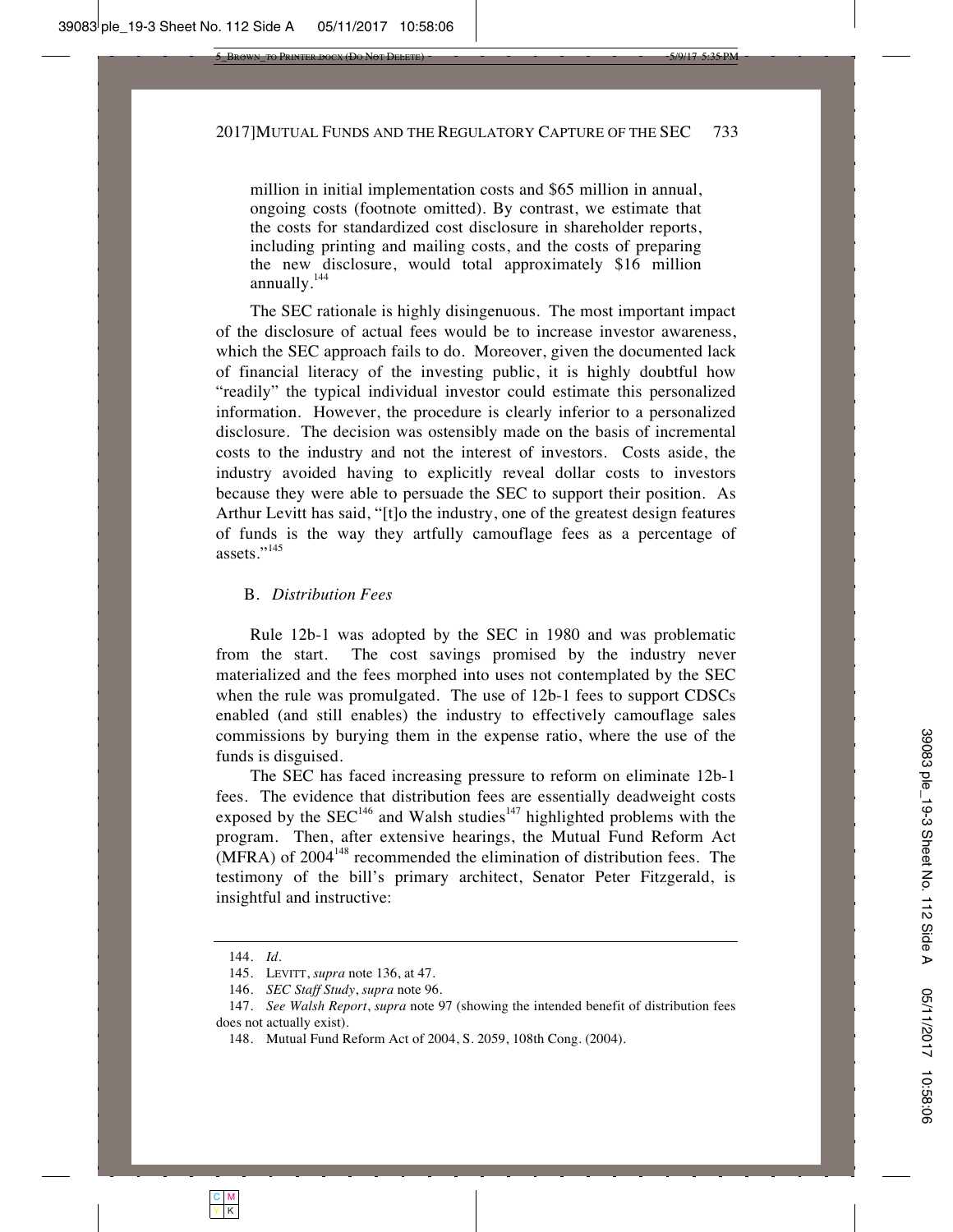# 734 U. OF PENNSYLVANIA JOURNAL OF BUSINESS LAW [Vol. 19:3

Free market principles would typically discipline excessive distribution costs as a direct bite out of profits — but fund advisers are (1) collecting their substantial fees as a percentage of fund assets; *and* (b) financing the sustained swelling of those very same assets with investors' money. Put another way, the King compels the cook to buy the food that fattens the King. Does the King worry about his food budget? Unlikely. MFRA rearranges this incentive structure — without dictating any specific diet. Fund advisers will now bear distribution expenses — and if, as appears virtually self-evident, some of these expenses are excessive, we can be certain that fund advisers, spending their own money, will discover the cost discipline that has been elusive to date.

Only Congress can rationalize the fund distribution system that its own Act of 64 years ago created — and that the SEC complicated with its well-intended but injuriously-perpetuated Rule  $12b-1.^{149}$ 

The encyclopedic article on distribution fees by Professor John Freeman examined the issues in great detail.<sup>150</sup> A principal problem with distribution fees revolves around "Spread Loads" or "Contingent Deferred Sales Charges" (CDSCs). A threshold issue is the problematic use of the term "contingent" in describing the fees in "B" shares or back load share classes. In fact, there is nothing contingent about the fee.<sup>151</sup> The broker is paid the sales fee immediately and the (typically) seventy-five basis point 12b-1 fee is used to amortize a loan that funds the payment.<sup>152</sup> The only contingency is that if the fund is sold prior to the total amortization of the loan, the investor must then pay the balance of the loan. This procedure gives rise to several problems, first among which is the potential deception involved with the use of the term "contingent." A selling broker may truthfully say to the customer that "if you buy "B" shares and you do not sell for a certain period you will pay no sales load." This is a truthful but deceptive and incomplete statement because although there is technically no front-end sales load, there is a commission and the customer pays for it. Problems arise when uninformed investors are tricked into believing that they are getting something for nothing, i.e., buying a fund without a sales commission as long as they hold it for a specified period. The broker gets

 <sup>149.</sup> Senator Peter G. Fitzgerald, Statement on S. 2059, the Mutual Fund Reform Act of 2004, at 6 (Mar. 31, 2004), http://www.banking.senate.gov/public/\_cache/files/a553f774- 92aa-40b2-9ef9-7969cb3b5c3d/33A699FF535D59925B69836A6E068FD0.fitzgerald.pdf [https://perma.cc/BAQ4-EPHJ] [hereinafter Fitzgerald Statement].

 <sup>150.</sup> Freeman, *supra* note 38.

 <sup>151.</sup> *Id.* at 763.

 <sup>152.</sup> *Id.* at 765.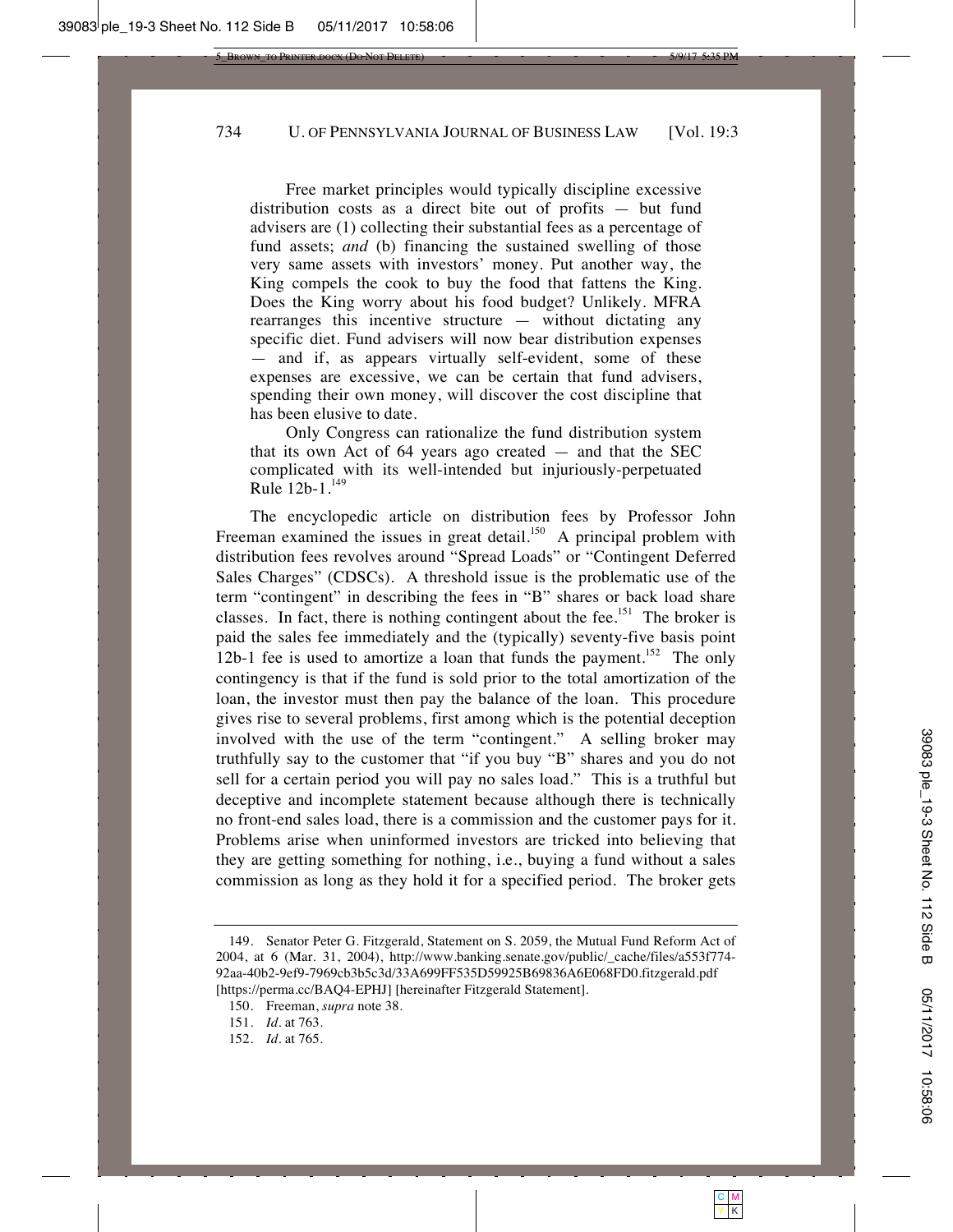the commission, and the customer pays it over time in the form of distribution fees. Don Phillips, Morningstar's Managing Director, has commented:

What I think is right with the negative opinion about 12b-1 fees is this hugely complicated selection process of a mutual fund. And it allowed the fund industry to create or to carry out something that frankly was unfair. The notion that "B" shares were no-load funds. I've talked to thousands of investors literally who came to me and said, "I bought a no-load fund." And then you ask them what they bought, and they bought the "B" shares of a load fund organization. They thought they were getting something for free.<sup>153</sup>

Former SEC Chairman Levitt had some words of wisdom for investors in his book, written after his tenure at the SEC:

Naturally, investors don't like it when funds skim 5 percent of their savings right off the top. So fund companies have figured out ways to hide some of the load by assessing annual fees that you pay as a percent of your assets in the fund. This is called a "distribution" fee, or a 12b-1 fee, after the Investment Company Act rule that governs such fees.... You should avoid owning shares in a fund that charges these fees . . . <sup>154</sup>

There are other problems with CDSCs. One is that the loans supporting the upfront payment of sales commissions span multiple years yet fund boards and trustees must certify yearly that the program benefits the fund and its investors. A board could hardly de-certify a program and cause a default on the loans being supported by the CDSCs.

Freeman documents other abuses associated with CDSCs. One is that the investors are sometimes not offered the best deal where loads are concerned. Most front load funds have breakpoints in their fees schedules where the percentage commission is reduced as the amount of money invested increases. Typically, "B" shares or back load fund classes do not have such breakpoints. It is not unknown for brokers to sell B shares in amounts that come close to, but do not exceed, the breakpoints on front load funds. The reduction in commission resulting from a few more dollars in a load fund is thus avoided, and the broker earns a higher percentage commission.<sup>155</sup>

 <sup>153.</sup> Mercer Bullard, *The Mutual Fund Summit Transcript*, 73 MISS. L.J. 1153, 1187 (2004) (remarks of Don Phillips, Managing Director of Morningstar, Inc.) (giving a panelist answer to a question at Mutual Fund Summit).

 <sup>154.</sup> LEVITT, *supra* note 136, at 47-48.

 <sup>155.</sup> Freeman, *supra* note 38, at 763.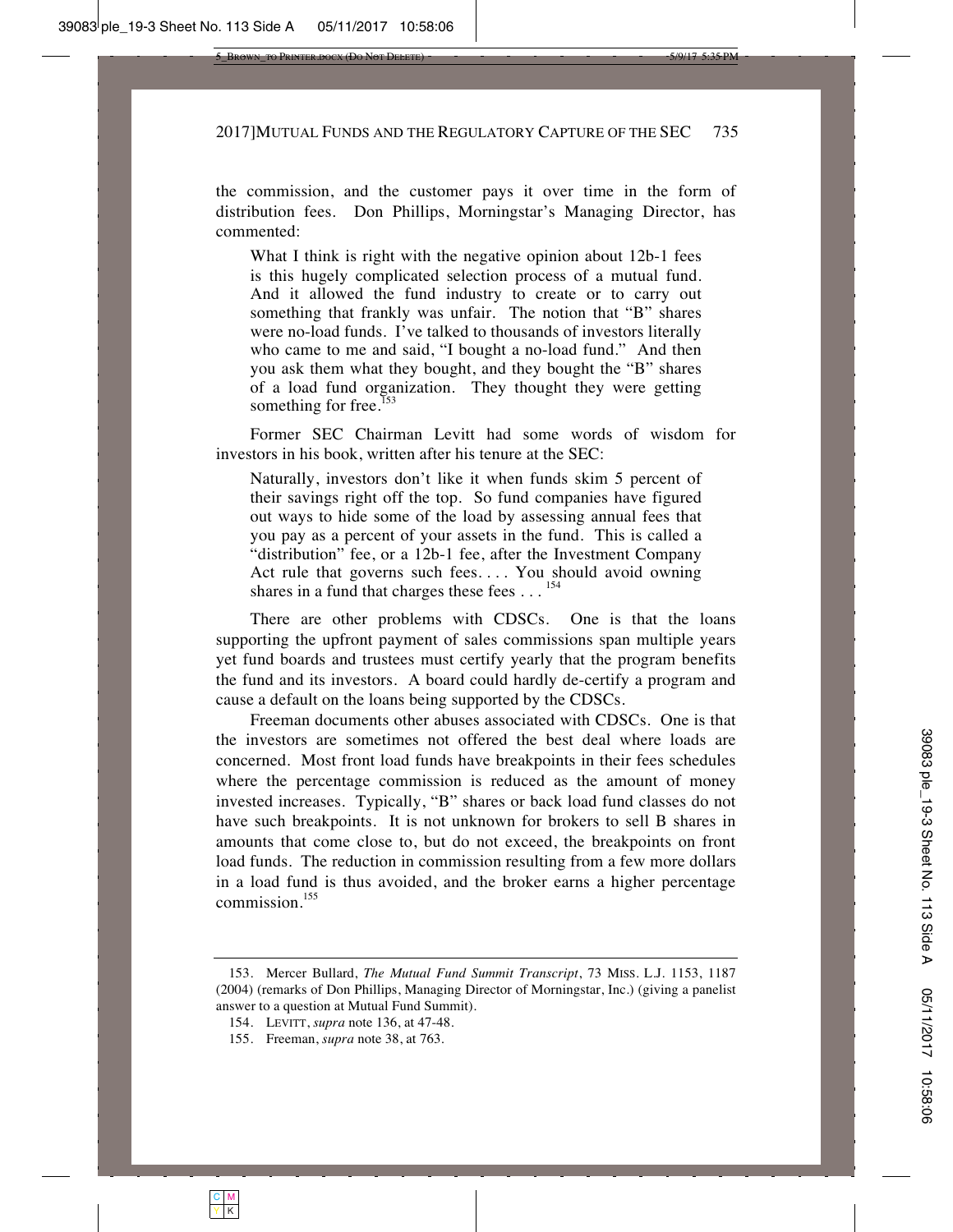# 736 U. OF PENNSYLVANIA JOURNAL OF BUSINESS LAW [Vol. 19:3

Freeman also documents how some funds continue to charge 12b-1 fees on back load funds even though the loan supporting the original commission has been discharged.<sup>156</sup> Moreover, some funds continue to charge 12b-1 shareholder service fees even though the fund is closed to new investors. It is difficult to see how current shareholders should be charged an ongoing fee to attract new investors when the fund is closed to new investors.<sup>157</sup>

The twenty-five basis point shareholder service fee is also being used for purposes not envisioned when the original rule was put in place. It has become common for the fee to be used to pay for inclusion of the fund(s) in online Mutual Fund Supermarkets. Fund sponsors derive the benefits of increased assets on funds sold through supermarkets and fund sponsors should bear the costs. $158$ 

Finally, it is useful to consider: what is a "distribution fee?" The very name of the charge is ambiguous and lacks descriptive clarity. A more descriptive label would have been "marketing fee," and it is curious that the SEC disguised the fee from the beginning.

In 2010, the SEC published a proposed new rule for mutual fund distribution fees, apparently in response to the ongoing criticism of 12b-1 fees. In the proposed new rule, the SEC took the step of re-naming the fee, now to be called the 12b-2 fee. Aside from mostly cosmetic changes, the new rule leaves 12b-1 essentially unchanged.<sup>159</sup> Moreover, the few changes that could have an impact have yet to be implemented because, for unknown reasons, the proposed new rule is in limbo.

Before proposing the new rule, the SEC solicited the views of investor advocates, fund industry representatives, independent directors, and representatives from broker dealers and other intermediaries. A roundtable discussion was held on June 19,  $2007<sup>160</sup>$  The new rule was heavily influenced by the results of that discussion.

[https://perma.cc/P9GE-MMAM] (providing an unofficial transcript of the Jun. 19, 2007 commission roundtable) [hereinafter *Commission Roundtable Transcript*].

C M Y | K

 <sup>156.</sup> *Id.* at 806.

 <sup>157.</sup> *Id.* at 781-82.

 <sup>158.</sup> HOWARD M. FRIEDMAN, SECURITIES REGULATIONS IN CYBERSPACE § 9.02 (2015).

 <sup>159.</sup> Mutual Fund Distribution Fees; Confirmations, 75 Fed. Reg. 47,064, 47,074 (proposed Aug. 4, 2010). *See* Jack W. Murphy et al., *SEC Proposes Changes to Structure for Mutual Fund Distribution Fees*, DECHERT ONPOINT (Aug. 5, 2010), https://www.dechert.com/SEC\_Proposes\_Changes\_to\_Structure\_for\_Mutual\_Fund\_Distribu tion\_Fees\_08-05-2010/ [https://perma.cc/2VSU-4L8T] (discussing the proposed rules).

 <sup>160.</sup> *See Commission Roundtable on Rule 12b-1*, U.S. SEC.&EXCH. COMM'N (Jun. 19, 2007), *http://www.sec.gov/spotlight/rule12b-1.htm* [https://perma.cc/UJ98-DCVK] (providing links to various materials relating to the rule 12b–1 Roundtable)*; see also 2007 Commission Roundtable Unofficial Transcript*, U.S. SEC.&EXCH. COMM'N (Jun. 19, 2007), *https://www.sec.gov/news/openmeetings/2007/12b1transcript-061907.pdf*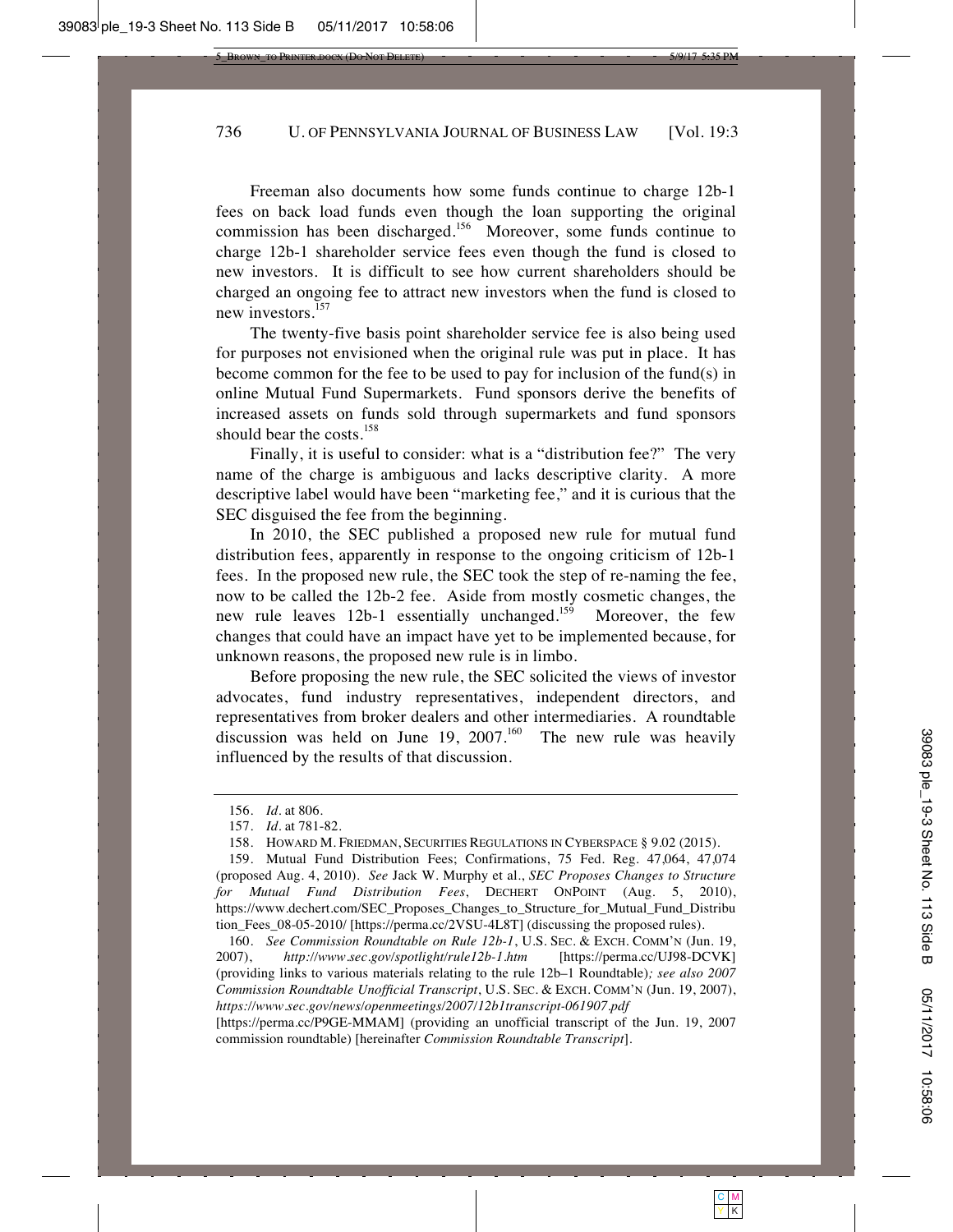# 2017]MUTUAL FUNDS AND THE REGULATORY CAPTURE OF THE SEC 737

A central theme of the roundtable and the proposed rule is the role of 12b-1 fees as they support CDSCs. The ICI or industry position was that CDSCs are a convenient way for investors to decide how they want to compensate investment professionals to aid them in their mutual fund choices. According to the industry, informed investors can either pay a front load or choose to spread the cost over time by paying increased distribution fees.<sup>161</sup> There are problems with the industry position. An investor sophisticated enough to actually balance the trade-off between front load and back or level load funds is smart enough to know that paying loads of any sort is inferior to no load alternatives. In essence, if investors need brokers to recommend funds, they are probably not sophisticated enough to make an informed choice about sales charges.

Some roundtable participants questioned whether investors are aware of and make informed choices about the services they pay for through 12b-1 fees, "which many panelists agreed lacks the prominence of a front-end load."<sup>162</sup> Industry representatives asserted that many investors prefer to pay sales charges over time rather than up front.<sup>163</sup> Some roundtable participants called for outright abolition of CDSCs.<sup>164</sup> In the discussion the SEC acknowledged some of the problems of 12b-1 fees: "Moreover, the rule has confounded many investors who remain unsure what a '12b-1 fee' is, how it impacts their account, and whether they should be willing to invest in a fund that imposes such a fee."<sup>165</sup>

Given that the SEC itself found that many investors are confused about 12b-1 fees and some investors are duped into purchasing funds with CDSCs, it would seem that a regulator focused on protecting investors would abolish CDSCs. In a clear win for the industry, the SEC decided otherwise:

We do not believe that it would benefit fund investors to return to the era in which they paid a substantial front-end sales load and did not have access to various alternative forms of distribution payment arrangements. Denying investors the ability to select alternative distribution methods or to pay for distribution services over time is not the goal of this rulemaking. $166$ 

 <sup>161.</sup> *Commission Roundtable Transcript*, *supra* note 160, at 88.

 <sup>162.</sup> Mutual Fund Distribution Fees; Confirmations, 75 Fed. Reg. at 47,072.

 <sup>163.</sup> *Id.*

 <sup>164.</sup> *Id.* at 47,073.

 <sup>165.</sup> *Id.* at 47,075.

 <sup>166.</sup> *Id.* at 47,074.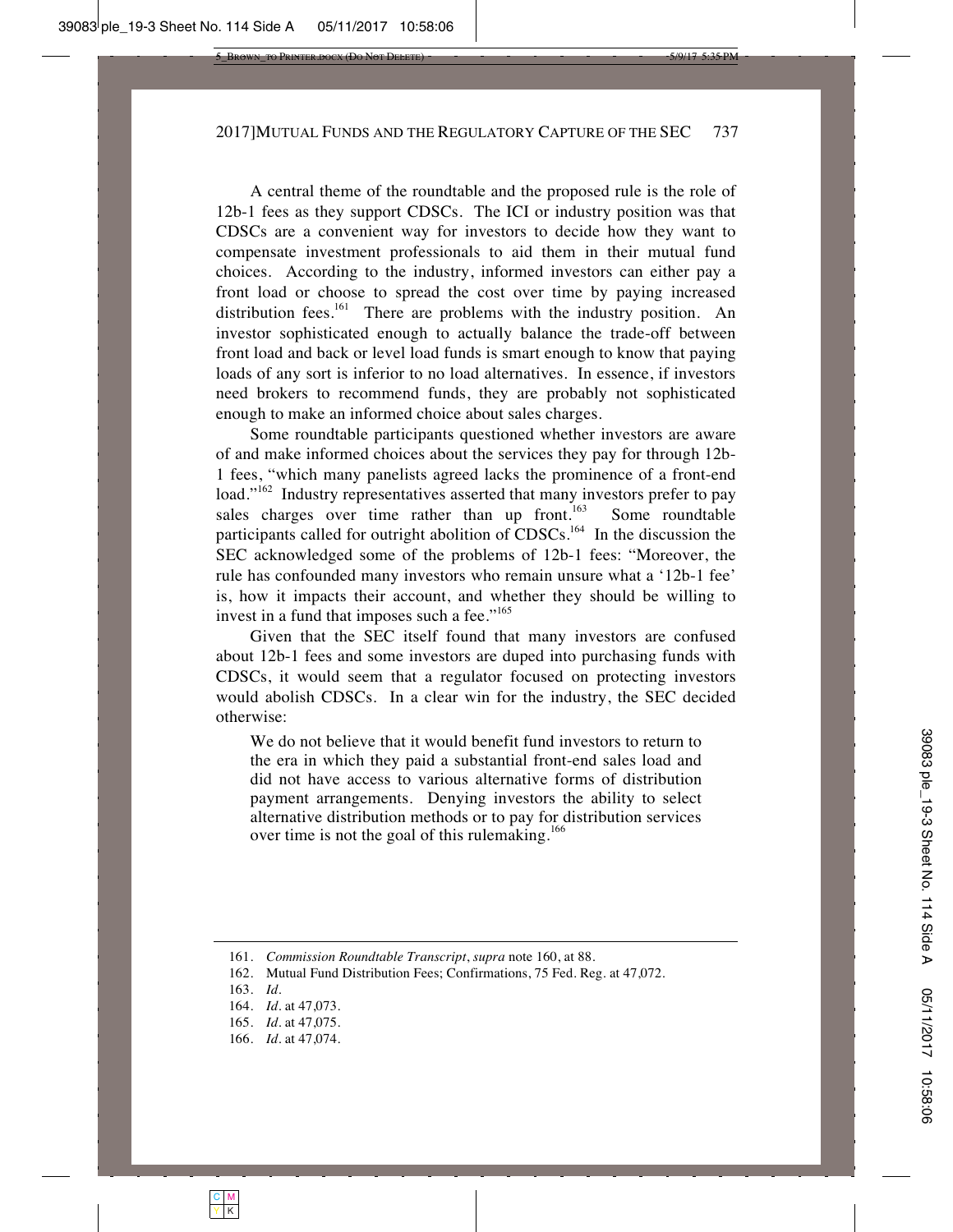# 738 U. OF PENNSYLVANIA JOURNAL OF BUSINESS LAW [Vol. 19:3

This pathetic rationale for not addressing CDSCs is in substance a capitulation to the fund industry and exemplifies the industry's capture of the  $SEC.$ <sup>167</sup>

The proposed new rule jettisoned the need for special board findings, a written 12b-1 plan and an annual renewal of the plan, thus eliminating the charade necessitated by annual certification by the board that the plan benefited both the fund and shareholders.

One provision could have a salutary effect. The annual twenty-five basis points shareholder service fee is now to be explicitly labeled the "marketing and service fee."<sup>168</sup> In addition, the fees supporting CDSCs are now to be explicitly listed as the "ongoing sales charge."<sup>169</sup> This would be a step in making clear and transparent the true nature of distribution fees. Unfortunately, six years have passed since the SEC "proposed" new rules and the changes have yet to be implemented.

The failure to eliminate or significantly reform the distribution fee mess is clear evidence of regulatory capture of the SEC. As Freeman so aptly opined: "A simple, naïve concept has evolved into something seriously flawed, if not grotesque."<sup>170</sup>

## C. *Soft Dollars Commissions*

In 1986, the SEC loosened its interpretation of Section 28e to permit a wider range of permissible uses of soft dollars, including "mixed-use" products and services that covered both research and administrative costs (e.g., computer hardware, communications equipment, and publications).<sup>171</sup> Investment management firms were thus able to avoid significant administrative costs and further enhance profitability at the expense of fund shareholders.<sup>172</sup>

In a 1998 Inspection Report, the SEC found that "a significant number of broker-dealers (35%) and advisers (28%) provided and received non-

 <sup>167.</sup> Note the use of the term "substantial" when associated with front load funds with the implication that CDSCs are not substantially equivalent or larger. Over time, there are no substantive differences in sales loads paid between front load and spread load fund classes. Thus, it is false and disingenuous in the extreme to characterize front loads as "substantial" because it implies that spread loads are lower and insubstantial. This is a subtle but telling indication of the Commission voicing industry talking points and absorbing the industry world view.

 <sup>168.</sup> Mutual Fund Distribution Fees; Confirmations, 75 Fed. Reg. at 47,074.

 <sup>169.</sup> *Id.*

 <sup>170.</sup> Freeman, *supra* note 38, at 804.

 <sup>171.</sup> Securities; Brokerage and Research Services, Exchange Act Release No. 23,170, 51 Fed. Reg. 16,004 (Apr. 23, 1986).

 <sup>172.</sup> *See, e.g.*, William A. Birdthistle, *Compensating Power: An Analysis of Rents and Rewards in the Mutual Fund Industry,* 80 TUL. L. REV. 1401 (2006).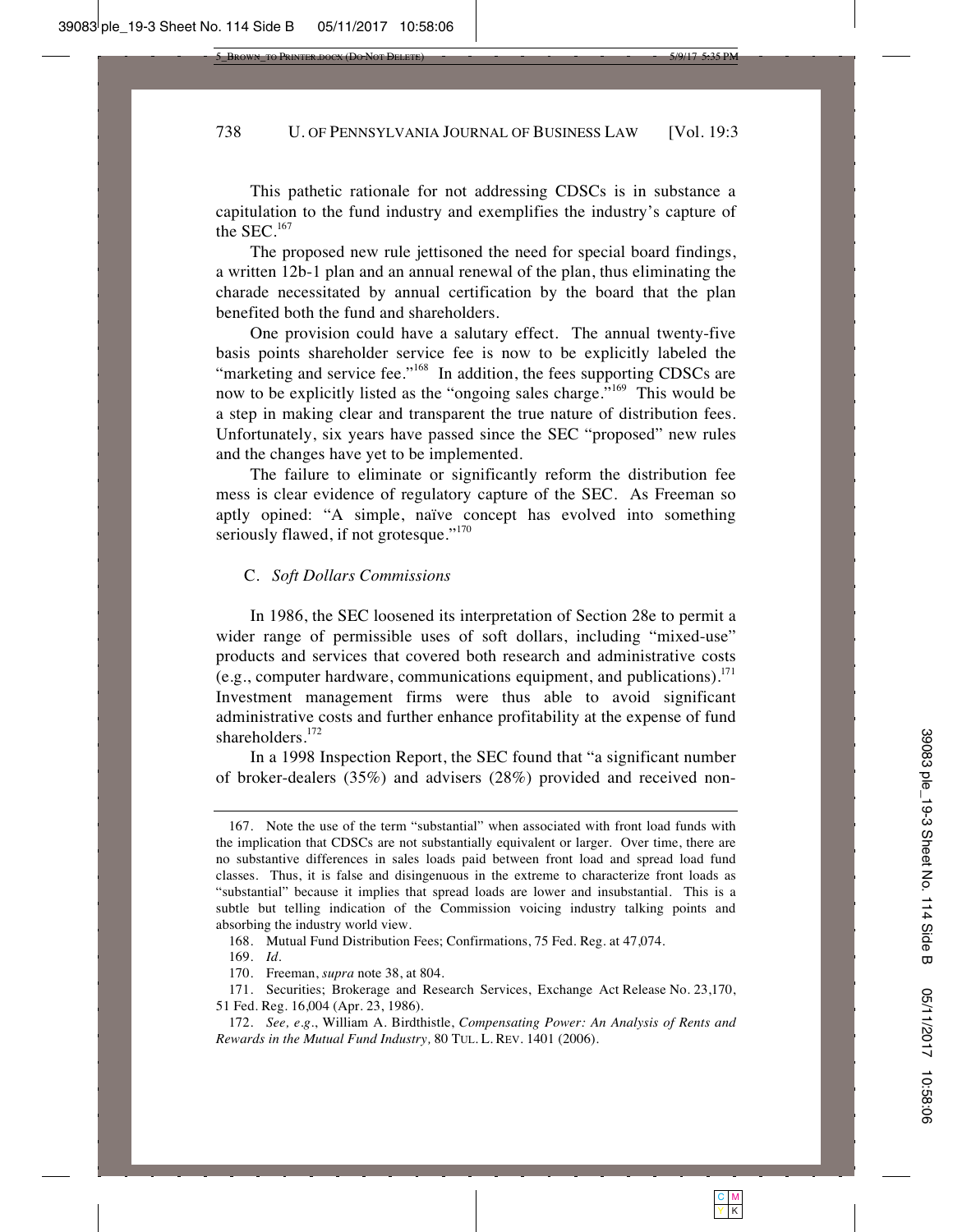# 2017]MUTUAL FUNDS AND THE REGULATORY CAPTURE OF THE SEC 739

research products and services in soft dollar arrangements."<sup>173</sup> Instead of taking steps to reduce abuses the report concluded that the SEC "should reiterate and provide additional guidance," "consider adopting recordkeeping requirements," "require more meaningful disclosure," and "encourage firms to adopt internal controls."174 David Swensen is not impressed: "Instead of protecting investor interests, the SEC defended Wall Street's gravy train."<sup>175</sup>

In 2001, the SEC issued a release<sup>176</sup> that extended the safe harbor beyond commissions associated with agency trades to include fees paid on riskless principal transactions and that benefitted brokers and fund sponsors at the further expense of fund shareholders.

The net effect of the loosening of standards was that fund managers were able to further enhance profits because they could lay off even more expenses on fund shareholders. As Marianne Jennings has put it:

 The assumption on the benefits arguments was that the dollars above normal commissions were indeed providing return for the clients because of their use for insight and research. The problem was, well, that it all depended on the meaning of the term "research." Further exploration of the pass-along arrangements and the steep commissions revealed that research provided to the money managers from the broker/dealers included

• Computers (can't use Excel spreadsheets without a computer)

• Trips and conferences (in theory to sit and learn about the research but which, in practice, involved posh resorts and much golfing)

• Tickets to sporting events (what better forum for learning the latest in market trends?)

- Gifts, gifts, gifts
- Sometimes gifts in the form of cash

In short, the soft dollars allowed a great deal of "stuff" to flow to money managers from firms that had an interest in more and more trades executed at the direction of more and more money managers who were drawn to the broker/dealer firms not by their



<sup>173.</sup> OFFICE OF COMPLIANCE, INSPECTIONS AND EXAMINATIONS, U.S. SEC. & EXCH. COMMISSION, INSPECTION REPORT ON THE SOFT DOLLAR PRACTICES OF BROKER-DEALERS, INVESTMENT ADVISERS AND MUTUAL FUNDS 3 (1998), https://www.sec.gov/ news/studies/softdolr.htm [https://perma.cc/MHK8-SG7V].

 <sup>174.</sup> *Id.* at 2.

 <sup>175.</sup> SWENSEN, *supra* note 112, at 292.

 <sup>176.</sup> Commission Guidance on the Scope of Section 28(e) of the Exchange Act, Exchange Act Release No. 45,194 (Dec. 27, 2001), 67 Fed. Reg. 6 (Jan. 2, 2002), https://www.sec.gov/rules/interp/34-45194.htm [https://perma.cc/9XQW-H9U9].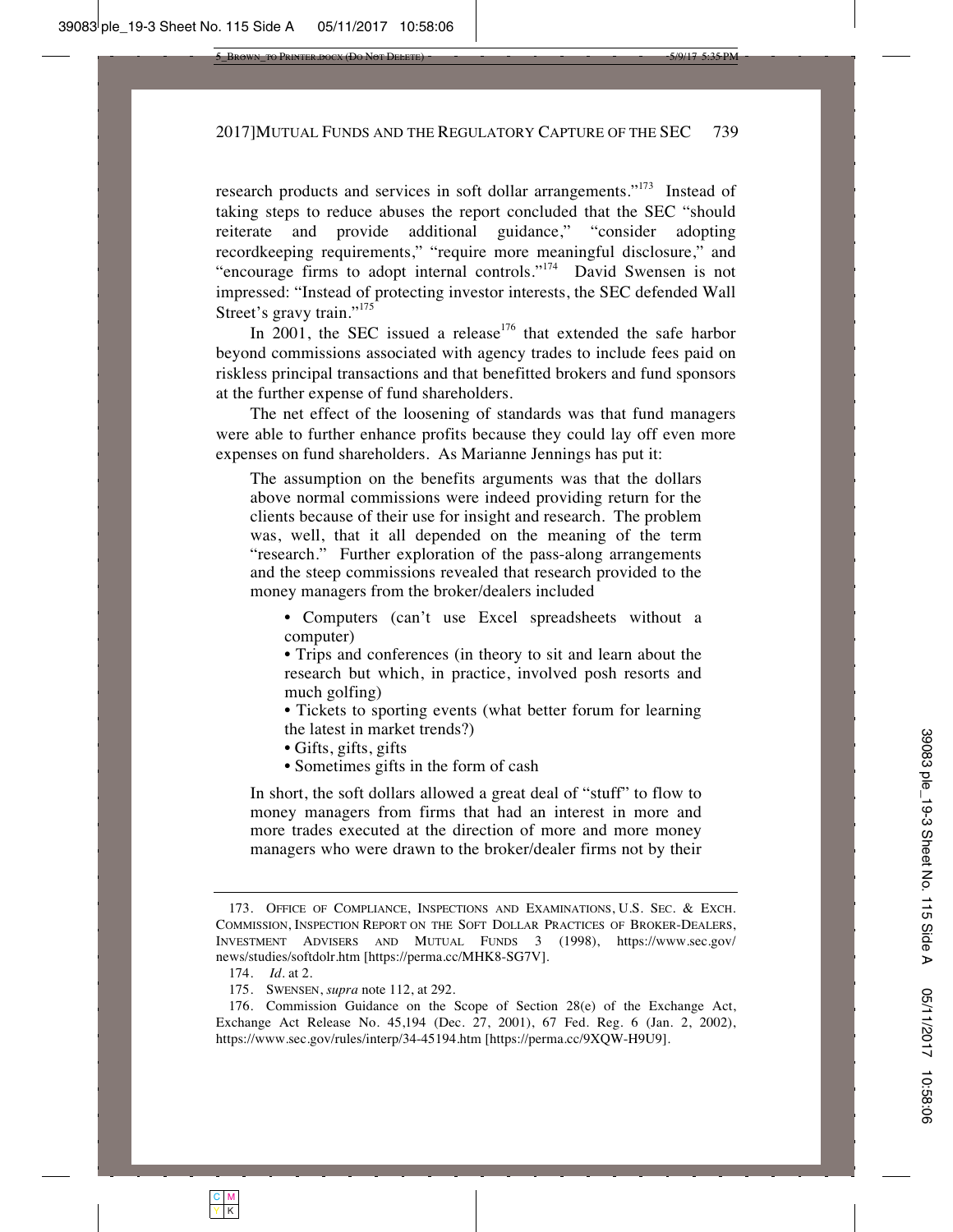. . . .

### 5\_BROWN\_TO PRINTER.DOCX (DO NOT DELETE)

# 740 U. OF PENNSYLVANIA JOURNAL OF BUSINESS LAW [Vol. 19:3

crackerjack research but rather by their ability to come up with the most "research," or perhaps the most creative and rewarding ways of conveying "research."

Management of conflicts of interest is not difficult because there are only two solutions: Don't do it, or disclose it. $^{177}$ 

In the early 2000s, pressure built to either eliminate soft dollars or disclose them fully. The 2003 GAO study<sup>178</sup> recommended disclosure, as did the CFA Institute.<sup>179</sup>

In the wake of the late trading market timing scandals of 2003, the U.S. House of Representatives passed a bill with overwhelming bi-partisan support that would, among other things, have eliminated soft dollars.<sup>180</sup> The Senate Committee on Banking, Housing and Urban Affairs held extensive hearings on mutual fund reform.<sup>181</sup> The Committee heard from many witnesses, including Benn Steil, a senior fellow at the Council on Foreign Relations, who testified that the soft dollar loophole "has given rise to a vast industry-wide kickback scheme through which fund managers use institutional brokers to transfer fundholder assets to themselves in a manner totally invisible to the fundholders."<sup>182</sup> The House bill and a similar Senate bill failed in the Senate Banking Committee, as discussed in Part V and VI.

In 2004, a NASD (now FINRA) Task Force, whose members included substantial industry representation, issued a report on soft dollars recommending that the SEC retain the soft dollar exemption but require significant disclosure of soft dollar arrangements to funds boards and shareholders.<sup>183</sup>

 <sup>177.</sup> Marianne M. Jennings, *Come See the Harder Side of Soft Dollars*, 11 CORP. FIN. REV. 44, 45-46 (2007). However, note how Ms. Jennings's insights are cogent but incomplete. There is a common misconception that the problem with soft dollars is that they are used to pay for non-research activities as if research is somehow appropriate. Since research is properly an expense of the fund manager, paying above-market rates on commissions bundled with research benefits the advisor at the expense of investors.

 <sup>178.</sup> U.S. GEN. ACCOUNTING OFFICE, GAO-03-763, MUTUAL FUNDS: GREATER TRANSPARENCY NEEDED IN DISCLOSURES TO INVESTORS 56-57 (2003), http://www.gao.gov/assets/240/238496.pdf [https://perma.cc/AHQ8-BWMZ].

 <sup>179.</sup> *Soft-Dollar Standards: Guidance for Ethical Practices Involving Client Brokerage*, CFA INST. 7-9 (Nov. 2011), http://www.cfapubs.org/doi/pdf/10.2469/ccb.v2004.n1.4005 [https://perma.cc/JT89-KVWH].

 <sup>180.</sup> Mutual Funds Integrity and Fee Transparency Act of 2003, H.R. 2420, 108th Cong. (2003).

 <sup>181.</sup> *Review of Current Investigations and Regulatory Actions Regarding the Mutual Fund Industry: Hearings Before the S. Comm. on Banking, Hous., & Urban Affairs*, 108th Cong. (2004).

 <sup>182.</sup> *Id.* at 787 (statement of Benn Steil, Ph.D., André Meyer Senior Fellow in International Economics, Council on Foreign Relations).

 <sup>183.</sup> *Report of the Mutual Fund Task Force: Soft Dollars and Portfolio Transaction*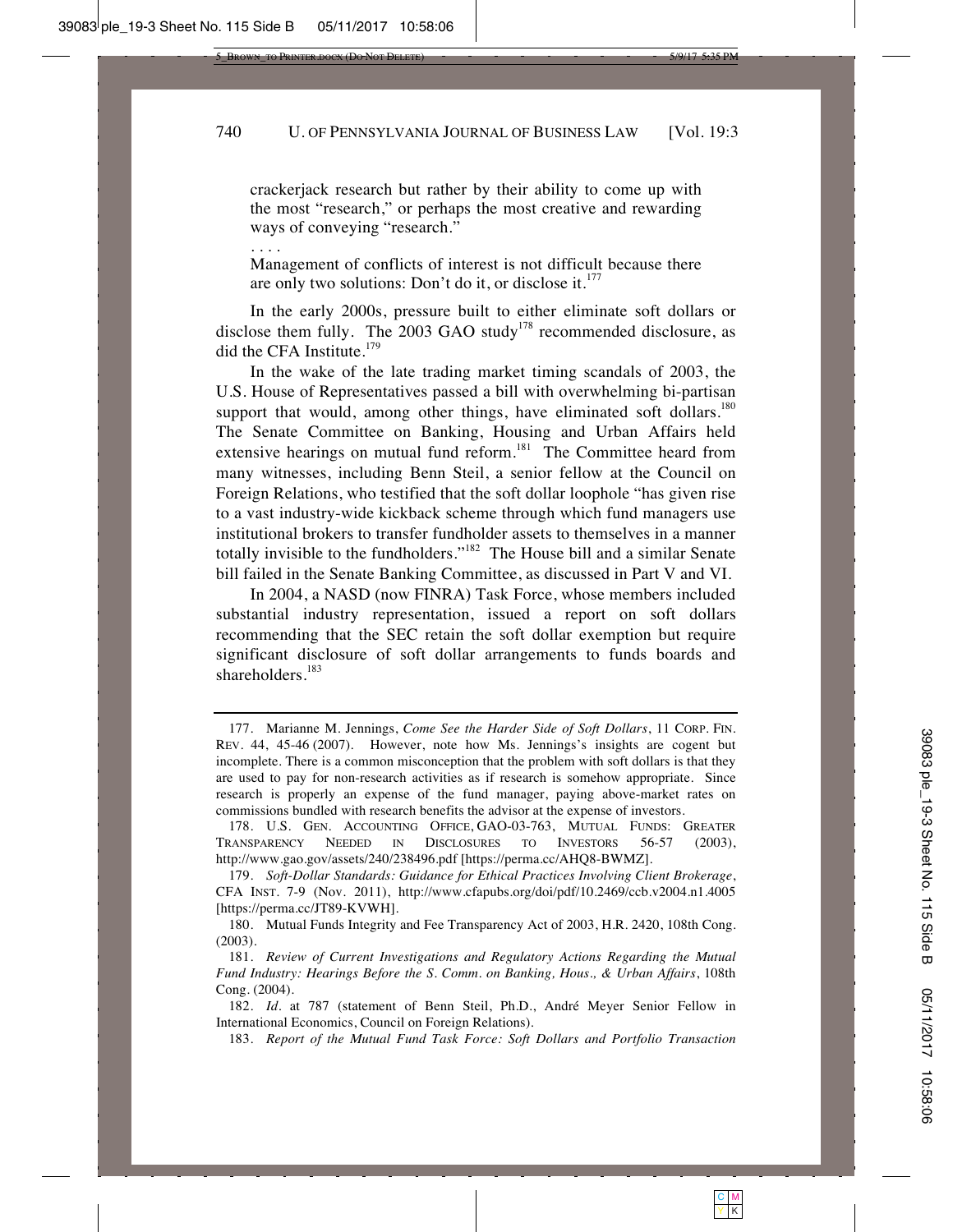In a move to preempt full disclosure of soft dollars, the ICI urged the SEC to issue new interpretive guidance and rules for soft dollars payments and the safe harbor:

The ICI believes that the SEC should issue a new interpretive release that, for purposes of Section 28(e), excludes from the definition of "brokerage and research services" the following: (1) computer hardware and software, and other electronic communications facilities, used in connection with trading or investment decision-making; (2) publications, including books, periodicals, newspapers and electronic publications, that are available to the general public; and (3) third-party research services  $\ldots$ <sup>184</sup>

In 2006, the SEC issued new interpretative guidance for soft dollars that significantly tightened the rules for allowable soft dollar expenses.<sup>185</sup> The rules largely followed ICI recommendations but did not require enhanced disclosure of soft dollar commissions.<sup>186</sup> The ICI's gambit was thus successful. $187$ 

There followed a rather curious incident. Christopher Cox, Chairman of the SEC and former congressman, made efforts to ban the use of soft dollars. In a move that made it clear that he spoke as an individual and not as Chairman of the SEC, Cox sent a letter to Senate Banking Committee

 185. Commission Guidance Regarding Client Commission Practices Under Section 28(e) of the Securities Exchange Act of 1934, Exchange Act Release No. 54,165 (July 18, 2006), 71 Fed. Reg. 41,978 (July 24, 2006). *See SEC Releases New Interpretive Guidance on Soft Dollar Arrangements*, DECHERT ONPOINT (Aug. 2006), https://www.dechert.com/ files/Publication/bc1b1796-285c-4fd6-93fd-2d089e30e09e/Presentation/

PublicationAttachment/2e4311fb-8238-4f41-91fa-2d9de9287df8/FS\_Update11\_8-06.pdf [https://perma.cc/7GWY-NNTV] (explaining the guidance and providing context).

186. *Id.*

 187. The industry has incentives to keep soft dollar commissions opaque. *See* Roger Edelen, Richard Evans & Gregory Kadlec, *Shedding Light on "Invisible" Costs: Trading Costs and Mutual Fund Performance*, 69 FIN. ANALYSTS J. 33 (2013) (explaining that investment funds benefit from less soft dollar disclosure). For example, Edelen finds that soft dollars for research are more negatively related to fund performance than expensed research for similar services). For each ten basis point increase in the cost of bundled soft dollar commissions, fund performance declines by a statistically significant twenty-one basis points. Moreover, mutual fund investors respond differently to soft dollar commissions than to expensed research payments. Expensed research is transparent and has a negative impact on inflows from investors. In contrast, soft dollar commissions are opaque and have a positive impact on investor inflows.

*Costs,* NAT'L ASS'N OF SEC. DEALERS (NASD) 5 (2004), http://www.finra.org/ sites/default/files/Industry/p012356.pdf [https://perma.cc/XVW2-WTJG].

 <sup>184.</sup> Letter from Matthew P. Fink, President, Inv. Co. Inst., to William H. Donaldson, Chairman, U.S. Sec. & Exch. Comm'n, Request for Rulemaking Concerning Soft Dollars and Directed Brokerage (Dec. 16. 2003), https://www.sec.gov/rules/petitions/petn4-492.htm [https://perma.cc/VJ9D-88MG].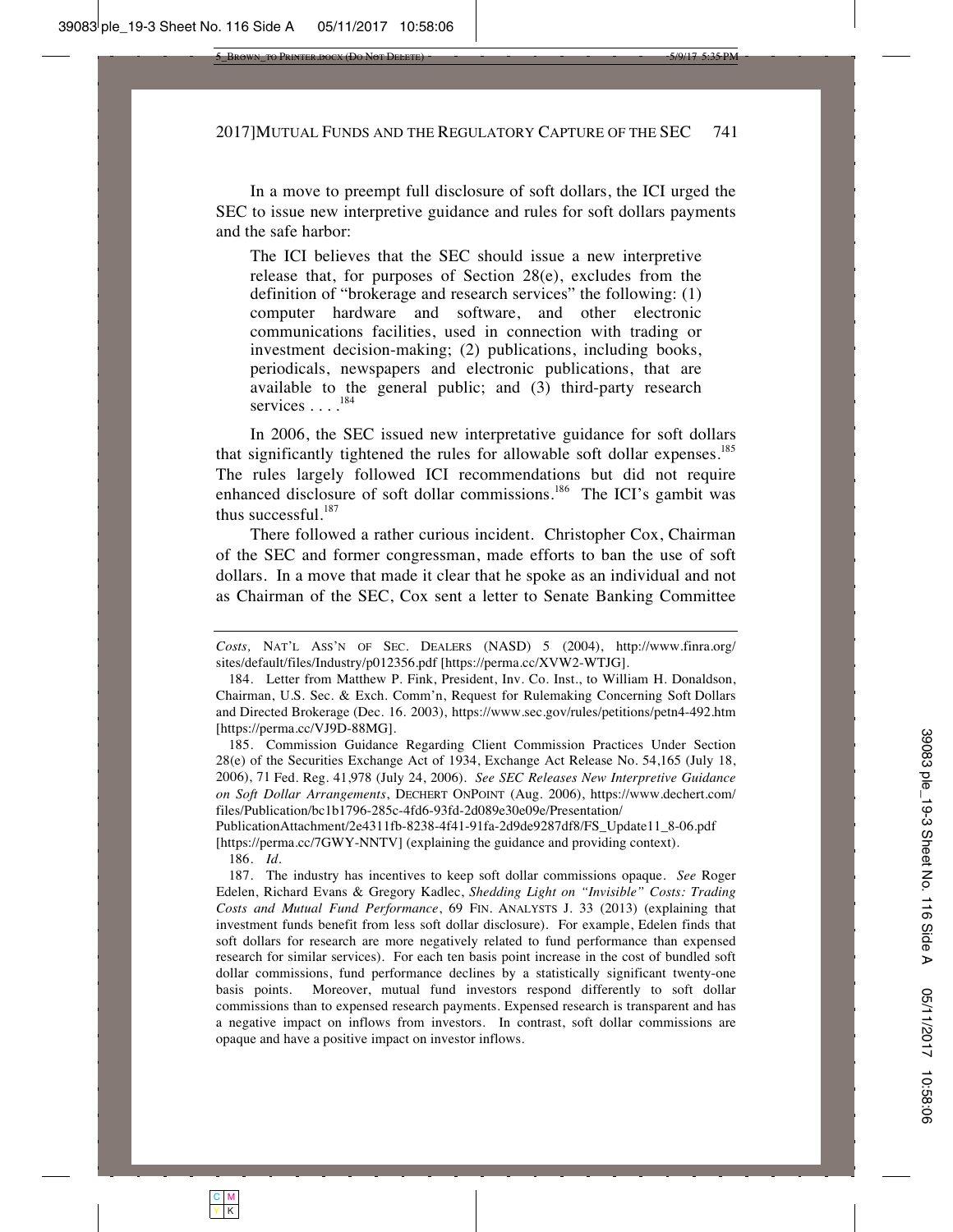# 742 U. OF PENNSYLVANIA JOURNAL OF BUSINESS LAW [Vol. 19:3

Chairman Christopher Dodd, and House Financial Services Committee Chairman Barney Frank, in which he suggested that a "legislative fix" might be warranted with regards to the soft dollar issue.<sup>188</sup> Cox elaborated his views in a speech in New York, as reported by Reuters:

Soft-dollar deals — where money managers pay inflated commissions to get favors such as free stock research from brokerages — need tighter regulation, the top U.S. market regulator said on Thursday.

Securities and Exchange Commission Chairman Christopher Cox vowed to push Congress to reform or even repeal laws that allow soft-dollar transactions, which some critics say present conflicts of interest and cheat investors.

"Soft dollar needs to see the light of day," Cox said in a speech to the National Italian American Foundation.

"This witch's brew of hidden fees, conflicts of interest and complexity of application is at odds with the investor's best interest."<sup>189</sup>

Mr. Cox's candor and clarity were commendable but ultimately failed as Congress did not act on his proposal. The unusual incident speaks to a split within the SEC. Mr. Cox clearly did not have the votes to, at a minimum, force additional disclosure of soft dollars. Given the pressure to reform or eliminate soft dollars from the GAO, CFA Institute, Congress, and the NASD Task Force, the Commission chose to stand pat and tinker around the edges of allowable soft dollar expense categories in yet another example of narrow regulatory capture.

Soft dollars continue to be legal. This clear conflict of interest on the part of the fund sponsors costs fund shareholders hundreds of millions of dollars each year.

## D. *Disclosure of Trading Costs*

In addition to percentage annual expenses disclosed in the Expense Ratio, there are other very substantial expenses that are undisclosed. When a mutual fund trades securities, trading costs (the sum of brokerage commissions, bid-ask spreads, and the market impact of trades) are added to the cost of purchases or deducted from the proceeds of sales. These costs are material but are not included in expense ratios.

 <sup>188.</sup> Judith Burns, *Cox Vows to Penetrate Soft-Dollar "Fog"; SEC Chairman Urges Congress to Eliminate Fee-Research Bundling*, WALL ST. J., May 31, 2007, at C15.

 <sup>189.</sup> Joseph Giannone, *SEC Head Urges Crackdown on "Soft Dollar" Deals*, REUTERS BUS. NEWS (May 31, 2007, 4:45 PM), http://www.reuters.com/article/businesspro-secsoftdollars-dc-idUSN3122527720070531 [https://perma.cc/VXT7-TSF9].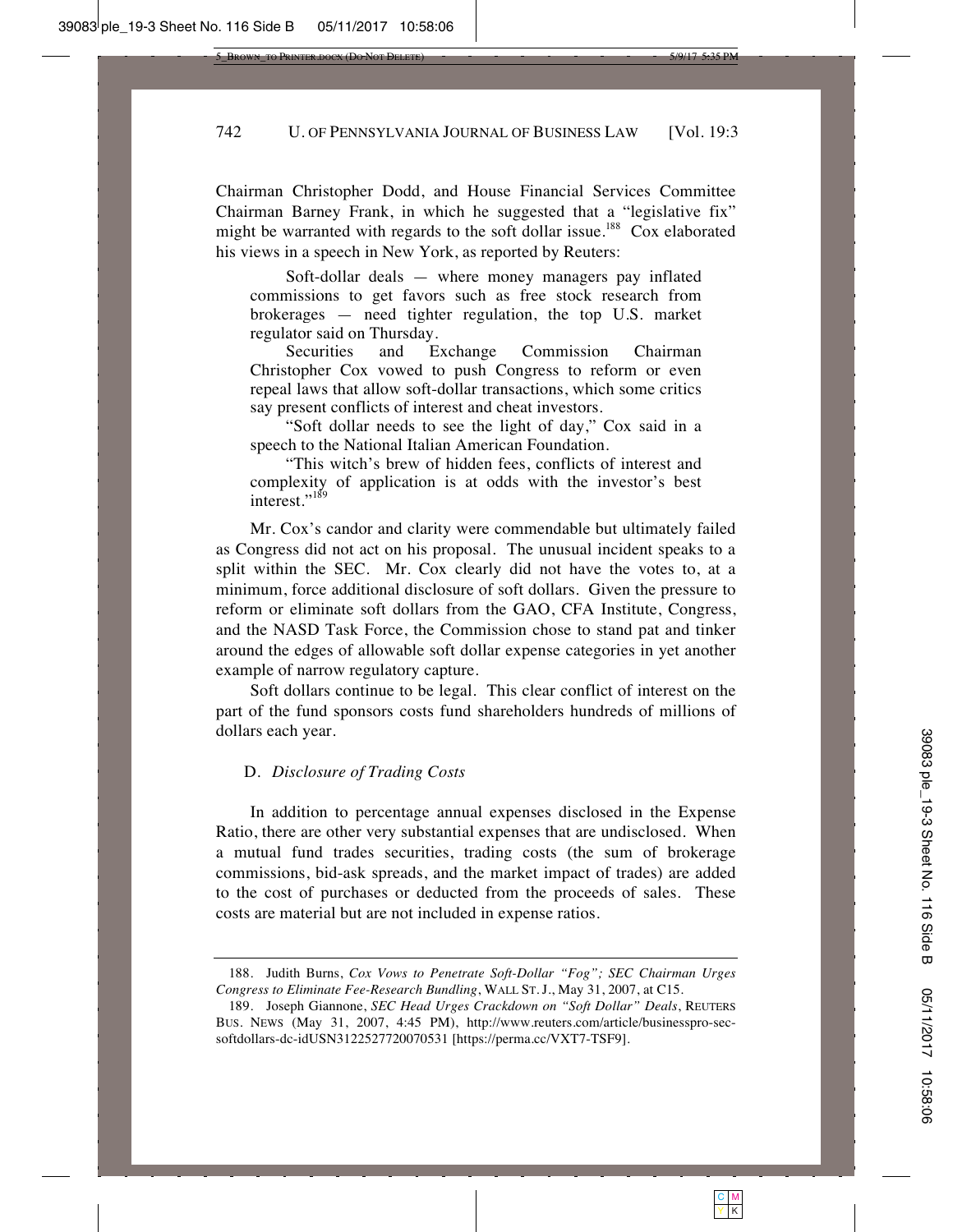# 2017]MUTUAL FUNDS AND THE REGULATORY CAPTURE OF THE SEC 743

Over the period 1996 to 2009, the average management fees (a subset of the total expense ratio) paid by U.S. equity mutual funds were 0.73% of TNA (Total Net Assets), while the average brokerage commissions were  $0.33\%$  of TNA.<sup>190</sup> These results are similar to findings by Livingston and  $O'Neal.<sup>191</sup>$ 

Brokerage commissions understate actual trading costs because they ignore bid-ask spreads and the impact of trades on the price of the security. Because mutual funds trade in large blocks, the market impact costs are substantial. Edelen, Evans, and Kadlec found average expense ratios of 1.14% and trading costs of 1.44%, which generate a total drag on returns of about  $2.6\%$ <sup>192</sup> The findings from Edelen et al. are startling: mutual fund trading costs are higher on average than expense ratios but are undisclosed.<sup>193</sup>

The SEC is well aware of these costs. In the wake of the mutual fund scandals in the early 2000s, both the House and Senate held extensive hearings and produced legislation to reform the industry.

The U.S. House of Representatives overwhelmingly passed H.R. 2420, the Mutual Fund Integrity and Fee Transparency Act of 2003, requiring funds to reveal some of the costs.<sup>194</sup> The bill mandated disclosure of brokerage commission per \$1,000 of assets, turnover ratios compared among investment companies, and soft dollar arrangements.<sup>195</sup> In addition, the bill contained provisions to eliminate the late trading, market timing, and other abuses revealed in the scandal.<sup>196</sup> In regards to trading costs, the bill required that the SEC issue a concept release examining transactions costs incurred by investment companies including commissions, spread, and market impact costs.<sup>197</sup>

The House vote took place on November 19, 2003. On December 18, 2003, the SEC issued a concept release in response to the House mandate.<sup>198</sup> The concept release is an exemplary exploration of the issues

C M Y | K

 <sup>190.</sup> Monika K. Rabarison, *New Insights into Mutual Fund Brokerage Commissions*, 40 J. ECON.&FIN. 492, 493 (2016).

 <sup>191.</sup> Miles Livingston & Edward S. O'Neal, *Mutual Fund Brokerage Commissions*, 19 J. FIN. RESEARCH 273 (1996).

 <sup>192.</sup> Edelen et al., *supra* note 187, at 33-44.

 <sup>193.</sup> Brokerage commissions, but not market impact costs, are disclosed in the Statement of Additional Information, a report of which few investors are aware.

 <sup>194.</sup> Mutual Funds Integrity and Fee Transparency Act of 2003, H.R. 2420, 108th Cong. (2003). H.R. 2420 passed on a vote of 418 to 2 with fourteen members not voting. Tom Nohel et al., *infra* note 211.

 <sup>195.</sup> H.R. 2420 § 101(a).

 <sup>196.</sup> *Id.* § 206.

 <sup>197.</sup> *Id.* § 101(c).

 <sup>198.</sup> Request for Comments on Measures to Improve Disclosure of Mutual Fund Transaction Costs, 68 Fed. Reg. 74,820, 74,821 (Dec. 24, 2003).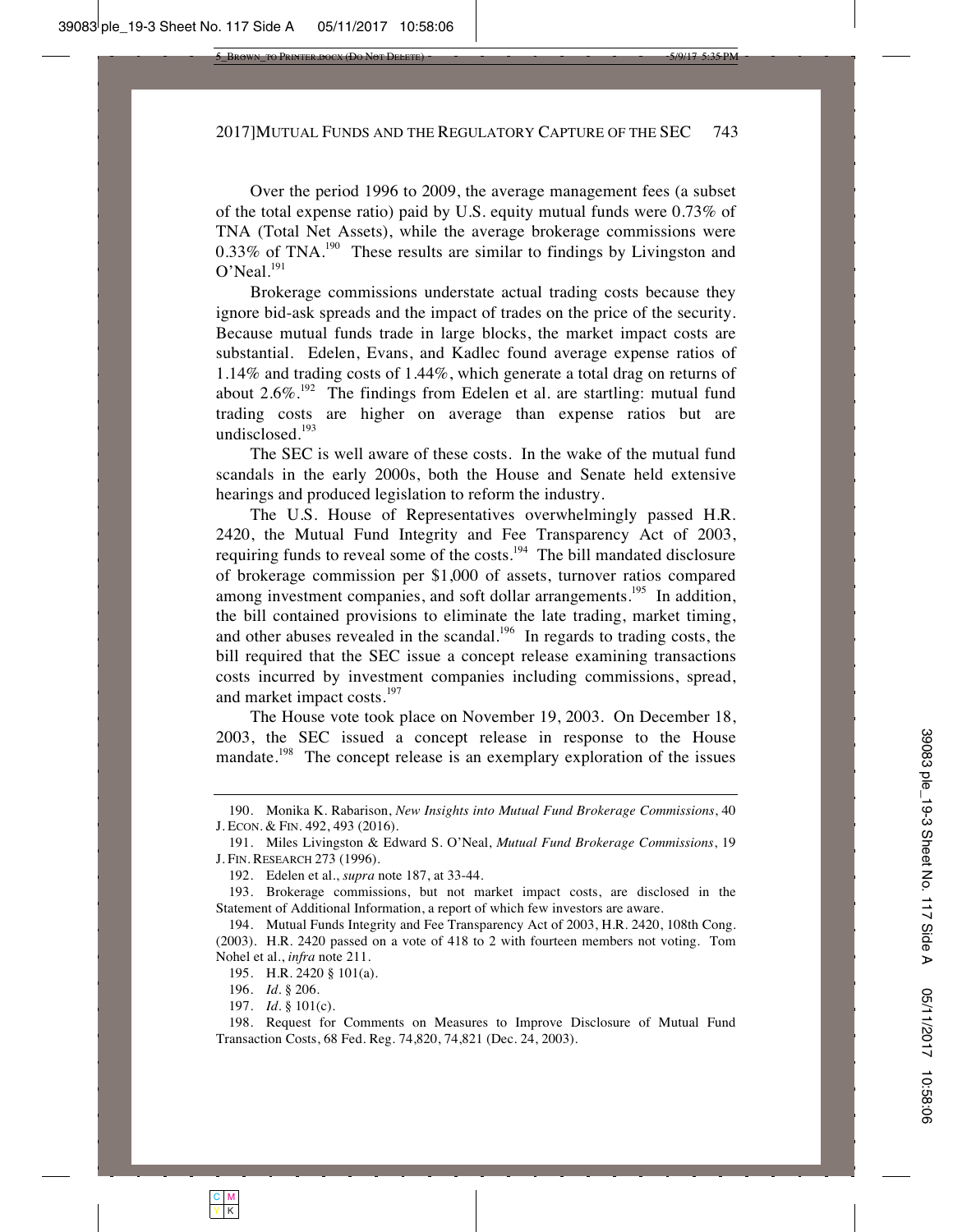# 744 U. OF PENNSYLVANIA JOURNAL OF BUSINESS LAW [Vol. 19:3

associated with mutual fund trading costs. The release invites comments and states that:

The Commission is aware of the need for transparency of mutual fund fees and expenses and committed to improving disclosure of the costs that are borne by mutual fund investors; but it is mindful of the complexities associated with identifying, measuring, and accounting for transaction costs. Thus, the Commission is considering how mutual fund transaction cost disclosure requirements should be revised to provide more meaningful information to fund investors. In particular, the Commission is considering whether mutual funds should be required among other things to (1) quantify in some meaningful way and disclose some or all of their portfolio transaction costs without including these costs in their expense ratios and fee tables; (2) quantify some or all transaction costs and include them in expense ratios and fee tables; (3) provide other quantitative information about the level of transaction costs, or (4) some combination of the above.<sup>199</sup>

The House Bill was duly passed on to the Senate Banking Committee, where it subsequently died. With the death of the bill came the death of the SEC's interest in disclosing trading costs of mutual funds. Thus, it is impossible to argue that the SEC was, or is, unaware of the importance of the issue and the lack of disclosure.

Non-disclosure of trading costs is a serious issue. Similar to the nondisclosure of annual expenses, it hampers investors' ability to choose wisely among fund alternatives and increases the unsophisticated investor's dependence on the advice of investment professionals with conflicted interests. The industry and brokers who flog actively managed funds have good reason to mask the true costs of active management. The annual, allin costs of active management generate dramatic differences in investment outcomes compared to passively managed funds. Information that highlights these differences is an anathema to the investment management industry. Average expense ratios of 1.14% and trading costs of 1.44% generate a total drag on returns of about  $2.6\%$  percent.<sup>200</sup> Since low cost index funds are available with expense ratios in the neighborhood of ten basis points (0.1%), actively managed funds on average may trail passively managed funds by about 2.5% annually.

Expense ratios and trading costs are not the only reasons that actively managed funds underperform passive management. These numbers fail to take into account the substantial amounts paid in front loads for actively

 <sup>199.</sup> *Id.* at 74,821.

 <sup>200.</sup> Edelen et al., *supra* note 187.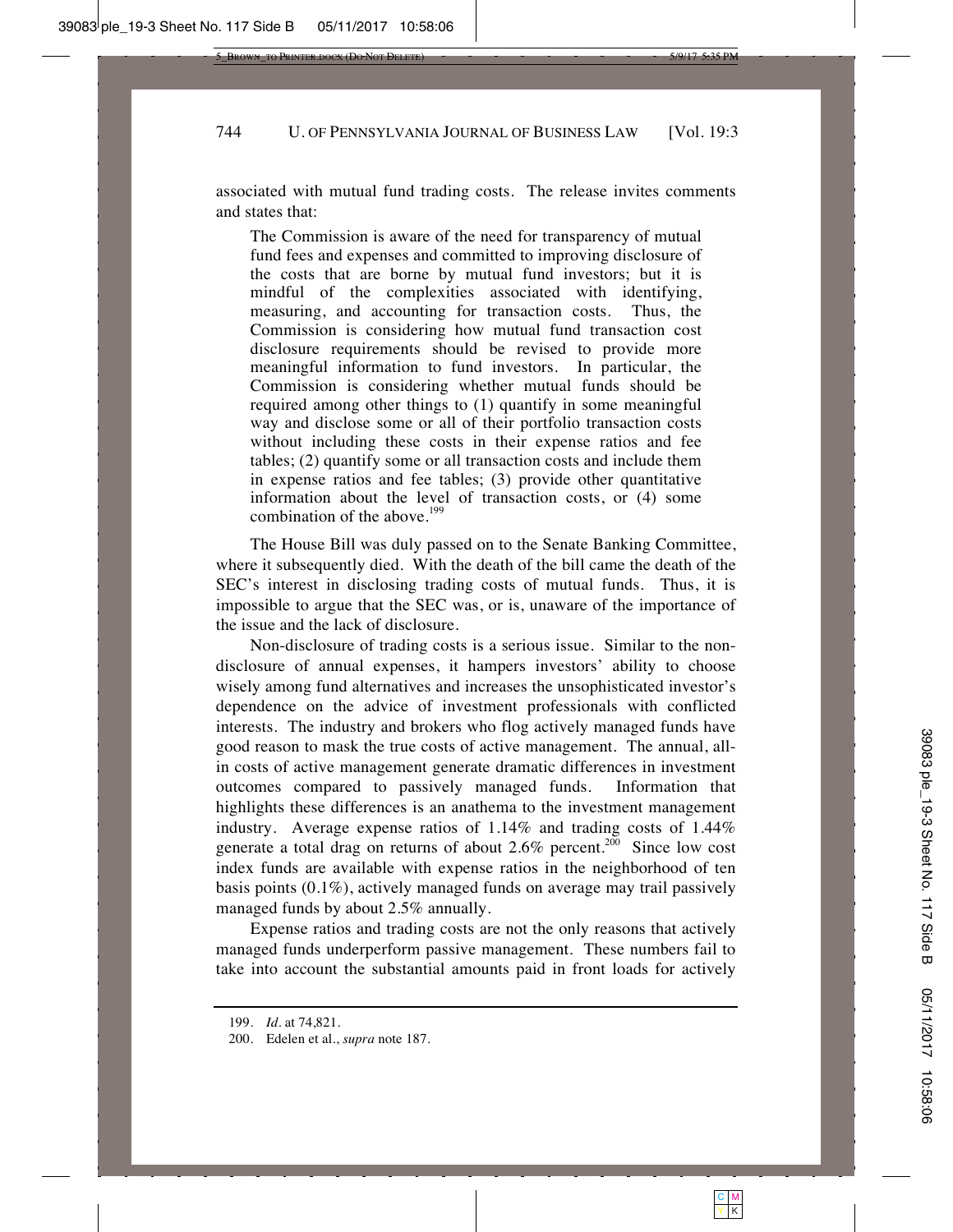## 2017]MUTUAL FUNDS AND THE REGULATORY CAPTURE OF THE SEC 745

managed funds, as well as greater taxes incurred by actively managed funds because realized gains from trading flow through to fund investors. In addition, actively managed funds often carry substantial cash positions that are a net drag on performance.

John Bogle, founder of the Vanguard family of funds and an index fund pioneer, has estimated the all-in costs of actively managed mutual fund investing as compared to index or passive management.<sup>201</sup> It should be emphasized, as Bogle does, that there is a substantial amount of imprecision involved in these estimates. Bogle makes conservative assumptions, especially where trading costs are involved, and estimates that all-in costs of an actively managed tax-deferred account are 2.21 percent higher than an indexed account.<sup>202</sup> These estimates ignore the relative tax inefficiency of actively managed funds as compared to index funds.

Compounded over time, such differences have a dramatic impact on the retirement outcomes of a typical investor. Bogle assumes a thirty-yearold investor with a \$30,000 annual salary growing at 3% per year and plans to retire at age seventy.<sup>203</sup> The investor contributes  $10\%$  of his or her annual salary to a tax sheltered account.<sup>204</sup> After forty years, the investor has accumulated \$927,000 on the indexed account versus \$561,000 in the account with actively managed funds.<sup>205</sup> Assuming a  $4\%$  annual withdrawal rate, the investor in active funds could withdraw \$1,870 while the indexed investor would receive  $$3,090.^{206}$ 

# VI. FAILURE OF COMPREHENSIVE MUTUAL FUND REFORM LEGISLATION

After extensive hearings in the Senate, Senator Peter Fitzgerald of Illinois introduced S. 2059, The Mutual Fund Reform Act of  $2004$ <sup>207</sup> The bill mandated clear and comprehensive fund information, eliminated distribution fees and soft dollar commission arrangements, and included provisions to deal with market timing and late trading.<sup>208</sup> The act was endorsed by Vanguard founder John Bogle, who characterized the bill "'as the gold standard in putting mutual fund shareholders back in the driver's

 <sup>201.</sup> John C. Bogle, *The Arithmetic of "All-In" Investment Expenses*, 70 FIN. ANALYSTS J. 13 (2014).

 <sup>202.</sup> *Id.* at 16.

 <sup>203.</sup> *Id.* at 17.

 <sup>204.</sup> *Id.*

 <sup>205.</sup> *Id.*

 <sup>206.</sup> *Id.*

 <sup>207.</sup> Mutual Fund Reform Act of 2004, S. 2059, 108th Cong. §§ 210, 310, 311, 312, and 315 (2004).

 <sup>208.</sup> *Id.*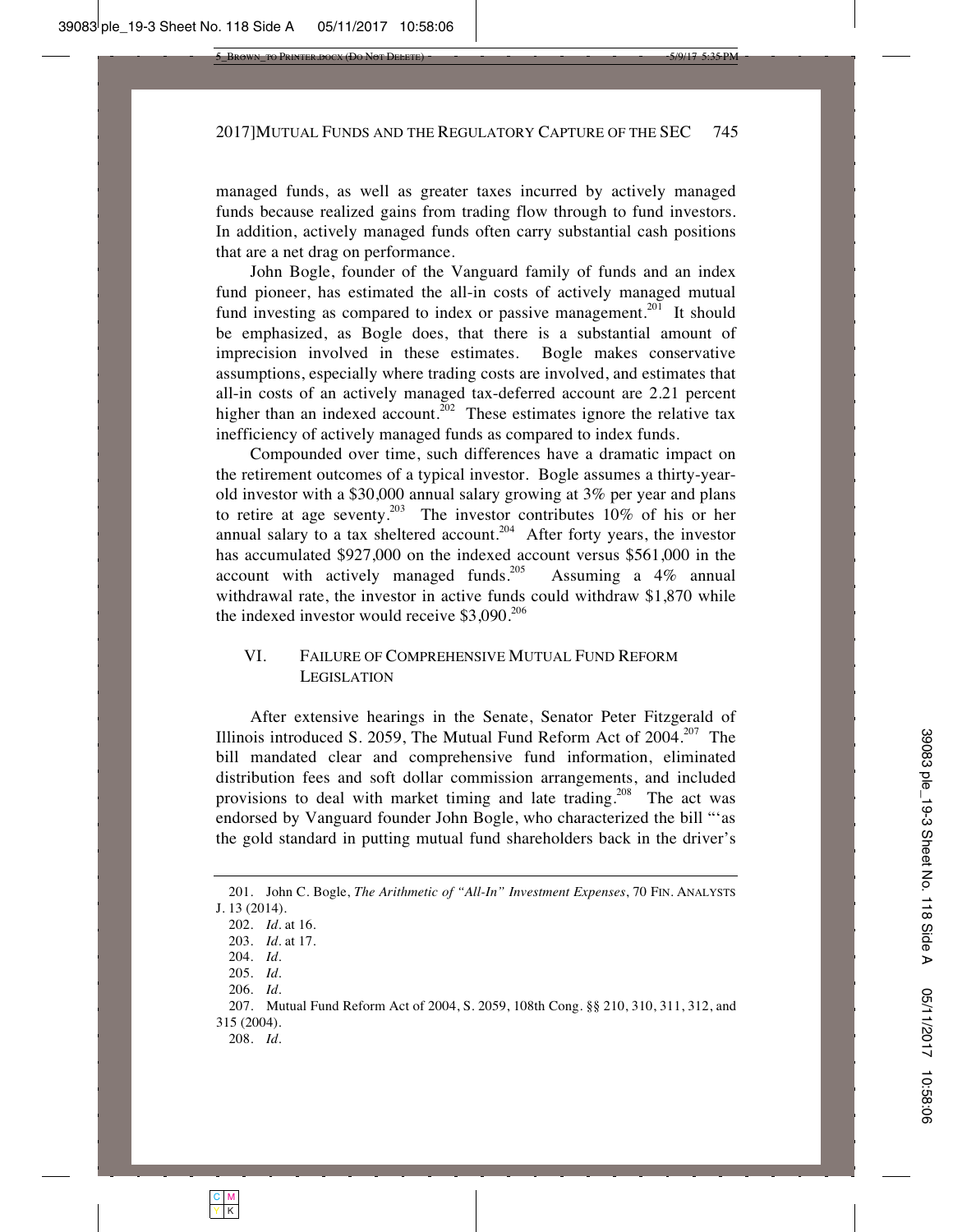# 746 U. OF PENNSYLVANIA JOURNAL OF BUSINESS LAW [Vol. 19:3

seat."<sup>209</sup> S. 2059 had twelve co-sponsors: seven Democrats and five Republicans.210 Thus, Senator Fitzgerald's bill had bi-partisan support in the Senate. However, the decision to bring the bill to a vote in the Senate Banking Committee depended on the sole discretion of the Chairman of the Committee, Senator Richard Shelby of Alabama. Senator Shelby failed to bring S. 2059 to a vote; thus, the bill died at the end of the  $108<sup>th</sup>$  Congress and along with it died the chance of comprehensive mutual fund reform. $211$ Senator Shelby rationalized the decision as a desire not to interfere with the efforts of SEC Chairman William Donaldson to reform the mutual fund industry.<sup>212</sup>

The website OpenSecrets.org publishes a list of the major donors for each member of congress, including Senator Shelby, the current and former Chairman of the Senate Banking Committee.<sup>213</sup> In 2004, Senator Shelby's campaign committee raised \$576,183 in contributions from the Securities and Investment Industry.<sup>214</sup> For 2016, the Securities and Investment Industry was the top industry contributor to his campaign committee, contributing  $$581,800.<sup>215</sup>$ 

 211. Tom Nohel et al., *Side-by-Side Management of Hedge Funds and Mutual Funds,*  23 REV. FIN. STUDIES 2342, 2343 n.4 (2010); Mercer E. Bullard, *The Mutual Fund as a Firm: Frequent Trading, Fund Arbitrage and the SEC's Response to the Mutual Fund Scandal*, 42 HOUS. L. REV. 1271, 1273 (2006).

 212. *See* Rachel McTague, *Mutual Funds: Donaldson, Shelby on Same Wave Length: SEC Able to Handle Mutual Fund Reforms*, 36 SEC. REG. & L. REP. (BNA) 661 (2004) (quoting Senate Banking Chairman Richard Shelby's statement that the SEC is "showing a lot of leadership and resolve. . . . We don't want to do anything that would be construed in any way as undermining what the SEC is doing."). SEC Chairman William Donaldson was co-founder and served as Chairman and CEO of the investment banking firm Donaldson, Lufkin & Jenrette. *SEC Biography: Chairman William H. Donaldson*, U.S. SEC.&EXCH. COMM'N (Jan. 23, 2009), *http://www.sec.gov/about/commissioner/donaldson.htm* [https://perma.cc/9ABV-RNNS]*.*

 213. *Sen. Richard C. Shelby*, OPENSECRETS.ORG, http://www.opensecrets.org/ politicians/summary.php?cid=N00009920&cycle=2016#cont [https://perma.cc/KW28- J2BH].

 <sup>209.</sup> Fitzgerald Statement, *supra* note 149, at 2.

 <sup>210.</sup> *See Mutual Fund Reform Act of 2004, Co-sponsors*, CONGRESS.GOV, https://www.congress.gov/bill/108th-congress/senate-bill/2059/cosponsors?resultIndex=20 [https://perma.cc/6VDC-NFQS] (listing the Senators sponsoring the bill: Sen. Levin (D-MI); Sen. Collins (R-ME); Sen. Lugar (R-IN); Sen. Kennedy (D-MA); Sen. Hollings (D-SC); Sen. Lautenberg (D-NJ); Sen. Durbin (D-IL); Sen. Voinovich (R-OH); Sen. Coleman (R-MN); Sen. Cantwell (D-WA); Sen. McCain (R-AZ); Sen. Pryor (D-AR)).

 <sup>214.</sup> *Sen. Richard C. Shelby*, OPENSECRETS.ORG, http://www.opensecrets.org/ politicians/summary.php?cycle=2004&type=I&cid=N00009920&newMem=N#cont [https://perma.cc/98CU-Y57F].

 <sup>215.</sup> *Sen. Richard C. Shelby*, OPENSECRETS.ORG, http://www.opensecrets.org/ politicians/summary.php?cycle=2016&type=I&cid=N00009920&newMem=N#cont [https://perma.cc/9R57-TV8N].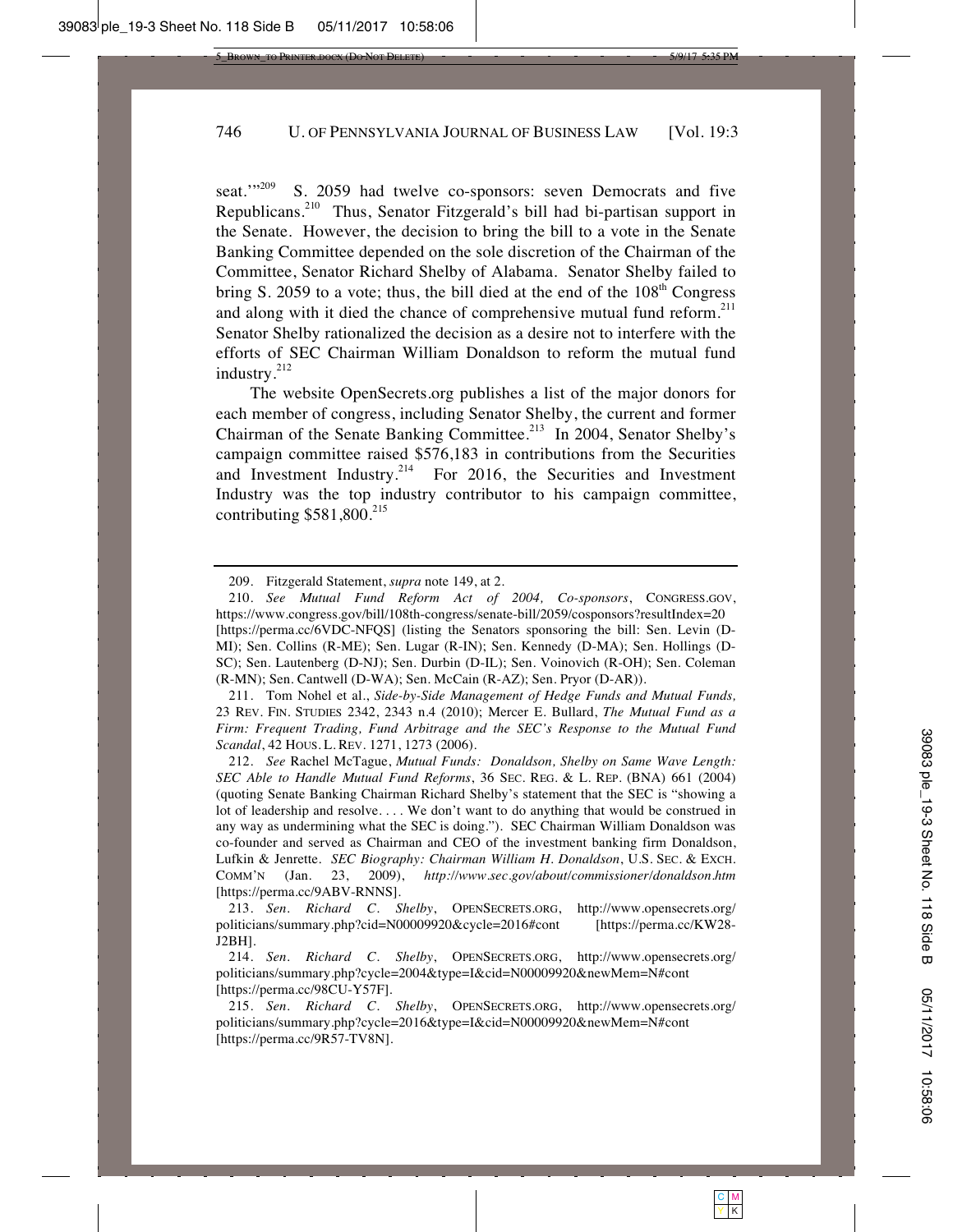# 2017]MUTUAL FUNDS AND THE REGULATORY CAPTURE OF THE SEC 747

It is impossible to know how much of an influence the investment management industry had on Senator Shelby's decision. What is clear is that because of large political contributions, the industry had a seat at the table and its voice was clearly heard. What is not so clear is why the interests of the investing public were ignored.

The investment management industry is adept at pulling the right levers to influence the political and regulatory process and, as demonstrated above, has done so repeatedly in regard to advisory and distribution fees and soft dollar commissions. The failure of comprehensive mutual fund reform in 2004 is yet another and recent example of broad regulatory capture.

## VII. SUMMARY AND RECOMMENDATIONS

Mutual funds are especially vulnerable to regulatory capture. Massive amounts of wealth are involved, the product is complex, and consumers are largely financially illiterate and under-informed. A relatively small number of fund sponsors are able to reap huge profits by overcharging a large number of consumers by small amounts each year. Because of compounding, the small increments of excess and often undisclosed costs have a large impact on the terminal value of mutual fund investments. Fund sponsors are thus incentivized to capture the regulators, and there are few incentives for consumers or consumer advocacy groups to respond. The Investment Management Industry has effectively captured the SEC and influential members of Congress.

The ultimate aim of the investment management industry was and is to influence regulation to enhance the profits accruing to the owners of the investment management firms. Each of the examples of broad and narrow regulatory capture illustrated directly or indirectly enhances the profits of those shareholders at the expense of mutual fund shareholders.

Advisory fees are too high because mutual funds are captives of the investment management firms that create and manage them. The industry successfully influenced Congress to neutralize the SEC in regard to such fees when the 1970 amendment to the Investment Company Act of 1940 was passed. Perhaps the single most significant action the SEC could do to help mutual fund investors would be to ignore the wording in the Senate Report accompanying the 1970 Act and use its standing to sue. It could and should pick one of the largest fund complexes with egregiously high fees and litigate an excessive fee case to its conclusion. The resultant precedent could lower advisory fees to the range of fees actually determined by arm's length bargaining and save mutual fund investors billions each year.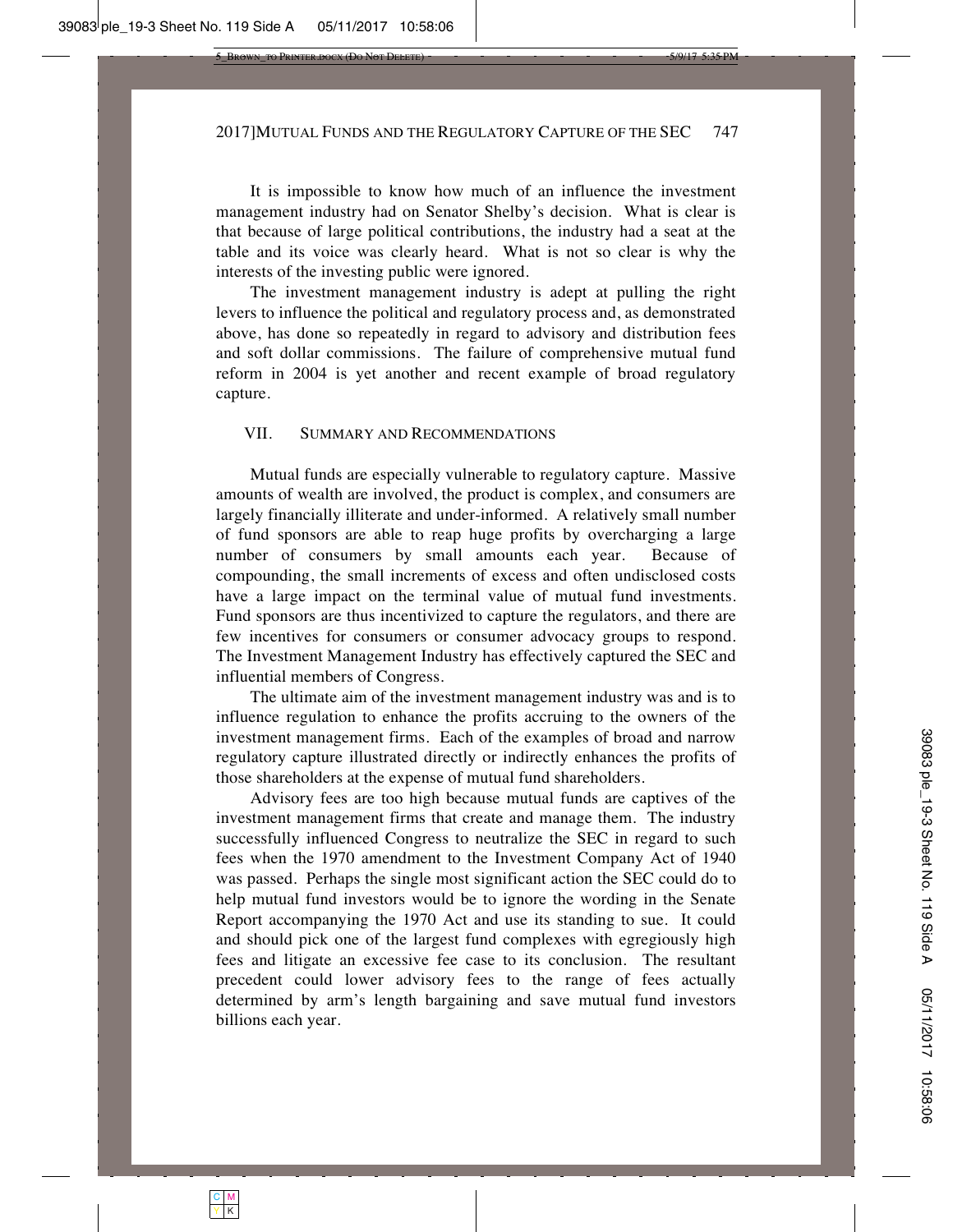# 748 U. OF PENNSYLVANIA JOURNAL OF BUSINESS LAW [Vol. 19:3

This paper highlights the true nature of mutual fund distribution fees. The SEC was manipulated into imposing marketing fees on the assets of mutual fund shareholders. Marketing fees should properly be borne by the investment management firms that benefit from the increased level of fund assets. The SEC's continued refusal to rein in CDSC abuses is a disgrace. Mutual fund shareholders continue to be improperly charged billions each year. The SEC has within its authority to rescind Rule 12-1 and should do so immediately.

The SEC should also do everything in its power to minimize the impact of soft dollar commissions. Commissions at above-market rates currently finance research costs and other items that are properly expenses of investment management firms. Mutual fund shareholders are overcharged hundreds of millions of dollars per year in above-market commission rates, and this should cease. At a minimum, the SEC should immediately require full disclosure of all soft dollar arrangement by mutual fund investment management companies.

The SEC should require investment management firms to periodically disclose the dollar level of fees imposed on each shareholder of each mutual fund. In addition, estimates of trading costs including commissions, bids-ask spreads, and market impact should be included. The SEC's behavior in regard to cost disclosure is unconscionable.

The cumulative effect of the capture of the SEC is that the mutual fund investment management industry is hugely profitable. The universe of publicly traded fund sponsors is extraordinarily profitable and fund sponsors earn economic profits for their owners. $216$ 

In summary, this paper demonstrates that the Securities and Exchange Commission has been captured in both a broad and narrow context. In a broad sense, politicians have directly enabled the industry to siphon off billions in excess advisory and distribution fees and soft dollar commissions. In a narrow sense, the SEC has refused to reform distribution fees and has slow walked disclosure of fees and trading costs.

Professor Freeman's comments in the context of distribution fees aptly summarize the role of the SEC in the overall regulation of mutual funds:

After more than 60 years of intensive government regulation, we find the load mutual fund business sporting a dysfunctional governance model grounded on conflicts of interest, and a haphazard, costly distribution system where false labeling of expense items is rampant. The system is built on disproved hypotheses, hidden payoffs, and deceptive marketing ploys.

C M Y | K

 <sup>216.</sup> Stewart L. Brown, Gartenberg: Some Empirical Clarity 32 (June 9, 2015), http://ssrn.com/abstract=2616347, http://dx.doi.org/10.2139/ssrn.2616347, or https://perma.cc/4RKQ-BJ3W.